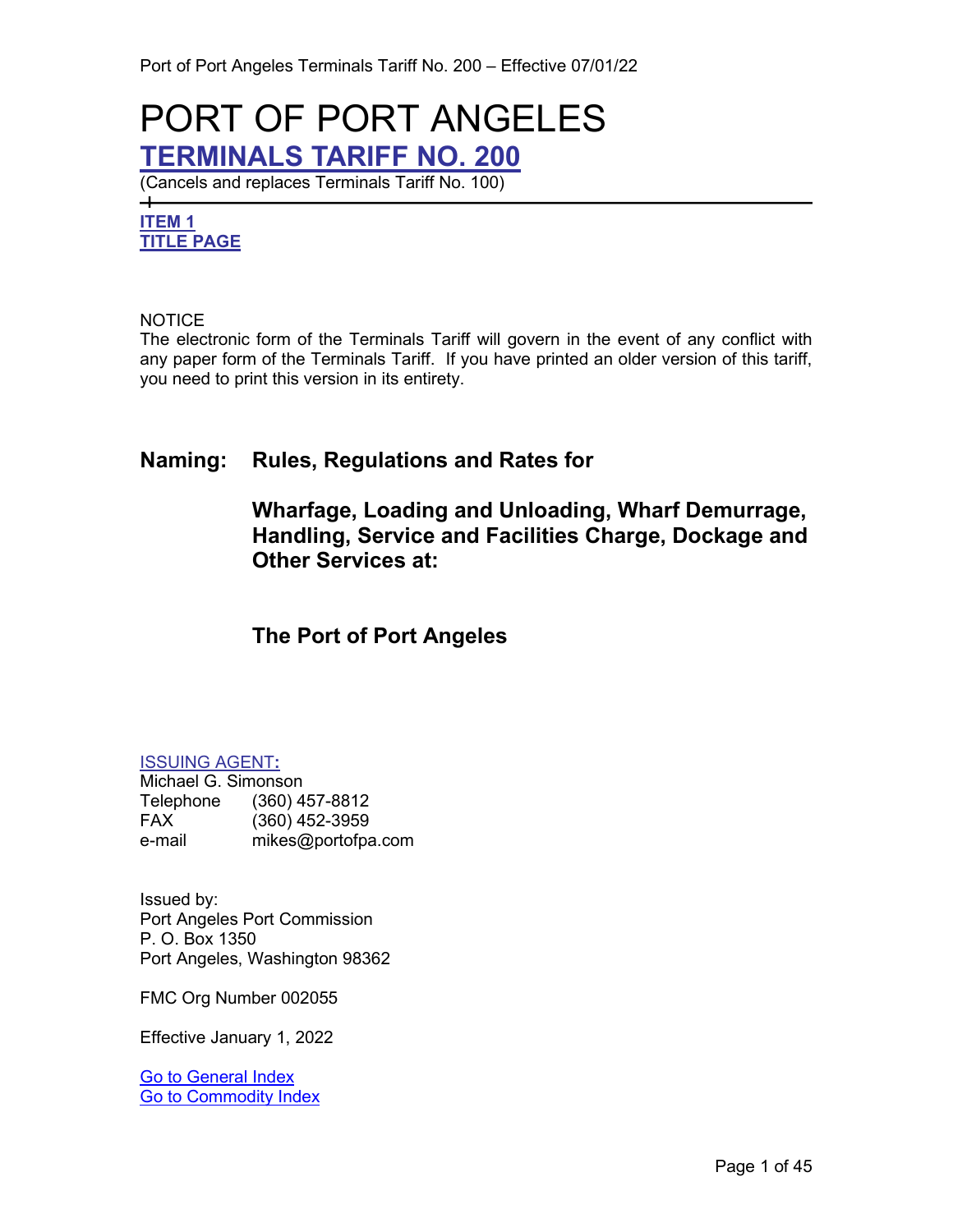#### <span id="page-1-1"></span><span id="page-1-0"></span>**ITEM 2 TABLE OF CONTENTS**

# **SUBJECT**

|                                                            | Item <sub>2</sub> |
|------------------------------------------------------------|-------------------|
|                                                            | Item 15           |
|                                                            | Item 18           |
|                                                            | Item 20           |
|                                                            | Item 25           |
| General Rules and Regulations and Vessel Berth Reservation | Section 1         |
|                                                            | Section 2         |
|                                                            | <b>Section 3</b>  |
|                                                            | Section 4         |
|                                                            |                   |

# <span id="page-1-3"></span>**ITEM 15**

<span id="page-1-2"></span>

| <u>ABBREVIATIONS</u> |                                          |
|----------------------|------------------------------------------|
| \$                   | -Dollars                                 |
| %                    | -Per Centum                              |
| <b>BBL</b>           | -Barrel                                  |
| BM                   | -Board Measure                           |
|                      | Cu. Ft. - Cubic Foot or Feet             |
|                      | Cu. T. -Cubic Ton (40 Cu. Ft.)           |
|                      | <b>FMC</b> - Federal Maritime Commission |
| ft.                  | -Foot                                    |
|                      | Hdlg. - Handling                         |
| KD                   | -Knock Down                              |
| Lbs.                 | -Pounds                                  |
| Ldg.                 | -Loading                                 |
| LOA                  | -Length-over-all                         |
| м                    | -Thousand                                |
|                      | Meas. - Measurement                      |
|                      | Misc. - Miscellaneous                    |
| <b>NOS</b>           | -Not Otherwise Specified                 |
| Sec.                 | -Section                                 |
| Stor. - Storage      |                                          |
| SU                   | -Set Up                                  |
|                      | Sq. Ft. - Square Foot                    |
| Unl.                 | -Unloading                               |
| Viz.                 | -Specifically                            |
| Wfg.                 | -Wharfage                                |
| Wt.                  | -Weight                                  |
|                      |                                          |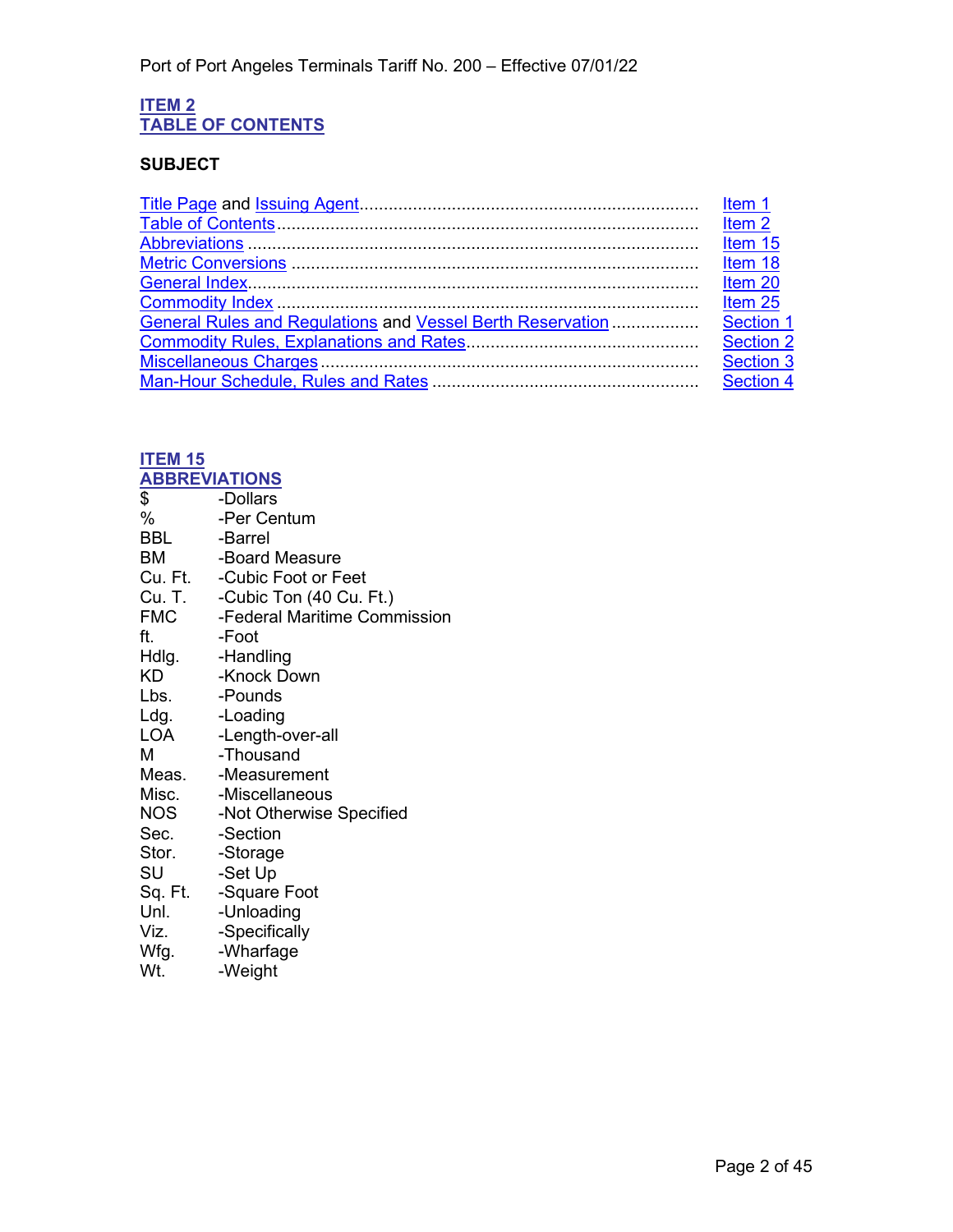#### <span id="page-2-1"></span><span id="page-2-0"></span>**ITEM 18 METRIC CONVERSIONS**

Metric Conversion factors to be employed in determination of charges assessed under this tariff are as follows:

1 lb. .4536 Kilogram 1 Ton of 2000 lbs. 1 Inch 2.54 Centimeter<br>1 Foot 3048 Meters 1 Yard .9144 Meters

1 Kilogram 1 Centimeter .3937 inches

# Measure **Measure Community** Metric Equivalent .3048 Meters .02272 Cubic Meters 40 Cubic Feet 113.27 Cubic Meters

Measure English Equivalent 1000 Kilograms 2204.6 lbs. or 1.1023 Short Tons 39.37 inches 1 Cubic Meter 35.314 Cubic Feet

#### Metric Conversion Table

Measurement Tons (40 cubic feet) Cubic Meters MFBMs (ft. BM

MFBMs (ft. BM in thousands)

To Find Given Given Contact Multiply Cubic Meters Measurement Tons (40 cubic feet)

in thousands)<br>Cubic Meters

Metric Tons **Short Tons** Short Tons Short Tons by 0.907 Short Tons Metric Tons Metric Tons Metric Tons by 1.102 Metric Tons Long Tons Long Tons by 1.016 Long Tons Metric Tons Metric Tons by 0.984 Pounds by 0.4536 Pounds **Example 2.2046** Kilograms **Kilograms** Kilograms by 2.2046 Measurement Tons by 1.133 Cubic Meters by 0.883

MFBMs by 2.36

Cubic Meters by 0.424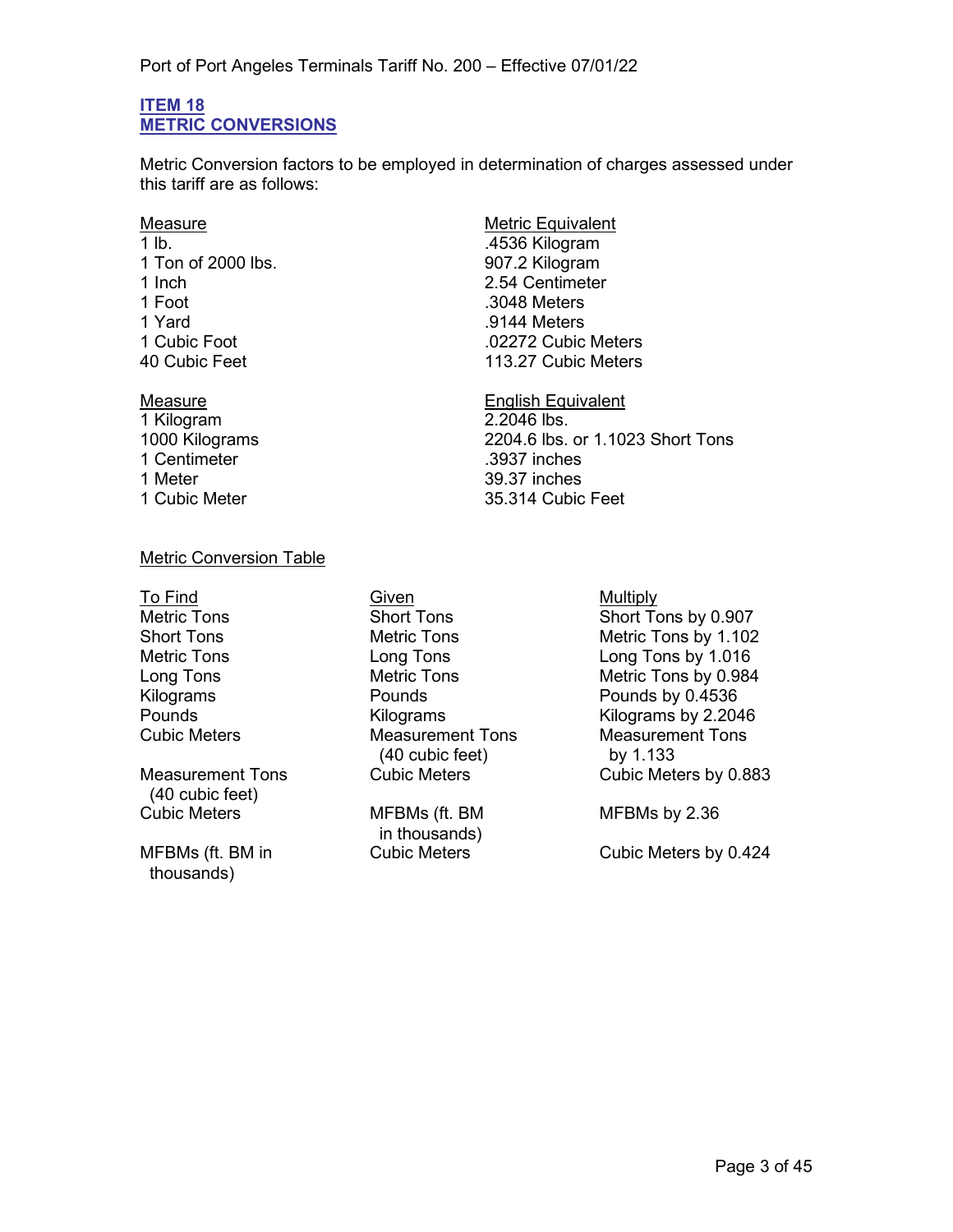#### <span id="page-3-1"></span><span id="page-3-0"></span>**ITEM 20 GENERAL INDEX**

### **SECTION ONE – GENERAL RULES AND REGULATIONS**

#### **ITEM**

|                                                        | 100           |
|--------------------------------------------------------|---------------|
|                                                        | 101           |
|                                                        | 101(A)        |
|                                                        | 101(B)        |
|                                                        | 101(C)        |
|                                                        | 101(D)        |
|                                                        | 101(E)        |
|                                                        | 102           |
|                                                        | 102(A)        |
|                                                        | 102(B)        |
|                                                        | 102(C)        |
|                                                        | 103           |
|                                                        | 103(A)        |
|                                                        | 103(B)        |
| DUE DILIGENCE                                          | 103(C)        |
|                                                        | 104           |
| ACCEPTANCE, RETENTION AND DELIVERY OF FREIGHT          | 105           |
|                                                        | 105(A)        |
| RIGHT TO REMOVE, REPILE, TRANSFER OR WAREHOUSE FREIGHT | 105(B)        |
|                                                        | 105(C)        |
|                                                        | 105(D)        |
|                                                        | 105(E)        |
|                                                        | 105(F)        |
| RECEIPT OR DELIVERY OF FREIGHT DURING OTHER THAN       |               |
|                                                        | 106           |
|                                                        |               |
|                                                        |               |
|                                                        | 107           |
|                                                        | 107(A)        |
|                                                        | 107(B)        |
|                                                        | 108           |
| APPLICATION FOR VESSEL BERTH RESERVATION               | 108(A)        |
| SUPPLEMENT TO APPLICATION FOR VESSEL BERTH RESERVATION | 108(B)        |
|                                                        | 108(C)        |
| DEMURRAGE, DELAYS AND WAIVER OF CHARGES                | 109           |
|                                                        | 109(A)        |
|                                                        | 109(B)        |
|                                                        | 110           |
| VESSELS REQUIRED TO OBTAIN ASSIGNEMENTS                | 110(A)        |
|                                                        | 110(B)        |
|                                                        | 111           |
|                                                        |               |
|                                                        | 111(A)        |
|                                                        | 111(B)        |
| <b>APPLICATION OF RATES</b>                            | <u>112</u>    |
|                                                        | 113           |
|                                                        | 113(A)        |
|                                                        | 113(B)        |
|                                                        | 114<br>114(A) |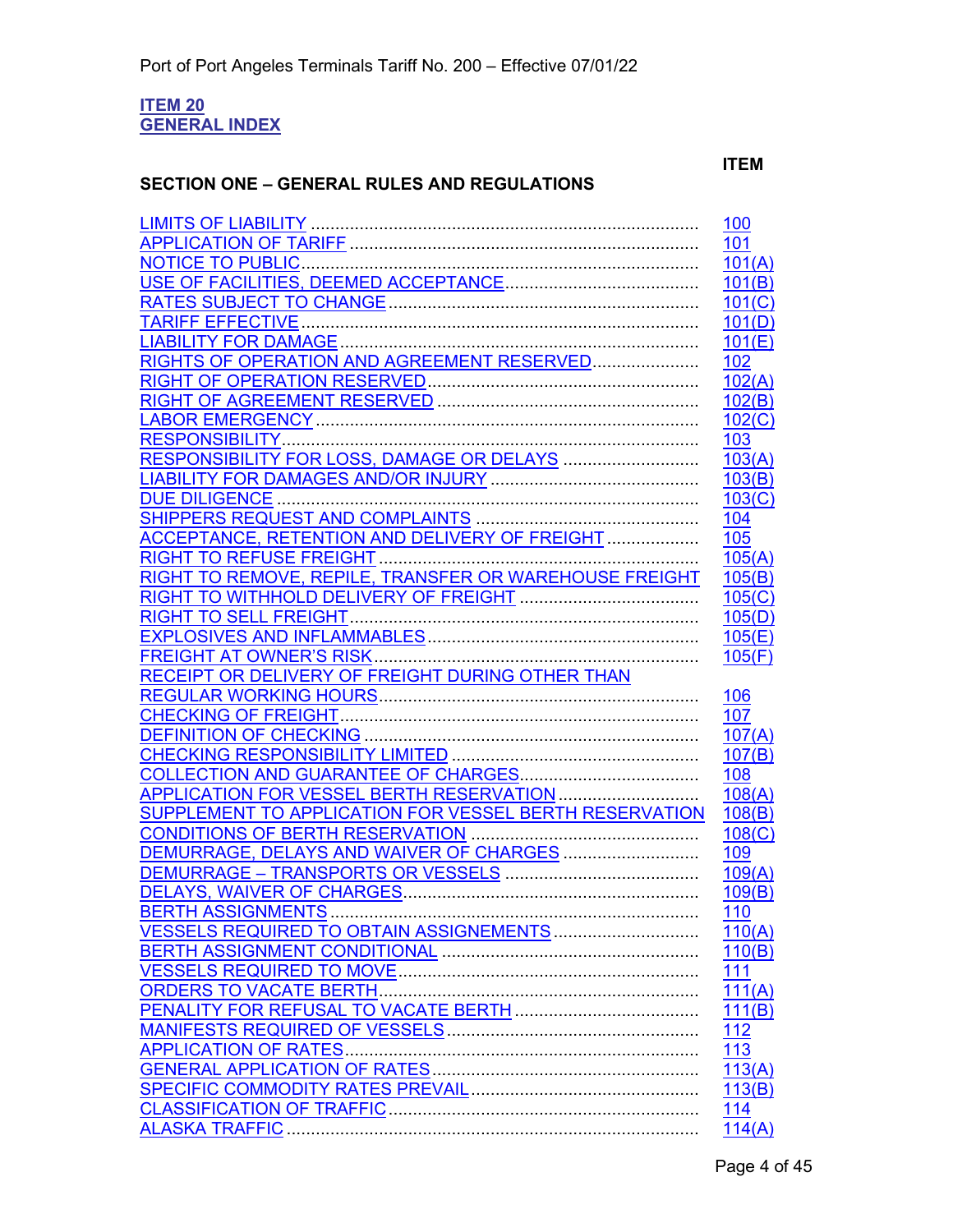Port of Port Angeles Terminals Tariff No. 200 – Effective 07/01/22

| <b>COASTWISE TRAFFIC</b>                                | 114(B)     |
|---------------------------------------------------------|------------|
|                                                         | 114(C)     |
|                                                         | 114(D)     |
| <b>OFFSHORE TRAFFIC</b>                                 | 114(E)     |
| <b>INSURANCE</b>                                        | 115        |
| STEVEDORE ACCESS TO AND OPERTIONS ON PROPERTY OF THE    |            |
| <b>PORT</b>                                             | 116        |
| CARE IN THE PERFORMANCE OF OPERATIONS                   | 116(A)     |
| COMPLIANCE WITH FIRE AND SAFETY PRECAUTIONS             | 116(B)     |
| STEVEDORE AND PORT INDEPENDENT CONTRACTORS              | 116(C)     |
| STEVEDORE SHALL INSURE EFFICIENT AND EXPEDITIOUS VESSEL |            |
| <b>WORK</b>                                             | 116(D)     |
| PORT SHALL SUPPLY EQUIPMENT, FACILITIES AND SERVICE     | 116(E)     |
| STEVEDORE WARRANTY                                      | 116(F)     |
| <b>INDEMNITY</b>                                        | 116(G)     |
| <b>INSURANCE</b>                                        | 116(H)     |
|                                                         | 116(1)     |
|                                                         | <u>120</u> |
|                                                         | 125        |
| STORAGE, STAGING AND ASSEMBLING OF NON-CARGO            |            |
| <b>EQUIPMENT AND MATERIALS</b>                          | 126        |

# **SECTION TWO – COMMODITY RULES, EXPLANATIONS AND RATES**

|                                                        | <u>201</u> |
|--------------------------------------------------------|------------|
|                                                        | 201(A)     |
|                                                        | 201(B)     |
|                                                        | 201(C)     |
|                                                        | 201(D)     |
|                                                        | 201(E)     |
|                                                        | 202        |
|                                                        | 202(A)     |
| BLOCKING, UNBLOCKING, CLEANING TRANSPORTS              | 202(B)     |
| RATES PREDICATED ON STRAIGHT TIME LABOR                | 202(C)     |
| EXCEPTION-APPLICATION OF MAN-HOUR RATES ON LOADING AND |            |
| <b>UNLOADING.</b>                                      | 202(D)     |
|                                                        | 202(E)     |
|                                                        | 203        |
|                                                        | 203(A)     |
|                                                        | 203(B)     |
| DIRECT TRANSFER - BETWEEN TRANSPORTS AND VESSELS       | 203(C)     |
| EXCEPTION-APPLICATION OF MAN-HOUR RATES ON HANDLING    | 203(D)     |
|                                                        | 203(E)     |
|                                                        | 204        |
|                                                        | 204(A)     |
|                                                        | 204(B)     |
|                                                        | 204(C)     |
|                                                        | 205        |
|                                                        | 206        |
|                                                        | 206(A)     |
|                                                        | 206(B)     |
| EXTENT OF FREE TIME BY TRAFFIC CLASSIFICATIONS         | 206(C)     |
|                                                        | 206(D)     |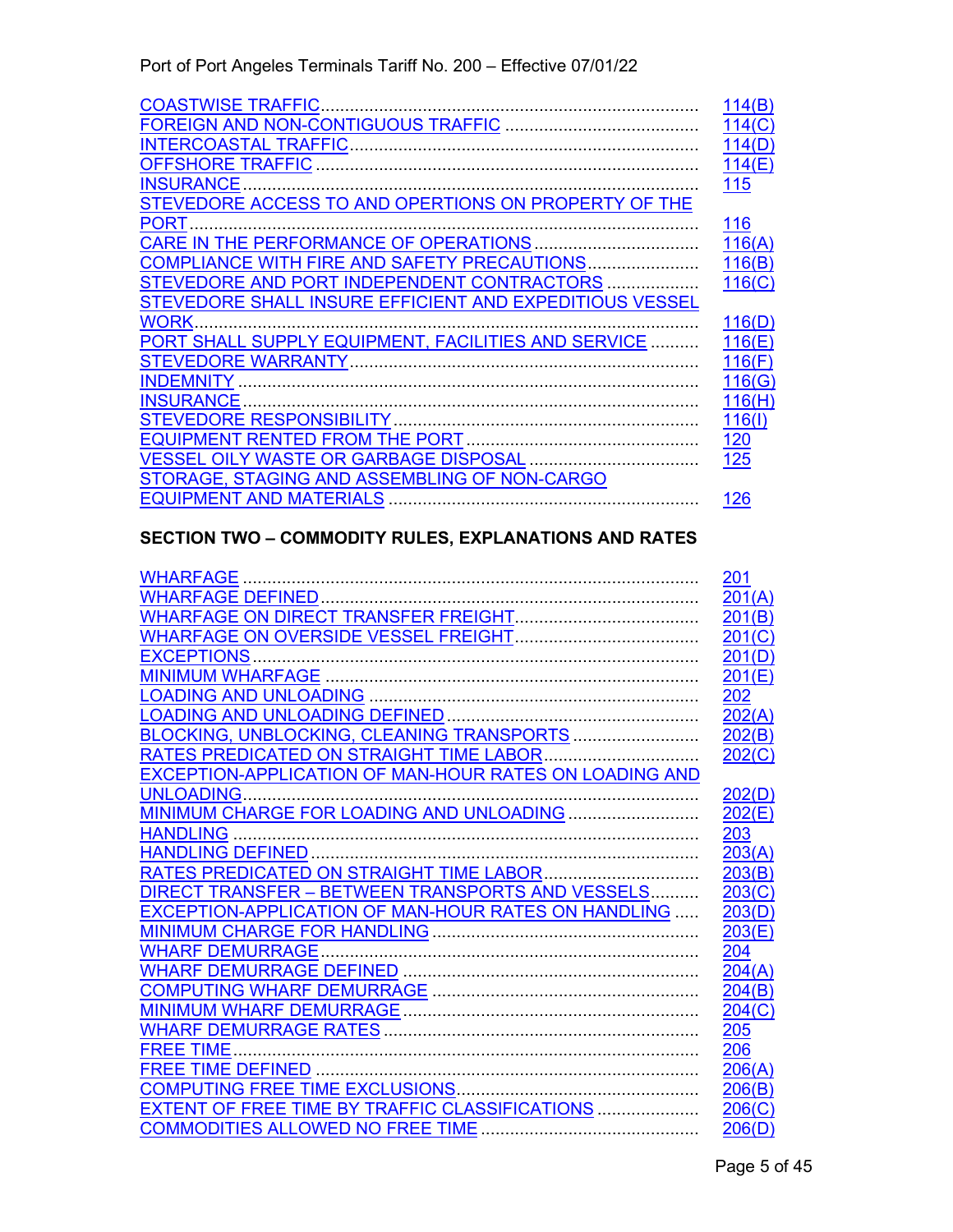## **SECTION THREE – MISCELLANEOUS CHARGES**

|                                               | 301        |
|-----------------------------------------------|------------|
| DOCKAGE DEFINED                               | 301(A)     |
|                                               | 301(B)     |
| <b>BASIS FOR COMPUTING CHARGES</b>            | 301(C)     |
| CONTROL OF VESSELS NOT LOADING OR DISCHARGING | 301(D)     |
| <b>VESSELS ON LAY STATUS.</b>                 | 301(E)     |
|                                               | 301(F)     |
| <b>FREE DOCKAGE</b>                           | 301(G)     |
|                                               | <u>302</u> |
| <b>DOCKAGE RATES</b>                          | 302(A)     |
|                                               | 302(B)     |
|                                               | <u>303</u> |
|                                               | 304        |
| <b>EQUIPMENT RENTAL</b>                       | <b>305</b> |
|                                               | 308        |
| <b>ELECTRICAL POWER.</b>                      | 309        |
|                                               | 310        |
|                                               | 311        |
| <b>TELEPHONE SERVICE</b>                      | 313        |
|                                               | <u>317</u> |
|                                               | 320        |
| <b>SECURITY FEE</b>                           | 325        |
|                                               | 326        |
|                                               |            |

### **SECTION FOUR – MAN-HOUR SCHEDULE, RULES AND RATES**

| SERVICES REQUIRING LABOR FOR A MINIMUM NUMBER OF HOURS | 401(C) |
|--------------------------------------------------------|--------|
|                                                        | 401(D) |
|                                                        |        |
|                                                        |        |
| SCHEDULE OF MAN-HOUR RATES FOR DIRECT TRANSFER LOG     |        |
|                                                        |        |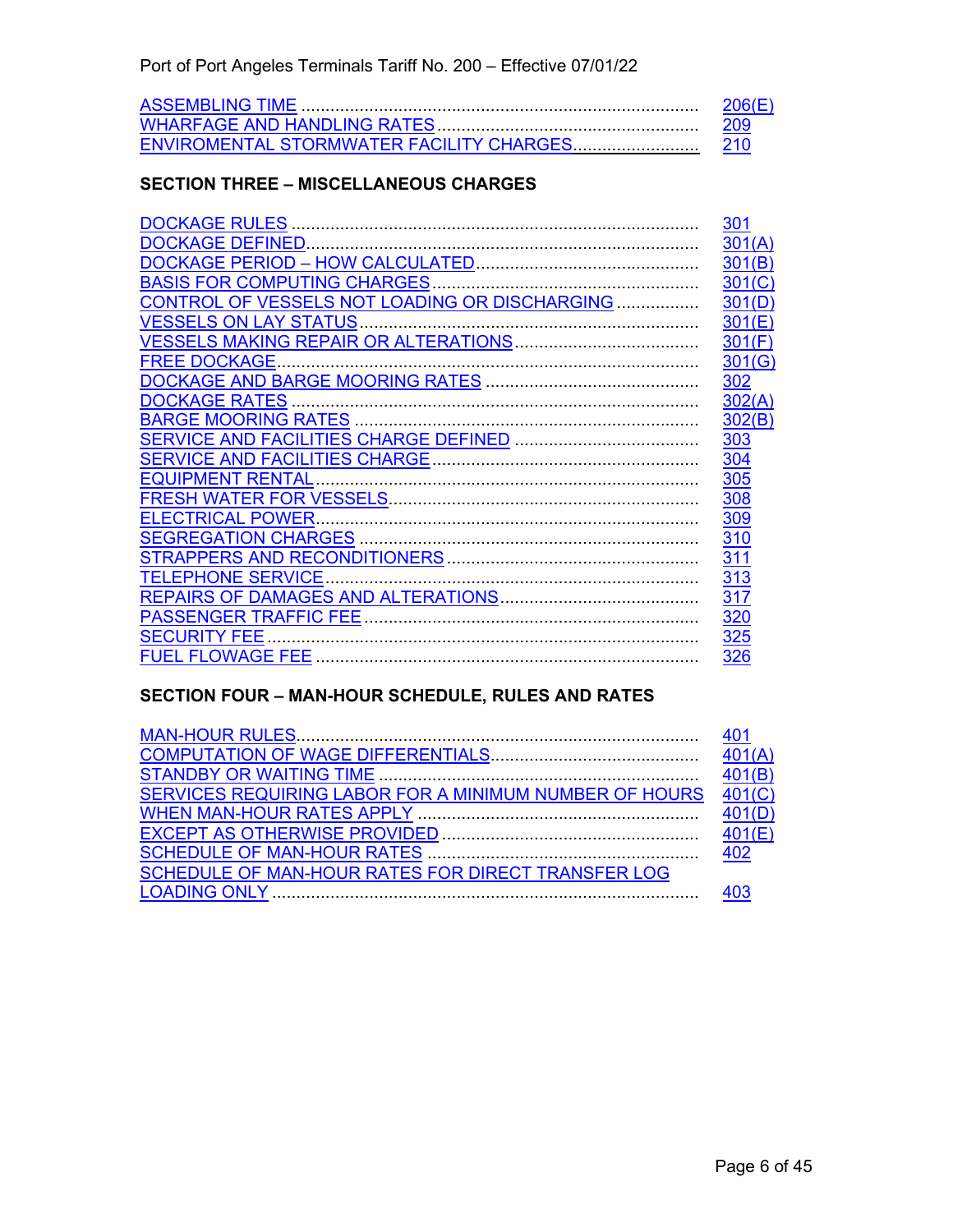#### <span id="page-6-1"></span><span id="page-6-0"></span>**ITEM 25 COMMODITY INDEX**

# [A](#page-6-2) [B](#page-6-3) [C](#page-6-4) [D](#page-6-5) [E](#page-6-6) [F](#page-6-7) [G](#page-6-8) [H](#page-6-9) [I](#page-6-10) [J](#page-6-11) [K](#page-6-12) [L](#page-6-13) [M](#page-6-14) [N](#page-7-0) [O](#page-7-1) [P](#page-7-2) [Q](#page-7-3) [R](#page-7-4) [S](#page-7-5) [T](#page-7-6) [U](#page-7-7) [V](#page-7-8) [W](#page-7-9) [X](#page-7-10) [Y](#page-7-11) [Z](#page-7-12)

<span id="page-6-2"></span>

| $\mathbf{A}$ |  |
|--------------|--|
|              |  |
|              |  |
|              |  |
| B            |  |
|              |  |

<span id="page-6-3"></span>BARK REMOVAL – SERVICE AND FACILITIES CHARGE ....................... [304](#page-37-1)

<span id="page-6-4"></span>**C** No commodities listed

<span id="page-6-5"></span>**D** No commodities listed

<span id="page-6-6"></span>

| Е<br>EXPLOSIVES, INFLAMMABLES - WHARFAGE AND HANDLING  230 |  |
|------------------------------------------------------------|--|
| F                                                          |  |

<span id="page-6-8"></span><span id="page-6-7"></span>**G** No commodities listed

<span id="page-6-9"></span>**H** No commodities listed

<span id="page-6-10"></span>**I** No commodities listed

<span id="page-6-11"></span>**J** No commodities listed

<span id="page-6-12"></span>**K**

<span id="page-6-13"></span>**L**

No commodities listed

| LIGHTWEIGHT PAPER PRODUCTS - WHARFAGE AND HANDLING  266 |     |
|---------------------------------------------------------|-----|
| LOGS, BOLTS, CANTS, PEELERS, SOFTWOOD - WHARFAGE AND    |     |
|                                                         | 240 |
| LUMBER AND LUMBER PRODUCTS - SERVICE AND FACILITIES     |     |
|                                                         | 304 |
| LUMBER, SOFTWOOD, ROUGH OR SURFACED NOS - WHARFAGE      |     |
|                                                         | 245 |
|                                                         |     |
|                                                         |     |
|                                                         |     |

<span id="page-6-14"></span>METAL SCRAPS, NOS - [WHARFAGE AND HANDLING.](#page-31-11).......................... [250](#page-31-12)

**ITEM**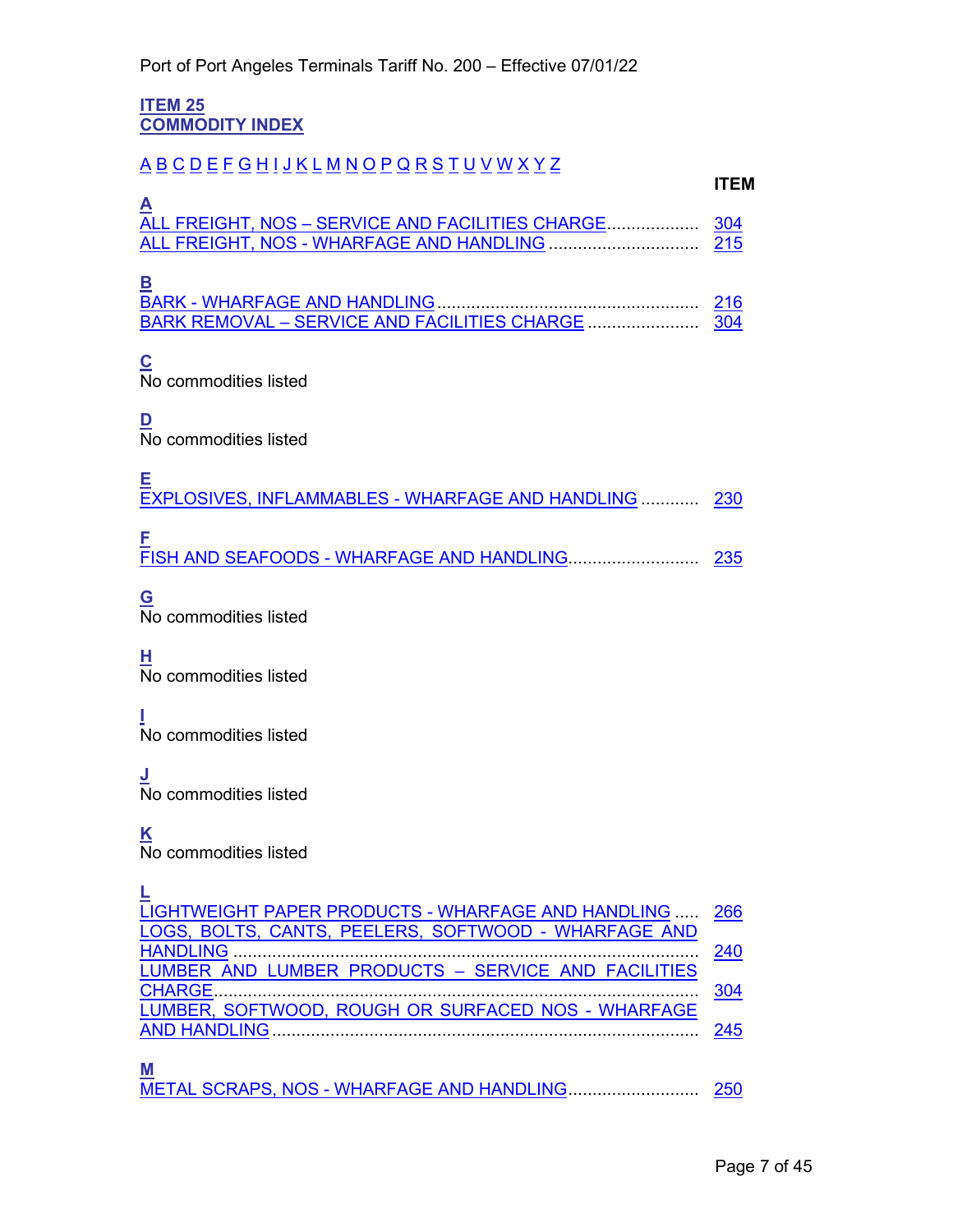# <span id="page-7-0"></span>**N**

No commodities listed

<span id="page-7-2"></span><span id="page-7-1"></span>

| 255 |
|-----|
|     |

# <span id="page-7-3"></span>**Q**

No commodities listed

# <span id="page-7-4"></span>**R**

No commodities listed

# <span id="page-7-5"></span>**S**

SHINGLES – WOOD - [WHARFAGE AND HANDLING](#page-32-8) .............................. [285](#page-32-9) [SOFTWOOD LOGS, PILING AND POLES –](#page-37-4) SERVICE AND FACILITIES \_ITEM\_8160 [CHARGE.](#page-37-4)................................................................................................... [304](#page-37-4)

# <span id="page-7-6"></span>**T**

No commodities listed

# <span id="page-7-7"></span>**U**

 $\overline{N}$  commodities listed

#### <span id="page-7-8"></span>**V**

No commodities listed

#### <span id="page-7-9"></span>**W WOOD CHIPS, SAWDUST AND WOOD BIOMASS (GREEN)** [242](#page-32-9)

<span id="page-7-10"></span>**X** No commodities listed

#### <span id="page-7-11"></span>**Y** No commodities listed

#### <span id="page-7-12"></span>**Z** No commodities listed

**[Return to Top of Commodity Index](#page-6-0)**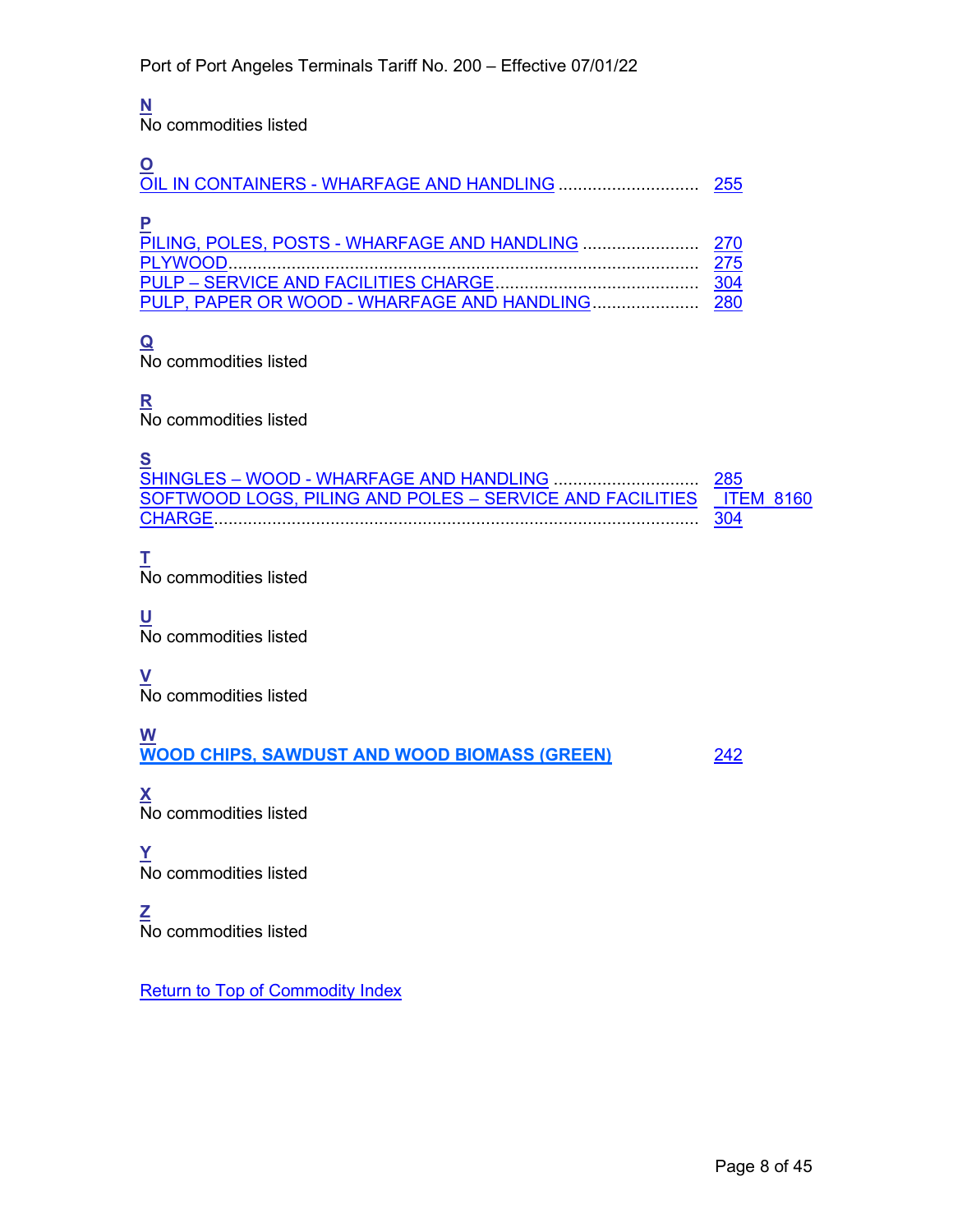#### <span id="page-8-0"></span>**SECTION ONE – GENERAL RULES AND REGULATIONS**

#### <span id="page-8-2"></span><span id="page-8-1"></span>**ITEM 100 LIMITS OF LIABILITY**

┿

No provision contained in this tariff shall limit or relieve the Port of Port Angeles from liability for its own negligence nor require any person, vessel, or lessee to indemnify or hold harmless the Port of Port Angeles from liability for its own negligence.

#### <span id="page-8-4"></span><span id="page-8-3"></span>**ITEM 101 APPLICATION OF TARIFF**

#### <span id="page-8-5"></span>**(A) NOTICE TO PUBLIC**

This tariff is published and filed as required by law and is, therefore, notice that the rates, rules and charges apply to all traffic without specific notice, quotation or arrangement.

#### <span id="page-8-6"></span>**(B) USE OF FACILITIES, DEEMED ACCEPTANCE**

Use of wharves or facilities shall be deemed an acceptance of this tariff and the terms and conditions named herein.

#### <span id="page-8-7"></span>**(C) RATES SUBJECT TO CHANGE**

The rates named in this tariff are based upon ordinary traffic and labor conditions. If and when these conditions change because of demand of labor for increased wages, strikes, congestion, or other causes not reasonably within the control of the Port of Port Angeles resulting in an increase cost of service, the rates are subject to change, on or after effective date filed with the F.M.C. or the charge for service may be assessed on the Man-Hour basis as provided in [Item 402.](#page-43-2)

#### <span id="page-8-8"></span>**(D) TARIFF EFFECTIVE**

The rates, charges, rules and regulations named in this tariff additions, revisions or supplements thereto, shall apply on all freight received at terminal on or after effective date of this tariff or effective dates of additions, revisions or supplements thereto, provided, however, that when terminal charges have been prepaid at point of origin, at the terminal tariff rates in effect on date of shipping, such rates prevail even though the shipment is received at destination after effective date of the new tariff, revisions or supplements. Unless otherwise specified, all transit freight received at the terminal and undelivered prior to effective dates of tariff, revisions or supplements thereto, shall be charged the rates in effect on the date such freight was received until entire lot or shipment has been withdrawn.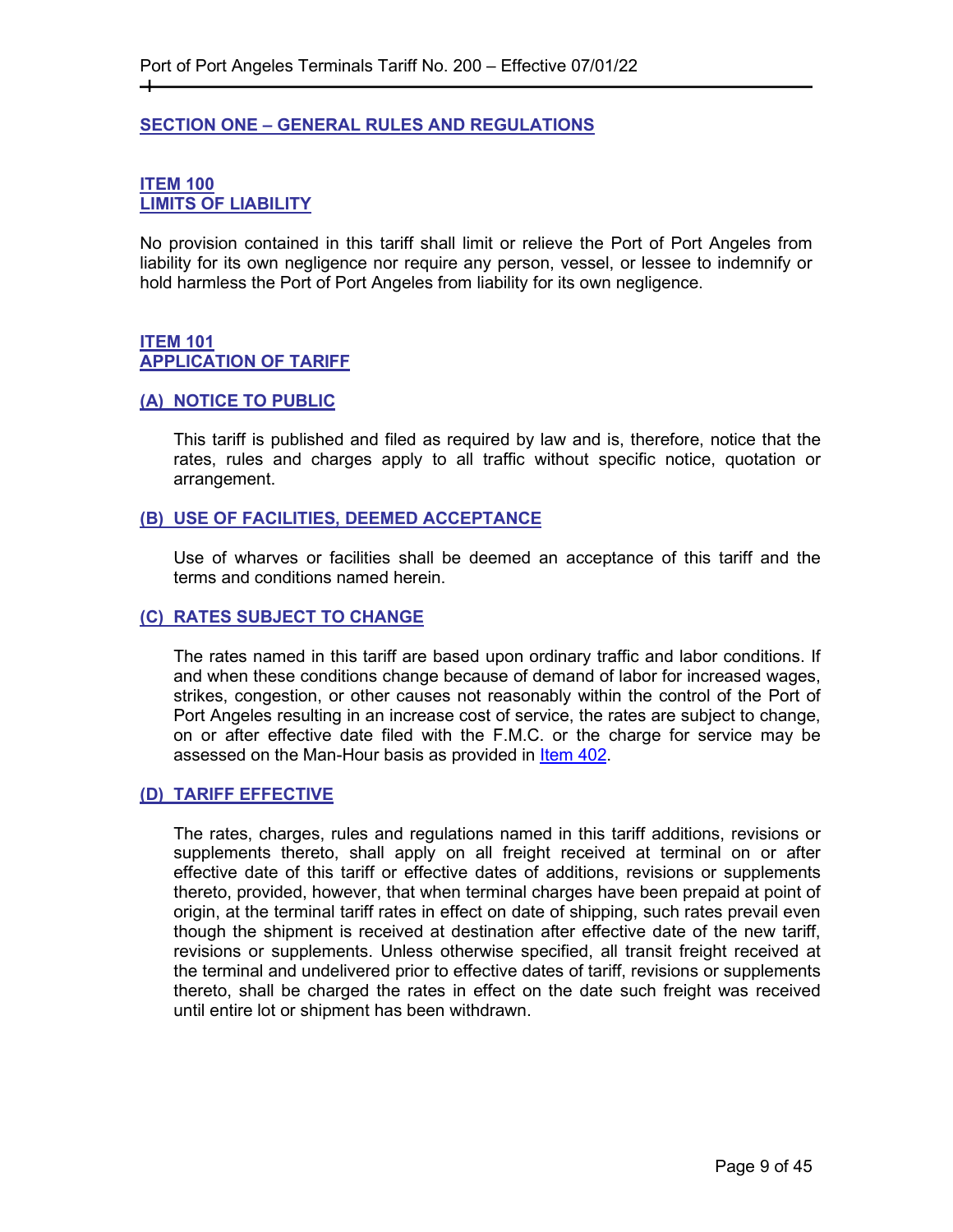#### <span id="page-9-0"></span>**(E) LIABILITY FOR DAMAGE**

The vessel assumes liability for damage caused to port facilities by the vessel. Should unusual structures exist, it is the vessel's responsibility to make the necessary arrangements to protect the dock against damage by them.

#### <span id="page-9-2"></span><span id="page-9-1"></span>**ITEM 102 RIGHTS OF OPERATION AND AGREEMENT RESERVED**

#### <span id="page-9-3"></span>**(A) RIGHT OF OPERATION RESERVED**

Right is reserved by the Port of Port Angeles to furnish all equipment, supplies and materials and to perform all services in connection with the operation of their facilities under rates and conditions named herein.

#### <span id="page-9-4"></span>**(B) RIGHT OF AGREEMENT RESERVED**

Right is reserved by the Port of Port Angeles to enter into agreements with carriers, shippers, consignees and/or their agents concerning rates and services providing such agreements are consistent with existing local, state and national law governing the civil and business relation of all parties concerned.

#### <span id="page-9-5"></span>**(C) LABOR EMERGENCY**

When by reason of strike, boycott, walkout or other condition affecting longshore labor supply or port ability to provide, or permit, necessary functions of labor in connection with the receipt and delivery of cargo on a port wide basis, the Executive Director may declare a period of "Labor Emergency" to exist.

During the period of Labor Emergency, the duration of which shall be fixed by the Executive Director in recognition of the nature of the emergency encountered, the congestion of facilities, duration of labor disruption, accumulation of cargo involved and other similar factors, Free Time (See [Item 206\)](#page-29-2) may be extended, Demurrage Charges (See [Item 109\)](#page-17-1) may be waived. Subject to Notes 1, 2 and 3.

- Note 1: The duration of the Labor Emergency in no case may exceed a period concurrent with the period of actual work stoppage and five work days after.
- Note 2: Cargo of Free Time shall obtain an extension of that Free Time period equal to the duration of the Labor Emergency.
- Note 3: Cargo on Demurrage at the onset of the period of Labor Emergency shall be relieved of the payment of demurrage charges during the period of Labor Emergency and shall instead be assessed Storage Charges for that period. Demurrage status shall be restored with the expiration of the Labor Emergency.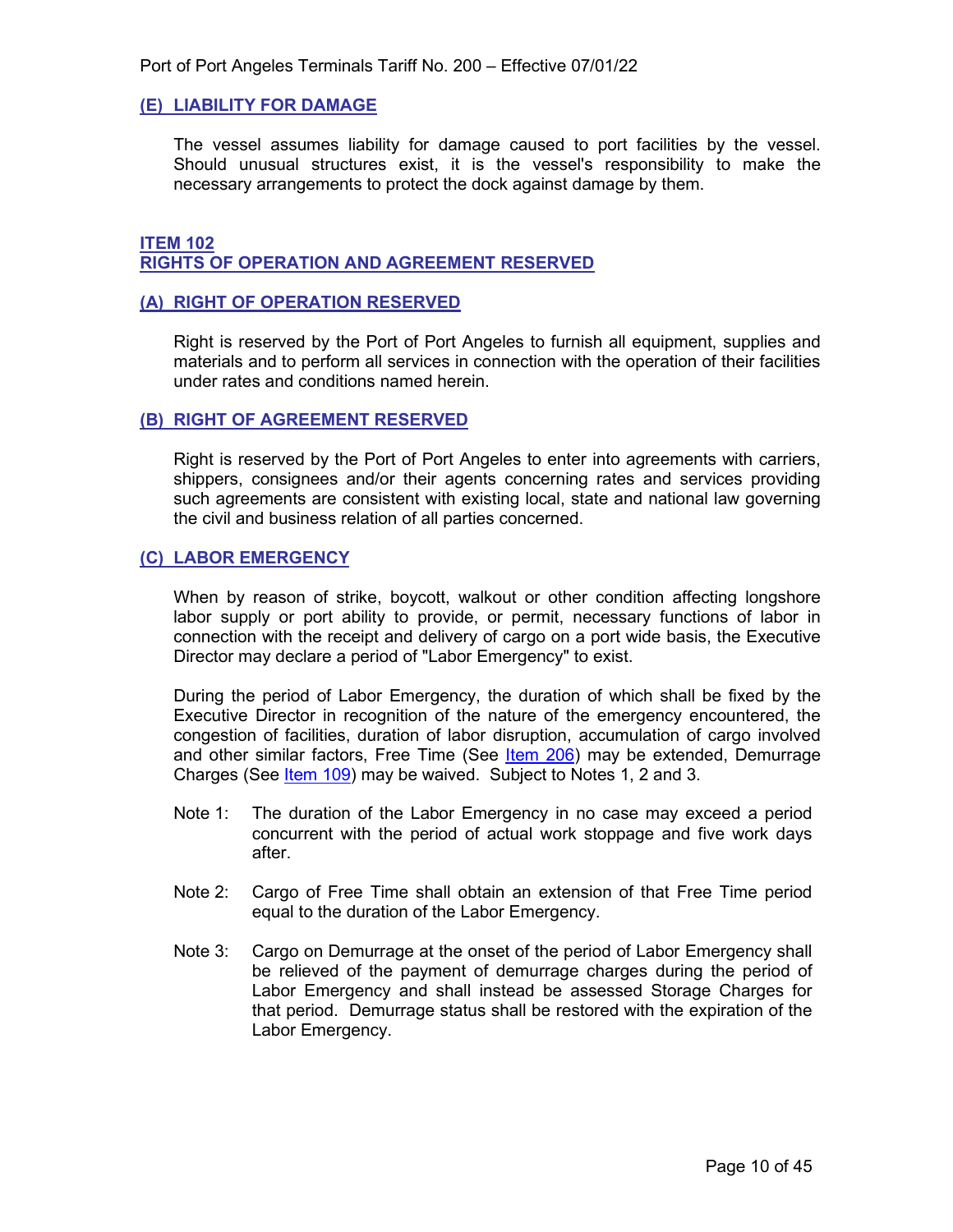#### <span id="page-10-1"></span><span id="page-10-0"></span>**ITEM 103 RESPONSIBILITY**

#### <span id="page-10-2"></span>**(A) RESPONSIBILITY FOR LOSS, DAMAGE OR DELAYS**

The Port of Port Angeles will not be responsible for any loss or damage, caused by fire, frost, heating, dampness, leakage, the elements, evaporation, natural shrinkage, wastage or decay, animals, rats, mice or other rodents, moths, weevils, or other insects, leakage or discharge from sprinkler fire protection systems, collapse of building or equipment, or by floats, logs or piling required in breasting vessels away from wharf; nor will it be answerable for any loss, damage or delay arising from insufficient notification or from war, insurrection, shortage of labor, combination, riots, or strikes or any persons in its employ or in the service of others or for any consequences arising therefrom, except to the extent that any of the aforesaid loss or damage results from negligent acts or omission of the Port, its employees or agents, (Subject to [Item 100](#page-17-5) herein.)

#### <span id="page-10-3"></span>**(B) LIABILITY FOR DAMAGES AND/OR INJURY**

If and when others than the Port of Port Angeles are permitted to perform services on the wharves or premises of the terminal company, they shall be liable for the injury of persons in their employ and shall also be held accountable for malicious acts or thefts by themselves or persons in their employ.

The provisions of this item are applicable to all persons, corporations, associations and the like who in any manner come upon or use the terminal facilities, except to agents or employees of the Port. All such person, corporations, associations and the like shall be strictly liable and responsible for damage to property or for damage or injury to, or for the death of, any person or persons, which may be caused or occasioned by any act or omission of such persons or the acts or omissions of their agents or employees. All such persons who come upon or use the terminal facilities shall be deemed to have irrevocably agreed to indemnify Port of Port Angeles for any such loss or damage to persons or property for which a claim is or may be made against the Port, and all such persons shall save and hold the Port harmless from any and all such liability, together with all costs and expenses incurred by the Port in investigating or defending claims therefore, including, but not limited to, court costs, experts fees and attorneys fees.

The indemnification, hold harmless, and non-liability provisions of this section do not apply to losses, damages, or injuries to the extent such losses, damages, or injuries are occasioned by any acts or omission of the Port, its employees or agents.

#### <span id="page-10-4"></span>**(C) DUE DILIGENCE**

The Port will not be responsible for any loss damage or delay of merchandise which may arise from any cause beyond its direct authority and control, nor for any cause except for want of due diligence of the Port. (Subject to [Item 100](#page-8-2) herein.)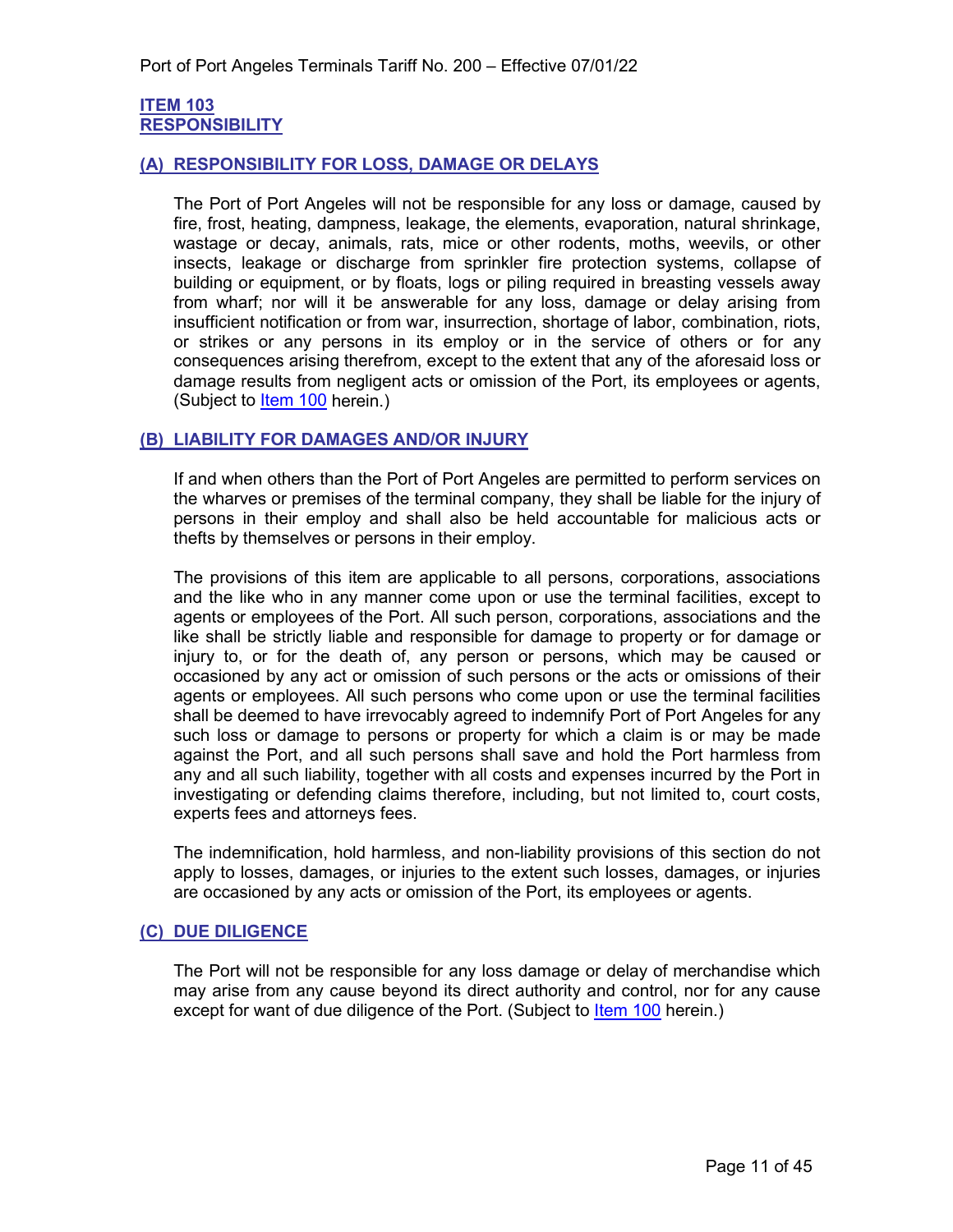<span id="page-11-1"></span><span id="page-11-0"></span>**ITEM 104 SHIPPERS REQUESTS AND COMPLAINTS**

Any interested party may initiate requests or complaints on matters relating to rates, charges, rules and regulations contained in this tariff by filing a statement fully documenting the request or complaint with the Executive Officer, Northwest Marine Terminal Association, Inc., P. O. Box 86414, Portland, Oregon, 97286.

#### <span id="page-11-3"></span><span id="page-11-2"></span>**ITEM 105 ACCEPTANCE, RETENTION AND DELIVERY OF FREIGHT**

#### <span id="page-11-4"></span>**(A) RIGHT TO REFUSE FREIGHT**

Right is reserved by the Port of Port Angeles, without responsibility for demurrage, loss or damage attaching, to refuse to accept, receive or unload or to permit vessels to discharge freight for which previous arrangement for space, receiving, unloading, or handling have not been made by shipper, consignee or carrier. Freight deemed offensive, perishable, or hazardous, or freight not packed in containers suitable to standing ordinary handling incident to its transportation can also be refused under these provisions.

#### <span id="page-11-5"></span>**(B) RIGHT TO REMOVE, REPILE, TRANSFER OR WAREHOUSE FREIGHT**

Hazardous or offensive freight which, by its nature, is liable to damage other freight, is subject to immediate removal either from the wharf or wharf premises with all expense and risk of loss or damage for the account of owner, shipper or consignee.

Freight remaining on wharf or wharf premises after expiration of free time, as defined herein, and freight shut out at clearance of vessel may be piled or repiled to make space, transferred to other locations or receptacles within the wharf premises, or removed to public or private warehouse with all expense and risk of loss or damage for account of owner, shipper, consignee, or carrier as responsibility may appear. (Subject to [Item](#page-8-2) 100 herein.)

#### <span id="page-11-6"></span>**(C) RIGHT TO WITHHOLD DELIVERY OF FREIGHT**

Right is reserved to withhold delivery of freight until all accrued charges and advances against said freight have been paid in full.

#### <span id="page-11-7"></span>**(D) RIGHT TO SELL FREIGHT**

Freight on which unpaid terminal charges have been accrued may be sold to satisfy such charges and costs. Freight of a perishable nature or of a nature liable to damage other freight may be sold at public or private sale without advertising, provided owner has been given reasonable notice to pay charges and to remove said freight and has neglected or failed to comply.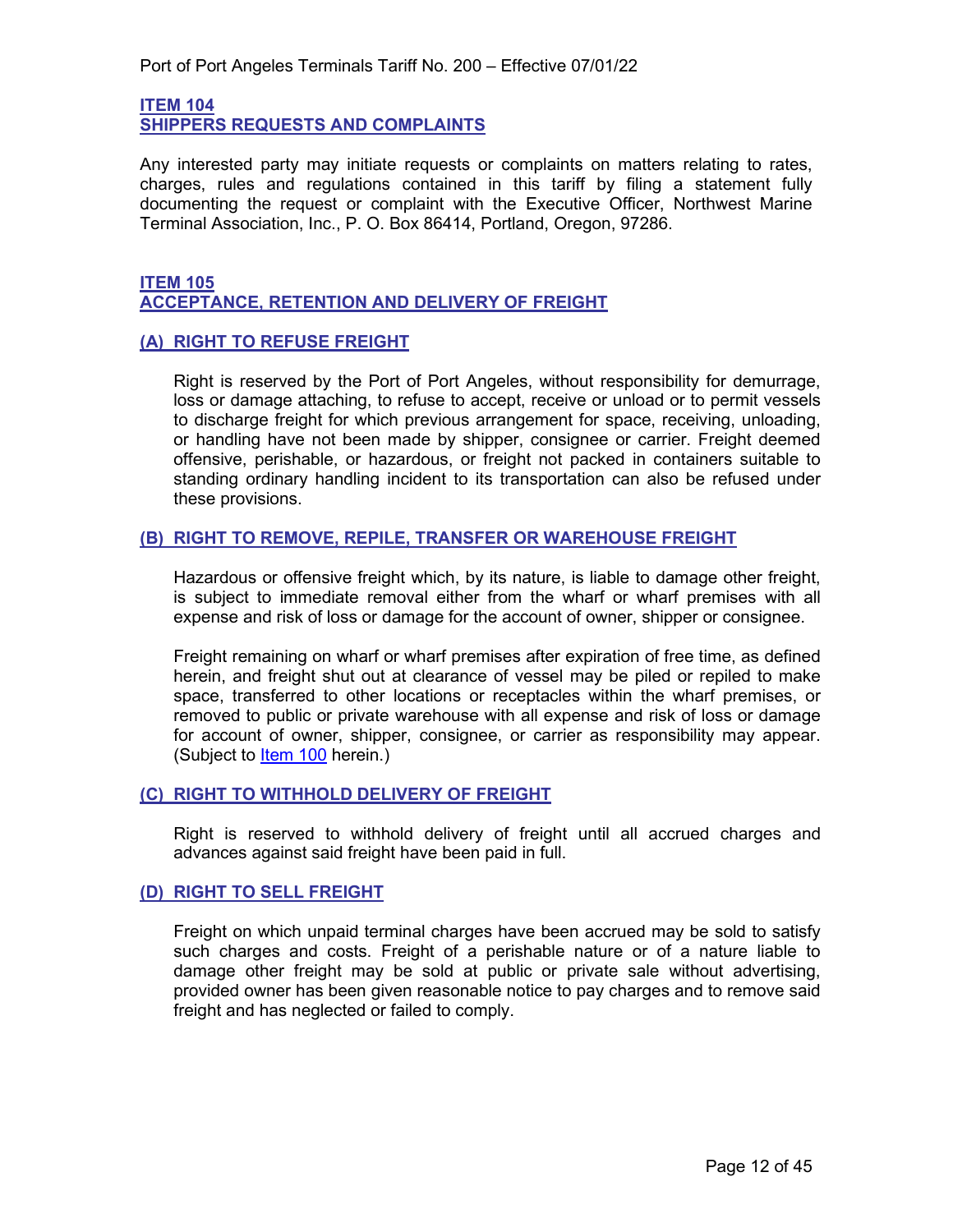#### <span id="page-12-0"></span>**(E) EXPLOSIVES AND INFLAMMABLES**

Explosives and hazardous or highly inflammable commodities or material may only be handled over, or received on, the facilities of the Port of Port Angeles by special arrangement with, and at the option of the Port of Port Angeles and subject to Federal, State and City rules and regulations.

#### <span id="page-12-1"></span>**(F) FREIGHT AT OWNER'S RISK**

Owner, shipper, consignee, or carrier as responsibility may appear shall assume all risk of loss or damage to glass, liquids and fragile articles, freight on open ground or open wharf, log or lumber rafts, and all water craft, if and when permitted by terminal operator to be moored in slips, at moorage dolphins, at wharves, or alongside vessels except to extent such losses or damages are occasioned by any acts or omission of the Port, its employees or agents. (Subject to [Item 100](#page-17-5) herein.)

#### <span id="page-12-3"></span><span id="page-12-2"></span>**ITEM 106 RECEIPT OR DELIVERY OF FREIGHT DURING OTHER THAN REGULAR WORKING HOURS**

Unless otherwise excepted, prior arrangements must be made with the Port of Port Angeles when freight is to be received from, or delivered to, trucks, drays or water carriers on Saturdays, Sundays, holidays or during hours when, under working rules governing labor, the payment of overtime to checkers is necessitated.

Checking from trucks during overtime hours when freight is received from or delivered to trucks during hours when the payment of overtime is necessitated and the terminal is required to check same or to furnish receipts for the freight, the full time, including standby time, of checker employed to receive or deliver such freight, shall be charged against the truck company, its owners or operators. This rate will be charged in accordance with the rates provided for under Man-Hour Schedule, [Item 402](#page-43-2) and [403.](#page-44-1)

#### <span id="page-12-5"></span><span id="page-12-4"></span>**ITEM 107 CHECKING OF FREIGHT**

#### <span id="page-12-6"></span>**(A) DEFINITION OF CHECKING**

Checking means the service of counting and checking cargo against appropriate documents for the account of the cargo or the vessel, or other person requesting same.

#### <span id="page-12-7"></span>**(B) CHECKING RESPONSIBILITY LIMITED**

- 1. In performing the service of checking, the Port of Port Angeles will accept no responsibility for concealed damage nor for the condition of contents of containers, whether or not receipts so state.
- 2. Except when freight is accepted for storage and is transferred to designated storage locations, freight from vessels will only be accepted for delivery, and receipts for such freight will only be issued, subject to outturn at delivery.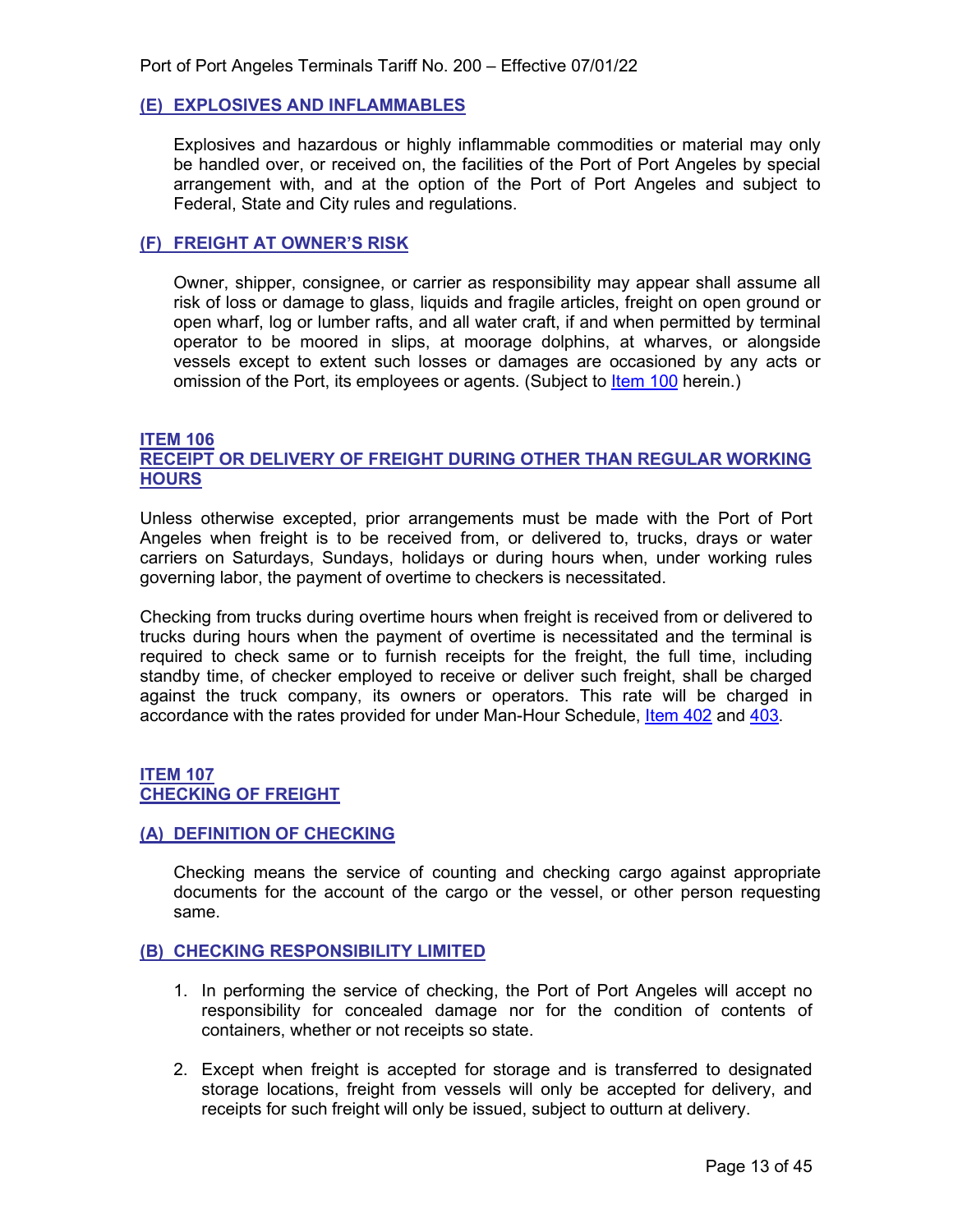#### <span id="page-13-2"></span><span id="page-13-1"></span>**ITEM 108 COLLECTION AND GUARANTEE OF CHARGES AND VESSEL BERTH RESERVATION**

Use of Port facilities or service is conditioned upon satisfactory assurance to the Port by the customer that applicable charges will be paid when due. All charges are due and payable as they accrue or on completion of service or use.

Payment terms are cash unless the Port customer, prior to the use of Port facilities or service, has established credit worthiness acceptable to the Port, and has been relieved of cash payment requirement by the Port.

The Port may require payment of charges in advance, as follows:

- 1. By the vessel, its owners or agents before vessel is assigned a berth and commences its loading or unloading operations. (Conditions, imposed by the Port, for waiver of cash in advance requirements, are specified in "Conditions of Berth Reservation" - which is incorporated into this tariff under [Item 108\(C\).](#page-16-0)
- 2. By the owner, shipper, or consignee before cargo leaves the custody of the terminal.
- 3. For all charges on perishable cargo or cargo of doubtful value and household goods.

<span id="page-13-0"></span>All estimates of Port charges are subject to approval and/or adjustment by the Port.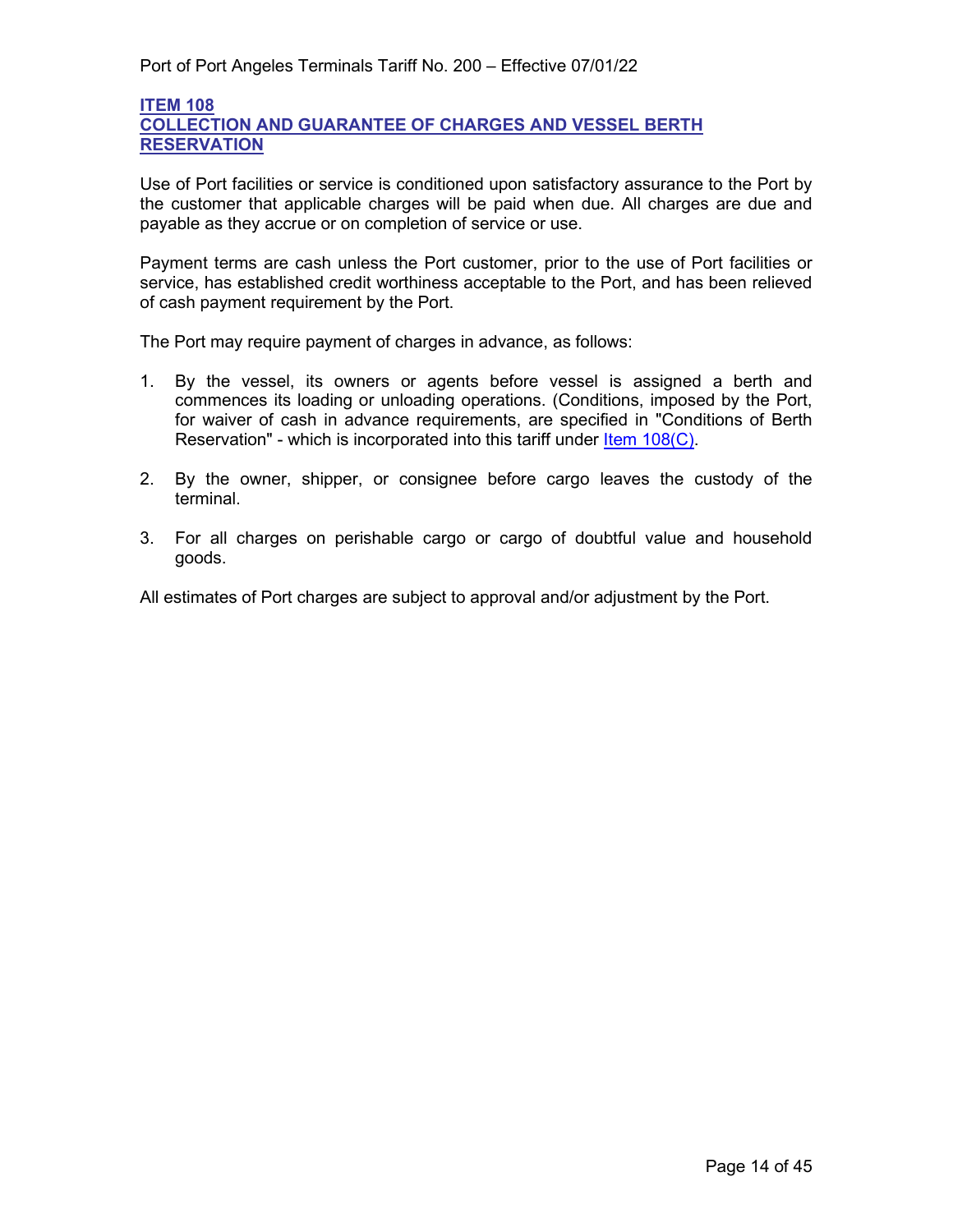# <span id="page-14-0"></span>**ITEM 108(A)**

| <b>PORT OF PORT ANGELES</b><br><b>APPLICATION FOR VESSEL BERTH RESERVATION</b> (See Notes and Conditions)                                                                                                                                                                                                                                             |                      |             |                        |                                          |            |
|-------------------------------------------------------------------------------------------------------------------------------------------------------------------------------------------------------------------------------------------------------------------------------------------------------------------------------------------------------|----------------------|-------------|------------------------|------------------------------------------|------------|
| Reservation of a Berth is Requested at the Port of Port Angeles                                                                                                                                                                                                                                                                                       |                      |             |                        |                                          |            |
|                                                                                                                                                                                                                                                                                                                                                       |                      |             |                        |                                          | Date       |
| Vessel                                                                                                                                                                                                                                                                                                                                                | Voyage No.           |             | <b>LOA</b>             | <b>ETA</b>                               | <b>ETD</b> |
| Vessel Owner/Line                                                                                                                                                                                                                                                                                                                                     | <b>Berth Desired</b> |             |                        |                                          |            |
| <b>Vessel Charterer</b>                                                                                                                                                                                                                                                                                                                               |                      |             |                        |                                          |            |
| To Load (Commodity Type and Amount)                                                                                                                                                                                                                                                                                                                   |                      |             |                        | To Discharge (Commodity Type and Amount) |            |
| Terms of Affreightment                                                                                                                                                                                                                                                                                                                                |                      |             | Terms of Affreightment |                                          |            |
| Agency Firm                                                                                                                                                                                                                                                                                                                                           |                      |             | Authorized Individual  |                                          |            |
| <b>NOTES AND CONDITIONS</b><br>Application for reservation of vessel berth and vessel berthing is subject to Regulations,<br>Rules and Terms of the Port tariff and to the timely filing of the Statement of Financial<br>Responsibility provided and incorporated herewith as Supplement to this Application for<br><b>Vessel Berth Reservation.</b> |                      |             |                        |                                          |            |
|                                                                                                                                                                                                                                                                                                                                                       | FOR PORT USE ONLY    |             |                        |                                          |            |
| Application Received By:                                                                                                                                                                                                                                                                                                                              |                      | Time/Date:  |                        |                                          |            |
| Application Approved By:                                                                                                                                                                                                                                                                                                                              |                      | Time/Date:  |                        |                                          |            |
| Berth Assigned:                                                                                                                                                                                                                                                                                                                                       |                      | Vessel ETA: |                        |                                          |            |
| Special Crane or Cargo Handling Equipment Required:                                                                                                                                                                                                                                                                                                   |                      |             |                        |                                          |            |
|                                                                                                                                                                                                                                                                                                                                                       |                      |             |                        |                                          |            |
|                                                                                                                                                                                                                                                                                                                                                       |                      |             |                        |                                          |            |
|                                                                                                                                                                                                                                                                                                                                                       |                      |             |                        |                                          |            |
|                                                                                                                                                                                                                                                                                                                                                       |                      |             |                        |                                          |            |
|                                                                                                                                                                                                                                                                                                                                                       |                      |             |                        |                                          |            |
|                                                                                                                                                                                                                                                                                                                                                       |                      |             |                        |                                          |            |
|                                                                                                                                                                                                                                                                                                                                                       |                      |             |                        |                                          |            |
|                                                                                                                                                                                                                                                                                                                                                       |                      |             |                        |                                          |            |
|                                                                                                                                                                                                                                                                                                                                                       |                      |             |                        |                                          |            |
|                                                                                                                                                                                                                                                                                                                                                       |                      |             |                        |                                          |            |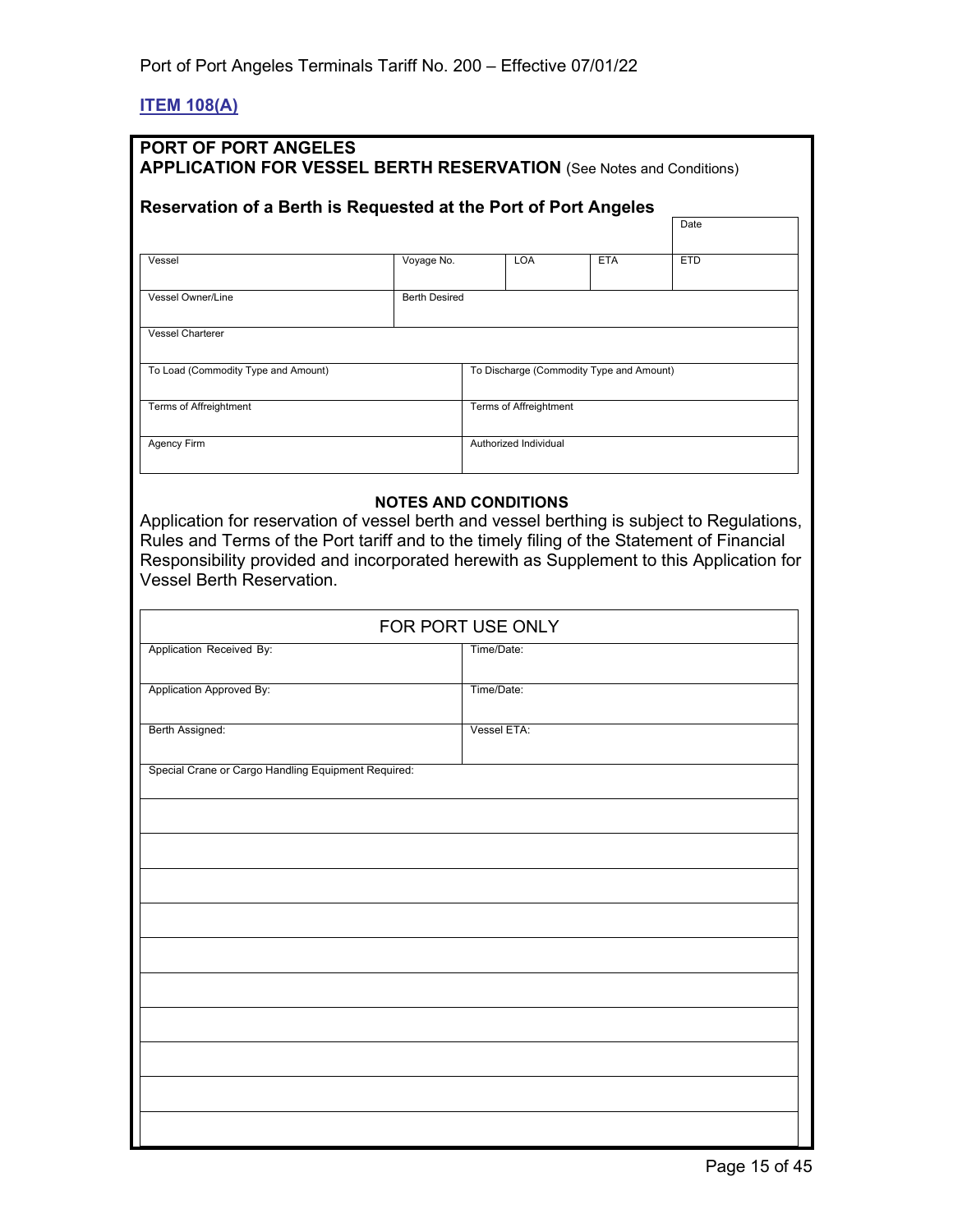# <span id="page-15-0"></span>**ITEM 108(B)**

|                                                                                                                                                                                                                                                                                                                                                                                                                                                                                                                                                                                                                                                                                                                                                                                |                          |            |                                          |                 | Date                       |
|--------------------------------------------------------------------------------------------------------------------------------------------------------------------------------------------------------------------------------------------------------------------------------------------------------------------------------------------------------------------------------------------------------------------------------------------------------------------------------------------------------------------------------------------------------------------------------------------------------------------------------------------------------------------------------------------------------------------------------------------------------------------------------|--------------------------|------------|------------------------------------------|-----------------|----------------------------|
| Vessel                                                                                                                                                                                                                                                                                                                                                                                                                                                                                                                                                                                                                                                                                                                                                                         | Voyage No.               | <b>LOA</b> |                                          | <b>ETA</b>      | <b>ETD</b>                 |
| <b>Vessel Owner/Line</b>                                                                                                                                                                                                                                                                                                                                                                                                                                                                                                                                                                                                                                                                                                                                                       | <b>Berth Desired</b>     |            |                                          |                 |                            |
|                                                                                                                                                                                                                                                                                                                                                                                                                                                                                                                                                                                                                                                                                                                                                                                |                          |            |                                          |                 |                            |
| <b>Vessel Charterer</b>                                                                                                                                                                                                                                                                                                                                                                                                                                                                                                                                                                                                                                                                                                                                                        |                          |            |                                          |                 |                            |
| To Load (Commodity Type and Amount)                                                                                                                                                                                                                                                                                                                                                                                                                                                                                                                                                                                                                                                                                                                                            |                          |            | To Discharge (Commodity Type and Amount) |                 |                            |
| <b>Terms of Affreightment</b>                                                                                                                                                                                                                                                                                                                                                                                                                                                                                                                                                                                                                                                                                                                                                  |                          |            | Terms of Affreightment                   |                 |                            |
| <b>Agency Firm</b>                                                                                                                                                                                                                                                                                                                                                                                                                                                                                                                                                                                                                                                                                                                                                             |                          |            | Authorized Individual                    |                 |                            |
| Note: Separate submissions of this document are required when the vessel affreightment for part of the<br>cargo differs from the terms of the affreightment for any other part of the cargo.<br><b>Category of Port Changes</b>                                                                                                                                                                                                                                                                                                                                                                                                                                                                                                                                                | <b>Party Responsible</b> |            | <b>Estimated</b>                         |                 | For Port/Dock Operator Use |
|                                                                                                                                                                                                                                                                                                                                                                                                                                                                                                                                                                                                                                                                                                                                                                                | for Payment              |            | <b>Dollar Amount</b>                     |                 |                            |
| 1.<br>Dockage<br>$\overline{2}$ .                                                                                                                                                                                                                                                                                                                                                                                                                                                                                                                                                                                                                                                                                                                                              |                          |            |                                          |                 |                            |
| Wharfage<br>3.<br>Service and Facility Charge                                                                                                                                                                                                                                                                                                                                                                                                                                                                                                                                                                                                                                                                                                                                  |                          |            |                                          |                 |                            |
| 4.<br>Handling                                                                                                                                                                                                                                                                                                                                                                                                                                                                                                                                                                                                                                                                                                                                                                 |                          |            |                                          |                 |                            |
| 5.<br>Misc. (Water, Electricity, Etc.)                                                                                                                                                                                                                                                                                                                                                                                                                                                                                                                                                                                                                                                                                                                                         |                          |            |                                          |                 |                            |
| 6.<br>Security Fee                                                                                                                                                                                                                                                                                                                                                                                                                                                                                                                                                                                                                                                                                                                                                             |                          |            |                                          |                 |                            |
| Total Estimated Charges: \$                                                                                                                                                                                                                                                                                                                                                                                                                                                                                                                                                                                                                                                                                                                                                    |                          |            |                                          |                 |                            |
| Pursuant to the instructions set forth in Conditions of Berth Reservation, the undersigned hereby seeks the<br>arrangement of berthing facilities on behalf of the above-named vessels, and attests to the accuracy of the<br>information provided to the extent set forth in Paragraph C.<br>Date:<br>(Berth Agent)                                                                                                                                                                                                                                                                                                                                                                                                                                                           |                          |            |                                          | (As Agent Only) |                            |
| Acceptance of Financially Responsibility for Payment<br>In connection with the Application for Vessel Berth Reservations dated<br>the undersigned hereby accepts responsibility, on its own behalf, for payment of the port charges listed<br>under the line items as designated below which correspond with those designated in the above<br>Supplement to Application for Vessel Berth Reservation, in a maximum amount not to exceed 125 percent<br>(125%) of the aggregate estimated dollar amount shown above for the relevant line items, or 125 percent<br>(125%) of such other sum as the Port, after review and revision of such estimates, has provided to the<br>undersigned in writing, in which latter case a copy of such writing is physically attached hereto. |                          |            |                                          |                 | 20                         |
| Category of Port Charges Line item(s) No.                                                                                                                                                                                                                                                                                                                                                                                                                                                                                                                                                                                                                                                                                                                                      |                          |            |                                          |                 | For Port/Dock Operator Use |
| (Name of Company)                                                                                                                                                                                                                                                                                                                                                                                                                                                                                                                                                                                                                                                                                                                                                              | (Authorized Signature)   |            |                                          |                 |                            |
| Category of Port Charges Line item(s) No.                                                                                                                                                                                                                                                                                                                                                                                                                                                                                                                                                                                                                                                                                                                                      |                          |            |                                          |                 |                            |
| (Name of Company)                                                                                                                                                                                                                                                                                                                                                                                                                                                                                                                                                                                                                                                                                                                                                              | (Authorized Signature)   |            |                                          |                 |                            |
| Category of Port Charges Line item(s) No.                                                                                                                                                                                                                                                                                                                                                                                                                                                                                                                                                                                                                                                                                                                                      |                          |            |                                          |                 |                            |
| (Name of Company)                                                                                                                                                                                                                                                                                                                                                                                                                                                                                                                                                                                                                                                                                                                                                              | (Authorized Signature)   |            |                                          |                 |                            |
| Note: Pursuant to Port of Port Angeles Tariff Rule No. 108, in all instances where the "Party Responsible<br>for Payment" listed above has not established credit worthiness with the Port and where responsibility for                                                                                                                                                                                                                                                                                                                                                                                                                                                                                                                                                        |                          |            |                                          |                 |                            |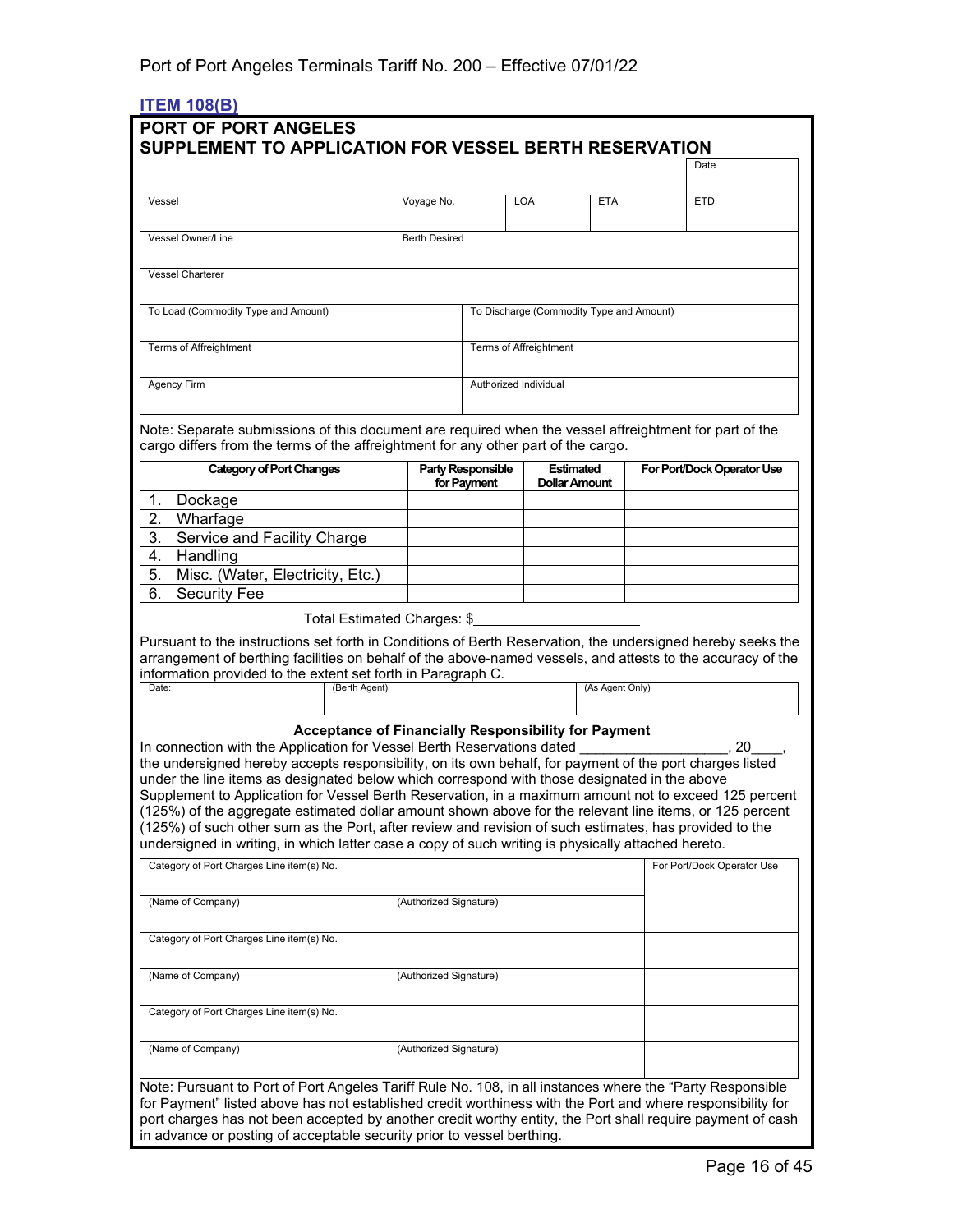### <span id="page-16-0"></span>**ITEM 108(C)**

#### **PORT OF PORT ANGELES CONDITIONS OF VESSEL BERTH RESERVATION**

In accordance with Federal Maritime Commission Docket 83-48, Alaska Maritime Agencies, Inc., et al v. Port of Anacortes, et al, and Tariff Rule 108 in the Port of Port Angeles Terminals Tariff No. 200, all applications for vessel berth reservation shall be made in the form specified by the Port, and will require the timely filing of the financial responsibility information shown on the Supplement To Application for Vessel Berth Reservation, completed in accordance with and otherwise governed by, the terms and conditions set forth below:

- A. Except where and to the extent waived pursuant to paragraph B below, terms of payment for all acceptable Port charges shall be cash in advance. A cash deposit or acceptable security in an amount equal to 125% of the estimated applicable charges will be required to be posted with the Port, six days prior to the vessel's scheduled arrival, or at such other time as may be authorized or directed by the Port, but in all cases in advance of actual services rendered. In any case in which a cash deposit has been posted, any excess thereof, after satisfaction of all applicable port charges, shall be promptly refunded by the Port to the party posting same.
- B. The Port may waive the requirement of cash in advance as to all or any category or categories of its anticipated port charges when the party responsible for such charges has been identified by the berthing agent to the satisfaction of the Port, and:
	- 1. That party responsible has established credit worthiness acceptable to the Port; or
	- 2. Adequate security, acceptable to the Port, in an amount equal to 125% of the applicable estimated port charges, has been posted; or
	- 3. The agent requesting the berth, or another entity, in each case acceptable to the Port as credit worthy, has personally accepted financial responsibility for the applicable charges.
- C. The vessel agent or other person requesting reservation of a berth ("berthing agent") shall, as part of the berth reservation process, provide to the extent of his knowledge all information called for on the Supplement to Application for Vessel Berth Reservation respecting the vessel, its estimated arrival and departure, amount(s) and type(s) of cargo to be loaded/discharged, and estimate of amount of each category of port charges, as enumerated, and party responsible for thereof. The submission of this form, signed by the berthing agent, shall constitute the berthing agent's attestation as to the accuracy of information therein supplied, based upon and to the extent of information made available to the berthing agent at the time of submission; and the berthing agent shall be held personally liable to the Port for any financial loss suffered by the Port as a result of the agent's failure so to report accurately.
- D. Should the berthing agent, subsequent to submission of this form, receive information which materially differs from the information previously provided, and which information the agent reasonably believes is not equally known the Port, it shall immediately notify the Port and, as if requested by the Port, promptly file an amended Supplement to Application for Vessel Berth Reservation with the Port.
- E. All estimates of port charges are subject to approval and/or adjustment by the Port.
- F. The Port shall, promptly after receipt of this form, advise the berthing agent as to (1) its approval or adjusted estimate of port charges, and (2) whether posting of cash or security is required for any one or more categories of such charges and the amount thereof.
- G. In addition to the terms for berth reservation and establishment of financial responsibility set forth herein, requests for berth reservations and assignments of berths shall otherwise be in accordance with all local rules and regulations established by the Port.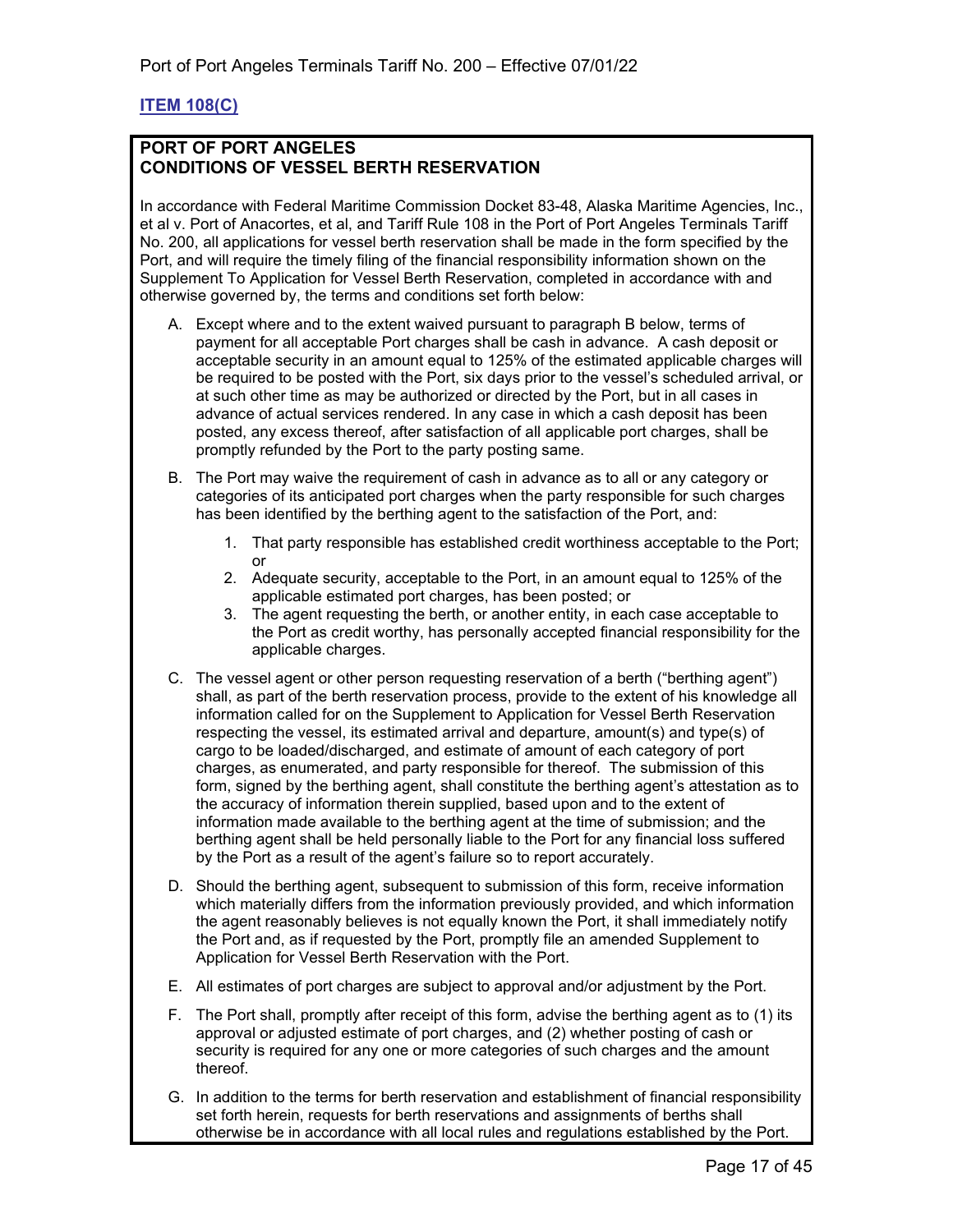# <span id="page-17-1"></span>**ITEM 109**

<span id="page-17-0"></span>**DEMURRAGE, DELAYS AND WAIVER OF CHARGES**

#### <span id="page-17-2"></span>**(A) DEMURRAGE – TRANSPORTS OR VESSELS**

In furnishing the service of ordering, billing out, loading or unloading cars, or of handling to and from vessels, no responsibility for any demurrage whatsoever on either cars or vessels will be assumed by the Port of Port Angeles. (Subject to Item [100](#page-8-2) herein)

#### <span id="page-17-3"></span>**(B) DELAYS, WAIVER OF CHARGES**

Delays in loading, receiving, delivering, or handling freight arising from combinations, riots, or strikes of any persons in the employ of the Port of Port Angeles or in the services of other or arising from any other cause not reasonably within control of the Port of Port Angeles, will not entitle the owners, shippers, consignees, or carriers of the freight to waiver of wharf demurrage or any other terminal charges or expenses that may be incurred.

#### <span id="page-17-5"></span><span id="page-17-4"></span>**ITEM 110 BERTH ASSIGNMENTS**

#### <span id="page-17-6"></span>**(A) VESSELS REQUIRED TO OBTAIN ASSIGNMENTS**

No vessel will be permitted to berth at a facility of the Port of Port Angeles without having first made assignment and without such an assignment having been granted. Applications for berth assignment must specify arrival and departure times and dates and the nature and quantity of the freight to be loaded or discharged.

#### <span id="page-17-7"></span>**(B) BERTH ASSIGNMENT CONDITIONAL**

Berth assignments made by the Port of Port Angeles are subject to alteration and revocation in the following conditions:

- 1. Any vessel assigned a berth for any other purpose than to load or discharge cargo may be ordered to vacate such berth when the Port, at its sole discretion, determines the berth is required for the use of a vessel desiring to load or discharge cargo.
- 2. Any vessel on berth to load or discharge cargo which, for any reason, experiences a delay in such operations may be ordered to vacate the berth when the Port, at its sole discretion, determines congestion or excessive operational cost is threatened by reason of delay and may be reduced or avoided by the use of the berth of another vessel which is capable of cargo loading or discharge at the berth.
- 3. Whenever the Port deems a danger of congestion exists any vessel on berth may be required to work cargo around-the-clock or at overtime expense. Should any vessel refuse to comply the Port may order the vessel to vacate the berth.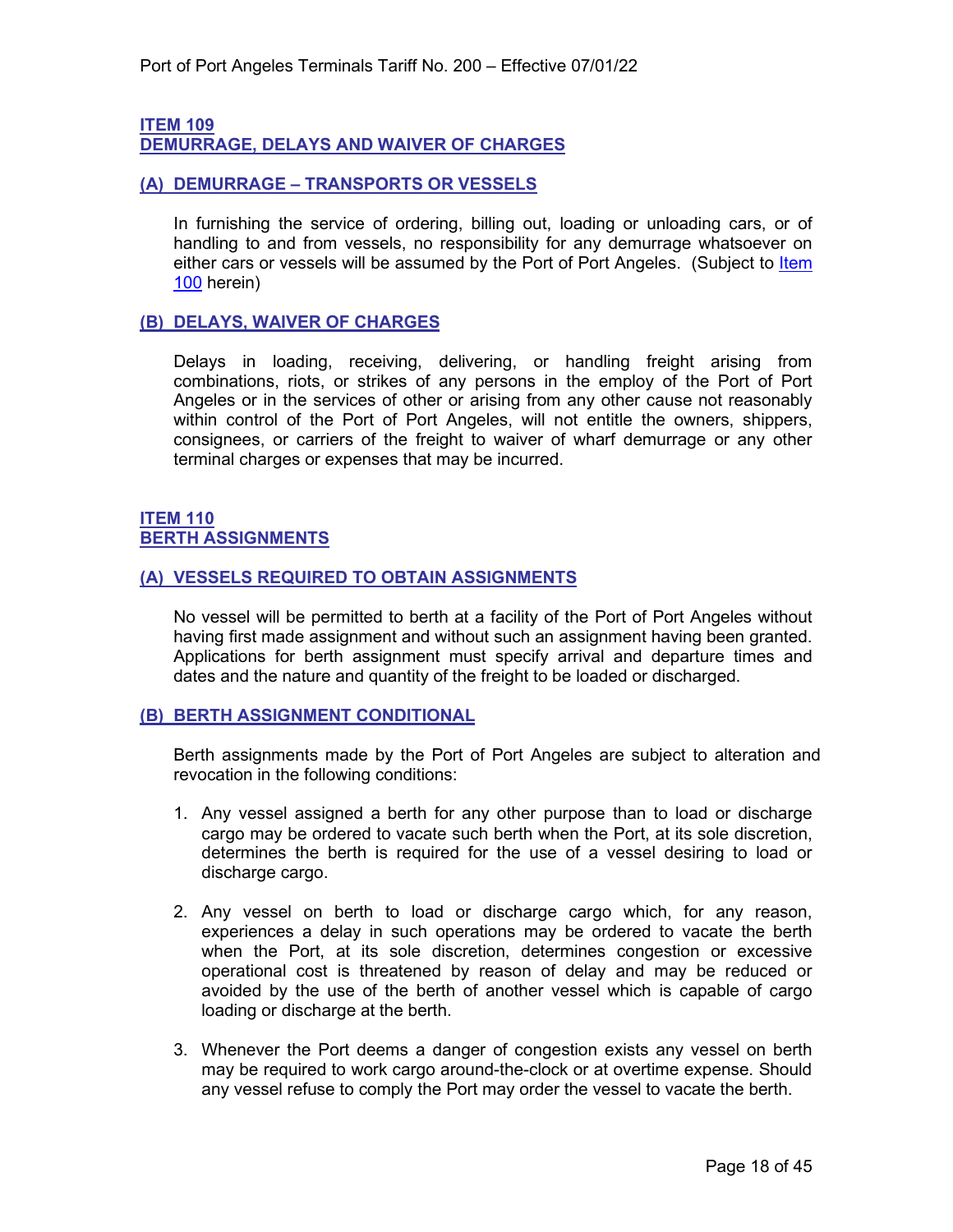Port of Port Angeles Terminals Tariff No. 200 – Effective 07/01/22

4. Whenever any vessel occupies a berth provided with special purpose equipment or facilities which are not required to facilitate the cargo operations of such vessel the Port may, when faced with an urgent need to employ such equipment or facilities in connection with a cargo movement fitted to their use, may require the vessel on berth to work around-the-clock or at overtime expense to clear the berth as soon as possible or order the vessel to vacate the berth.

Any vessel ordered to vacate a berth in such circumstances will be assigned another berth if a satisfactory alternate is available or shall be permitted to return to the original berth immediately after the second vessel has completed cargo operations or has vacated the berth for any other reason, provided the conditions which caused the original issuance of the order to vacate are deemed by the Port to exist not longer.

All costs of extra or overtime labor, pilotage, shifting, tug-hire, linesman or those of any description rising from the requirements of the Port under these rules shall be for the vessels account.

#### <span id="page-18-1"></span><span id="page-18-0"></span>**ITEM 111 VESSELS REQUIRED TO MOVE**

#### <span id="page-18-2"></span>**(A) ORDERS TO VACATE BERTH**

Order to vacate a berth shall provide the vessel with a reasonable period in which to comply. In no case shall such orders require a vessel to vacate in less than 12 hours from the time the order is issued and tendered to the vessel.

#### <span id="page-18-3"></span>**(B) PENALTY FOR REFUSAL TO VACATE BERTH**

Whenever an order to vacate a berth is made by the Port under these rules and said order if refused or not complied with in the time specified, the Port may assess a penalty dockage rate of \$500.00 per hour for each hour the vessel remains on berth after such order has been issued or tendered to the vessel.

At its option the Port may effect the removal of a vessel from berth at the expiration of the time period specified in the Order to Vacate with all risks, liability and expense for the vessel's account. The alternatives permitted the Port under these rules shall be a choice solely to the discretion of the Port.

#### <span id="page-18-5"></span><span id="page-18-4"></span>**ITEM 112 MANIFESTS REQUIRED OF VESSELS**

Masters, owners, agents or operator of vessels are required to furnish the Port of Port Angeles with complete copies of vessel manifests showing names of consignees or consignors and the weights or measurements of all freight loaded or discharged at the facilities of the Port of Port Angeles. Such manifests must also designate the basis of the weight or measurement on which ocean freight was assessed. In lieu of manifests, certified lists of copies of "boat notes" or mates' receipts containing all information as required above may be accepted.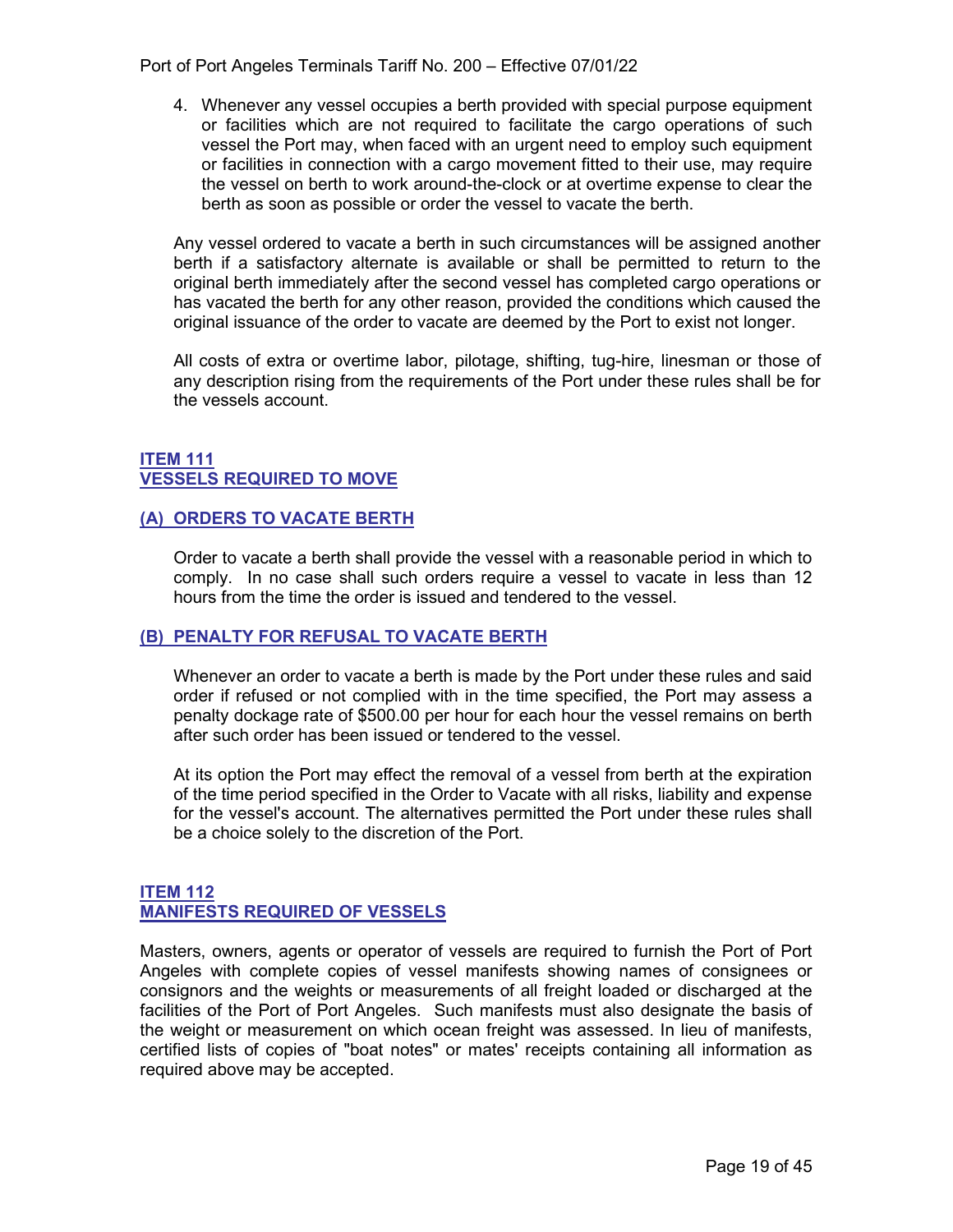#### <span id="page-19-1"></span><span id="page-19-0"></span>**ITEM 113 APPLICATION OF RATES**

#### <span id="page-19-2"></span>**(A) GENERAL APPLICATION OF RATES**

Unless specifically provided for otherwise, rate names in this tariff are in cents per 1,000 Kilograms or per cubic meter or per 1,000 feet board measure, according to vessel manifest or lading covering shipment when not in connection with vessel.

#### <span id="page-19-3"></span>**(B) SPECIFIC COMMODITY RATES PREVAIL**

Unless otherwise excepted, rates provided for specific commodities will prevail over NOS rates or general commodity rates.

#### <span id="page-19-5"></span><span id="page-19-4"></span>**ITEM 114 CLASSIFICATION OF TRAFFIC**

Vessels, the trade routes on which they operate, and the cargo which they handle are classified below for the purpose of applying the provisions of this tariff. Unless otherwise specified, cargo received from a vessel in one trade route and transshipped on a vessel in another trade route shall be subject to the rates, conditions, and exceptions governing the respective trade route classifications whether or not such cargo is moving on through rates and/or through bills of lading:

#### <span id="page-19-6"></span>**(A) ALASKA TRAFFIC**

All cargo between Washington ports and ports in Alaska, including Aleutian Islands, whether direct or via British Columbia ports.

#### <span id="page-19-7"></span>**(B) COASTWISE TRAFFIC**

All cargo between points on the Pacific Coast between the Mexican and Canadian boundaries, including cargo via Canadian ports.

#### <span id="page-19-8"></span>**(C) FOREIGN AND NON-CONTIGUOUS TRAFFIC**

All cargo shipped from or destined to any point not within the limits of the contiguous boundaries of the U.S.A.

#### <span id="page-19-9"></span>**(D) INTERCOASTAL TRAFFIC**

All cargo moving between the Pacific Coast and Atlantic or Gulf Coasts of the U.S.A.

#### <span id="page-19-10"></span>**(E) OFFSHORE TRAFFIC**

All cargo not otherwise specifically defined herein.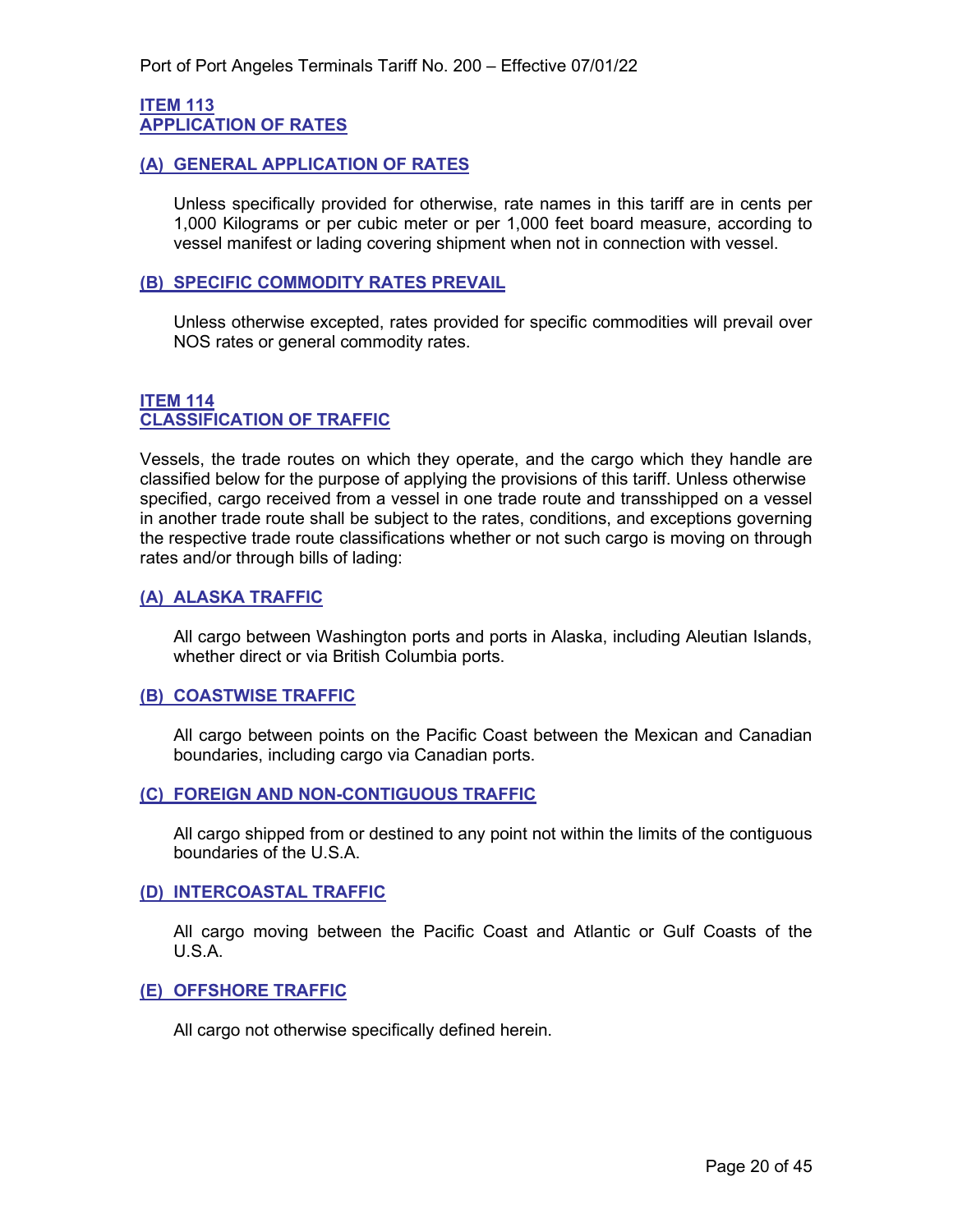#### <span id="page-20-1"></span><span id="page-20-0"></span>**ITEM 115 INSURANCE**

No insurance is included in the rates named in this tariff.

#### <span id="page-20-3"></span><span id="page-20-2"></span>**ITEM 116 STEVEDORE ACCESS TO AND OPERATIONS ON PROPERTY OF THE PORT**

#### <span id="page-20-4"></span>**(A) CARE IN THE PERFORMANCE OF OPERATIONS**

The Stevedore shall exercise care in the performance of its operations in order to prevent injury to or death of any person and damage to or destruction or loss of property, whether of the Port, of the Stevedore, of the vessel being stevedored or any other party.

#### <span id="page-20-5"></span>**(B) COMPLIANCE WITH FIRE AND SAFETY PRECAUTIONS**

The Stevedore shall take all necessary safety and fire precautions, and comply with recognized commercial and marine safety practices, procedures and regulations.

#### <span id="page-20-6"></span>**(C) STEVEDORE AND PORT INDEPENDENT CONTRACTORS**

In any service relationship the Port and the Stevedore shall be independent contractors, each to the other, and shall not be agents or employees, one for the other, for any purpose.

#### <span id="page-20-7"></span>**(D) STEVEDORE SHALL INSURE EFFICIENT AND EXPEDITIOUS VESSEL WORK**

In order to insure efficient and expeditious loading and discharge of vessels, and the maximum utilization of the full capacity of the port, the Stevedore shall:

- 1. Make use of appropriate facilities and equipment furnished by the Port.
- 2. Have at least one qualified supervisor present at all times while a vessel is loading or unloading.
- 3. Have at least one responsible officer or representative with full power to make all operating decisions concerning the stevedoring of vessels at the Port, available for contact by the Port at all times and keep the Port informed at all times of how and where such officer or representative may be contacted by the Port.
- 4. Cooperate fully with the Port in all respects by (I) advising as far in advance as possible the type of vessel, Master's estimate of the quantity of cargo to be loaded or discharged, estimated time to load or discharge, and any special problems that may exist or arise;(II) determining the equipment needed for the operation; and (III) coordinating sequence and timing of operations for the convenience and efficiency of the Port.
- 5. Promptly restore terminal working areas to a clean, safe and orderly condition on completion of stevedoring operations.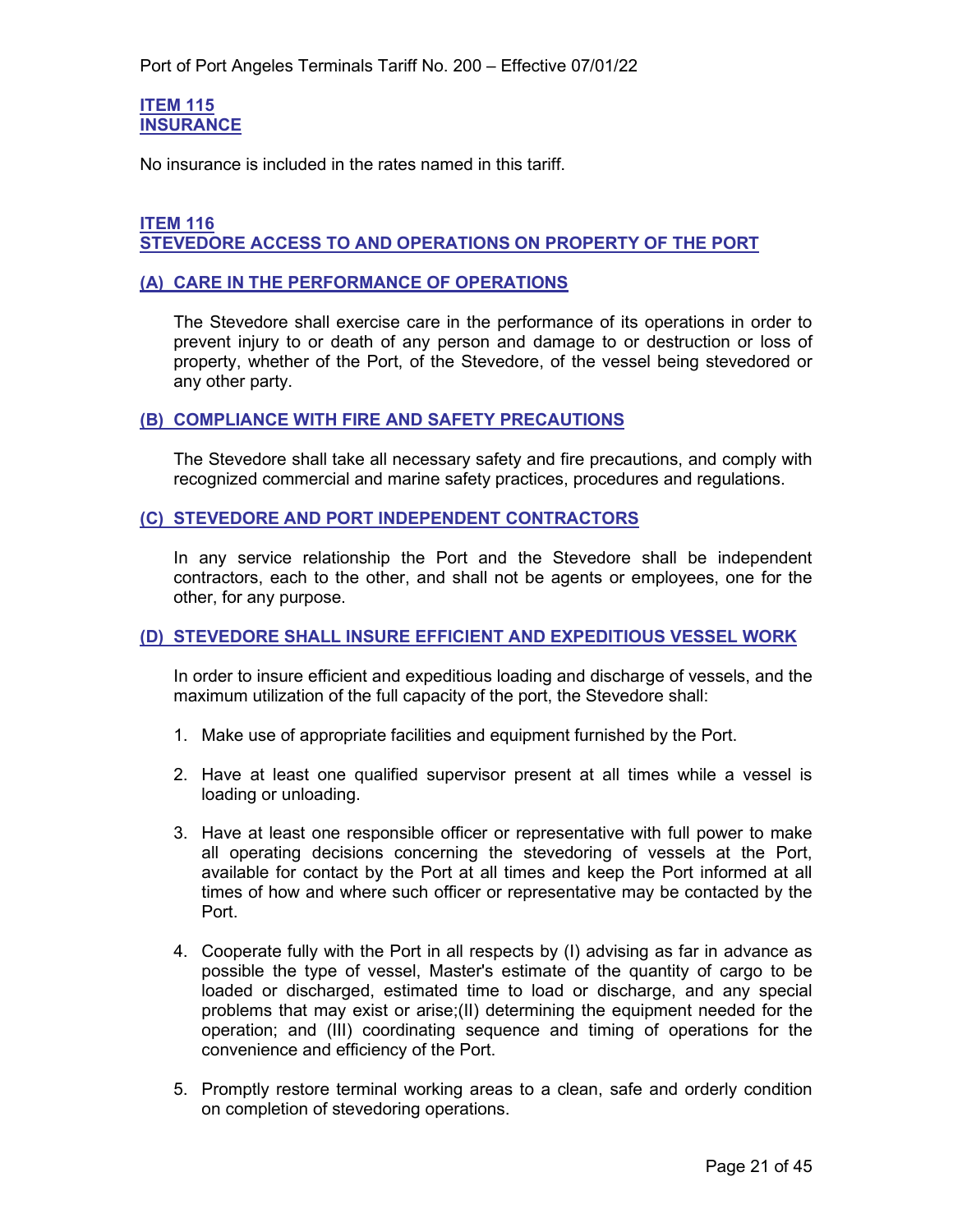#### <span id="page-21-0"></span>**(E) PORT SHALL SUPPLY EQUIPMENT, FACILITIES AND SERVICE** (Subject to [Item 100](#page-8-2) herein.)

- 1. The Port shall furnish, subject to conditions and charges stipulated elsewhere in this tariff, the following:
	- a. Access, for Stevedore employees, to Port property at the places and in the manner as may be approved by the Port.
	- b. Emergency office and telephone usage.
	- c. Port equipment to the extent it is available, required, and dedicated to stevedore use.
- 2. All Port equipment utilized by the stevedores in performing its work is expressly understood to be under the direction and control of the stevedore and the stevedore is responsible for the operation thereof and assumes all risk for injuries or damages which may arise or grow out of the use or operation of such equipment. It is incumbent upon the stevedore to make a thorough inspection and satisfy himself as to the physical condition and capacity of the equipment, as well as the competency of the operator, there being no representation or warranty by the Port with respect to such matters.
- 3. All such equipment will be properly used by the stevedore and not subjected to abuse or more than normal wear and tear. If there is any such abuse or more than normal wear and tear, the stevedore shall pay for the damage to such equipment.
- 4. Upon termination of the period of use, all such equipment shall be returned to the Port in the same condition as received, normal wear and tear excepted.
- 5. It shall be incumbent on the stevedore to make a reasonable inspection of all accesses permitted to and from a work area and the work areas themselves to satisfy himself that these are safe places for the access and the work to be performed. There is no representation or warranty by the Port with respect to such matters.

#### <span id="page-21-1"></span>**(F) STEVEDORE WARRANTY**

As a condition to the right to conduct business or operate on Port property the stevedore shall warrant that all its stevedoring operations shall be conducted at all times with all necessary labor and equipment under competent supervision, with all proper dispatch and in good workmanlike manner, and the conduct of such business or operations on Port property shall be deemed to be an offer of such warranty by the stevedore and its acceptance by the Port.

If any breach of these warranties causes or subjects the Port to any losses, suits, claims, damages or liabilities, the stevedore shall defend, indemnify and save harmless, and reimburse the Port for all such losses, suits, claims, damages, or liabilities to the extent of the stevedore's liability therefore. (Subject to [Item 100](#page-8-2) herein.)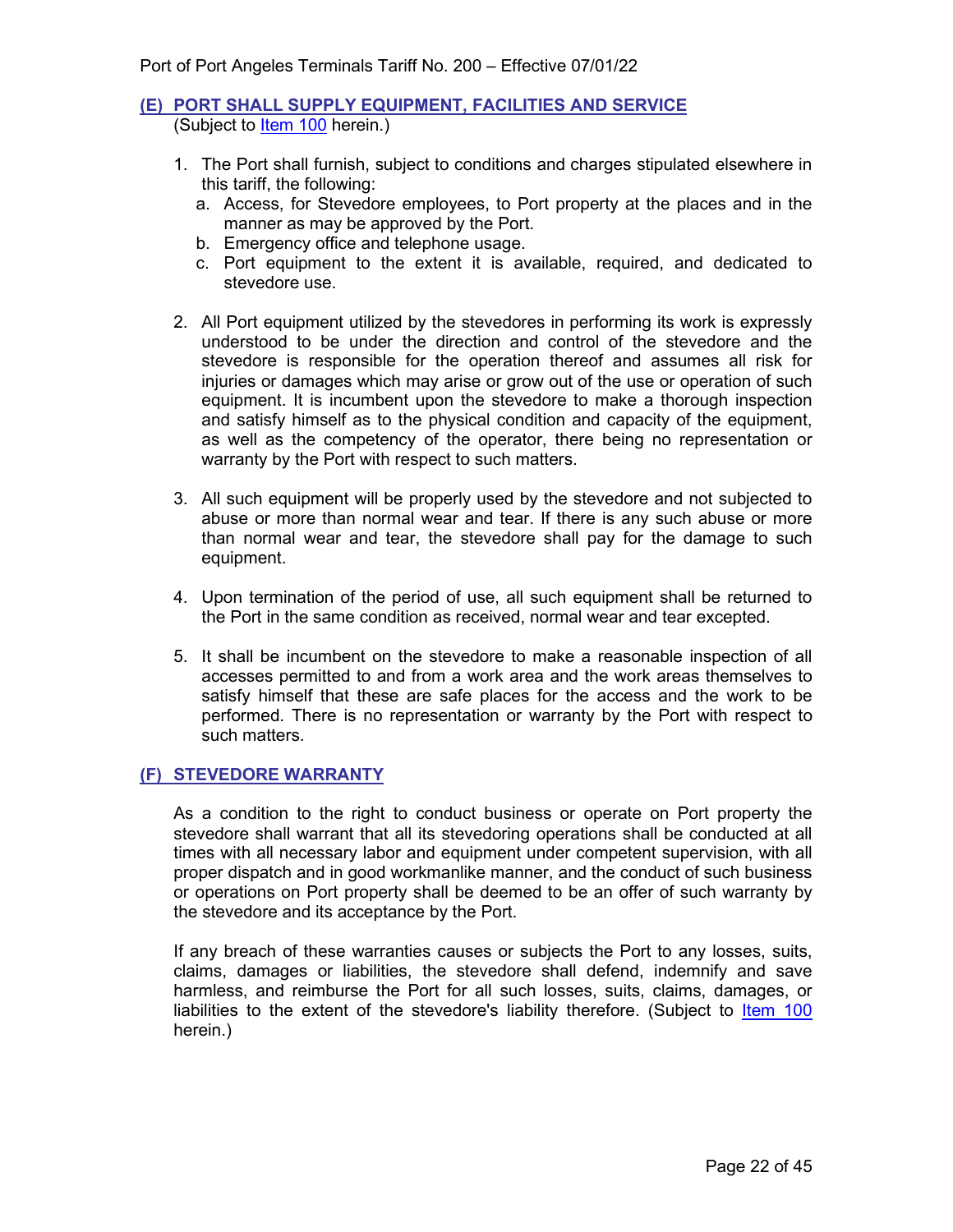#### <span id="page-22-0"></span>**(G) INDEMNITY**

(Subject to *Item 100* herein.) The stevedore shall indemnify and hold harmless the Port, its employees and agents from and against any claims, damages, losses or expenses (including attorney's fees) for the injury to or death of any of the stevedore's employees, agents or invitees, or for damage to or destruction of stevedore's property. The stevedore shall also indemnify and hold harmless the Port, its employees, agents and invitees from and against any claims, damages, losses and expenses (including attorney's fees) for injury to or death of any persons (including employees of the Port),and for damage to or destruction of property (including property of the Port),which is caused in whole or in part by any negligent act or omission or breach of these rules by the stevedore, its employees, agents or anyone else for whose acts the stevedore is or may be liable.

- 1. The indemnification, hold harmless, and non-liability provisions of (G) do not apply to losses, damages, or injuries to the extent such losses, damage, or injuries are occasioned by any acts or omissions of the Port, its employees or agents.
- 2. The stevedore shall execute and deliver to the Port an indemnity agreement substantially in accord with the terms of this tariff.

#### <span id="page-22-1"></span>**(H) INSURANCE**

(Subject to [Item 100](#page-8-2) herein.) The stevedore shall obtain, and shall maintain, the following insurance coverage.

- 1. Workman's Compensation Insurance (including Longshoremen and Harbor Workers Act Coverage) under all applicable Federal and State statutes and municipal ordinances for all the stevedore's employees performing its work, and Employer's Liability Insurance (including liability under the Jones Act) in the amount of not less than \$1,000,000.
- 2. Comprehensive General Liability (including coverage for automobile liability and property in the insured's care, custody and control) against claims for bodily injury, death or property damage occurring on, in or about the vessels being loaded by the stevedore, or the premises of the Port, and the adjoining areas, with limits to bodily injury or death and property damage of not less than \$5,000,000 for each occurrence.
- 3. The stevedore shall submit to the Port certificates of insurance evidencing the foregoing coverage, and said certificates shall provide that the Port is to be given 15 days prior notice of any alteration or cancellation.

#### <span id="page-22-2"></span>**(I) STEVEDORE RESPONSIBILITY**

It shall be the responsibility of the stevedore, its employees, agents or others for whose acts the stevedore is or may be liable to conduct operations on property of the Port in compliance with Port, Federal, State and Municipal Rules and Regulations. Such rules and regulations shall include but not be limited to speed limits, fire regulations, vehicle access and parking.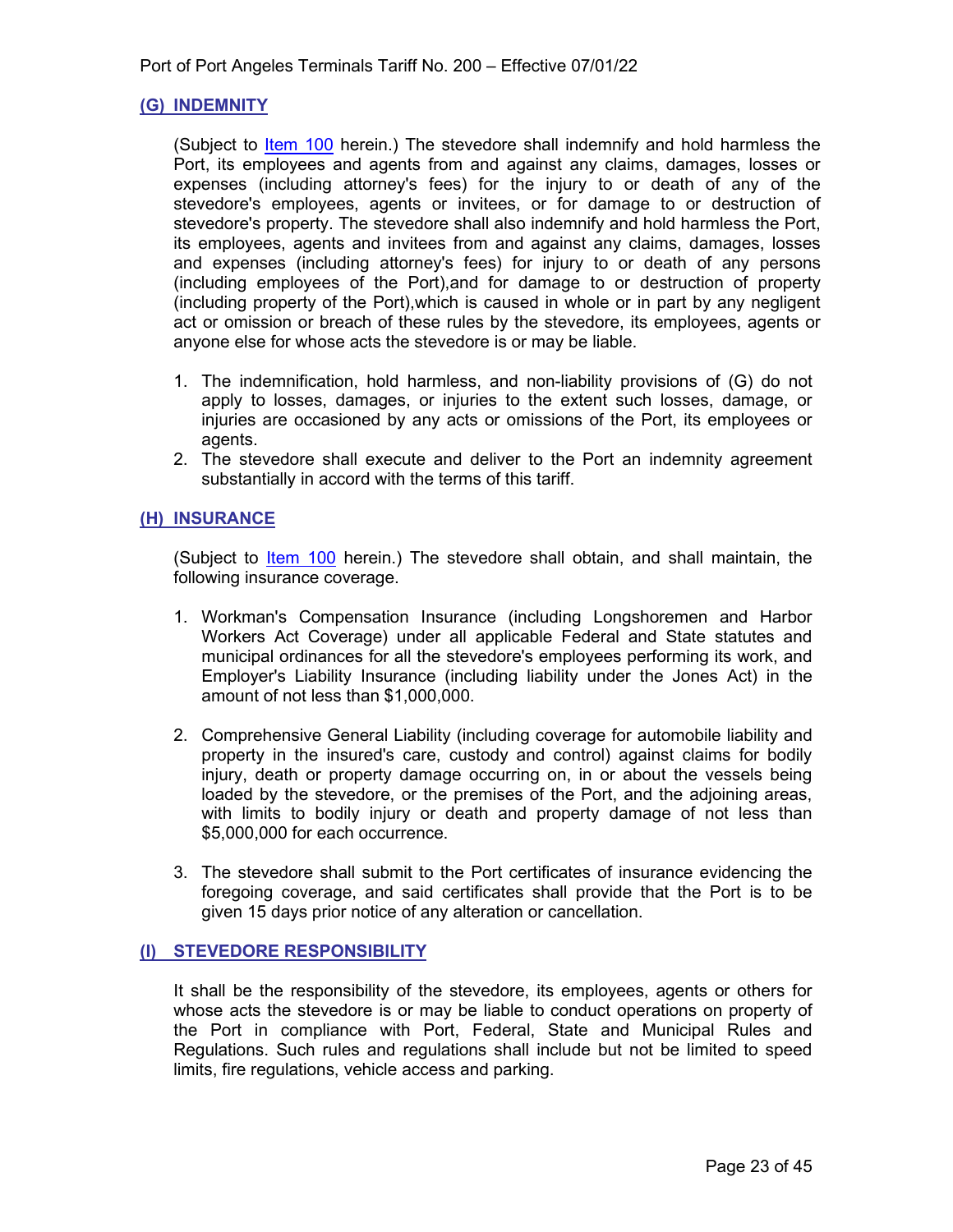#### <span id="page-23-1"></span><span id="page-23-0"></span>**ITEM 120 EQUIPMENT RENTED FROM THE PORT**

Equipment specifically listed in [Item 305,](#page-38-1) when available, will be rented at the convenience of the Port.

All equipment supplied under these provisions is expressly understood to be under the direction and control of the Port's customer and the Port's customer is responsible for the operation thereof and assumes all risk for injuries or damages which may arise or grow out of the use or operation of such equipment. It is incumbent upon the Port's customer to make a thorough inspection and satisfy himself as to the physical condition and capacity of the equipment, as well as the competency of the operator, there being no representation or warranty by the Port with respect to such matters.

All equipment supplied under these provisions will be properly used by the Port's customers and not subjected to abuse or more than normal wear and tear. If there is any such abuse or more than normal wear and tear the Port's customer shall pay for the damage to such equipment.

Upon termination of the period of use, all such equipment shall be returned to the Port in the same condition as when received, normal wear and tear excepted.

#### <span id="page-23-3"></span><span id="page-23-2"></span>**ITEM 125 VESSEL OILY WASTE OR GARBAGE DISPOSAL**

Vessels which find it necessary to discharge oily waste or garbage at the Port of Port Angeles shall contact the Port for the name of oily waste or garbage haulers and/or reception facilities in the area which provide equipment to receive, haul and dispose of oily waste or garbage. The vessel shall arrange directly with the oily waste or garbage hauler and/or reception facility for such services and equipment. Payment of charges for the services and equipment provided by the oily waste or garbage hauler and/or reception facility will be made directly to the oily waste or garbage hauler and/or reception facility by the vessel, its agent, owner, charterer, or any other party responsible for such payment of charges by the vessel.

The oily waste or garbage hauler and/or reception facility is not an agent or employee of the Port of Port Angeles, nor shall the Port of Port Angeles be liable for any act, omission or negligence of any such oily waste or garbage hauler and/or reception facility. Rates and charges assessed vessels by the Port of Port Angeles for use of its facilities or services do not include this service nor insurance coverage for any potential liability of any oily waste or garbage hauler and/or reception facility permitted by the Port of Port Angeles. The discharge by a vessel of oily waste or garbage at any terminal at the Port of Port Angeles shall only be in accordance with the terms of this tariff item and applicable federal, state and local laws and regulations.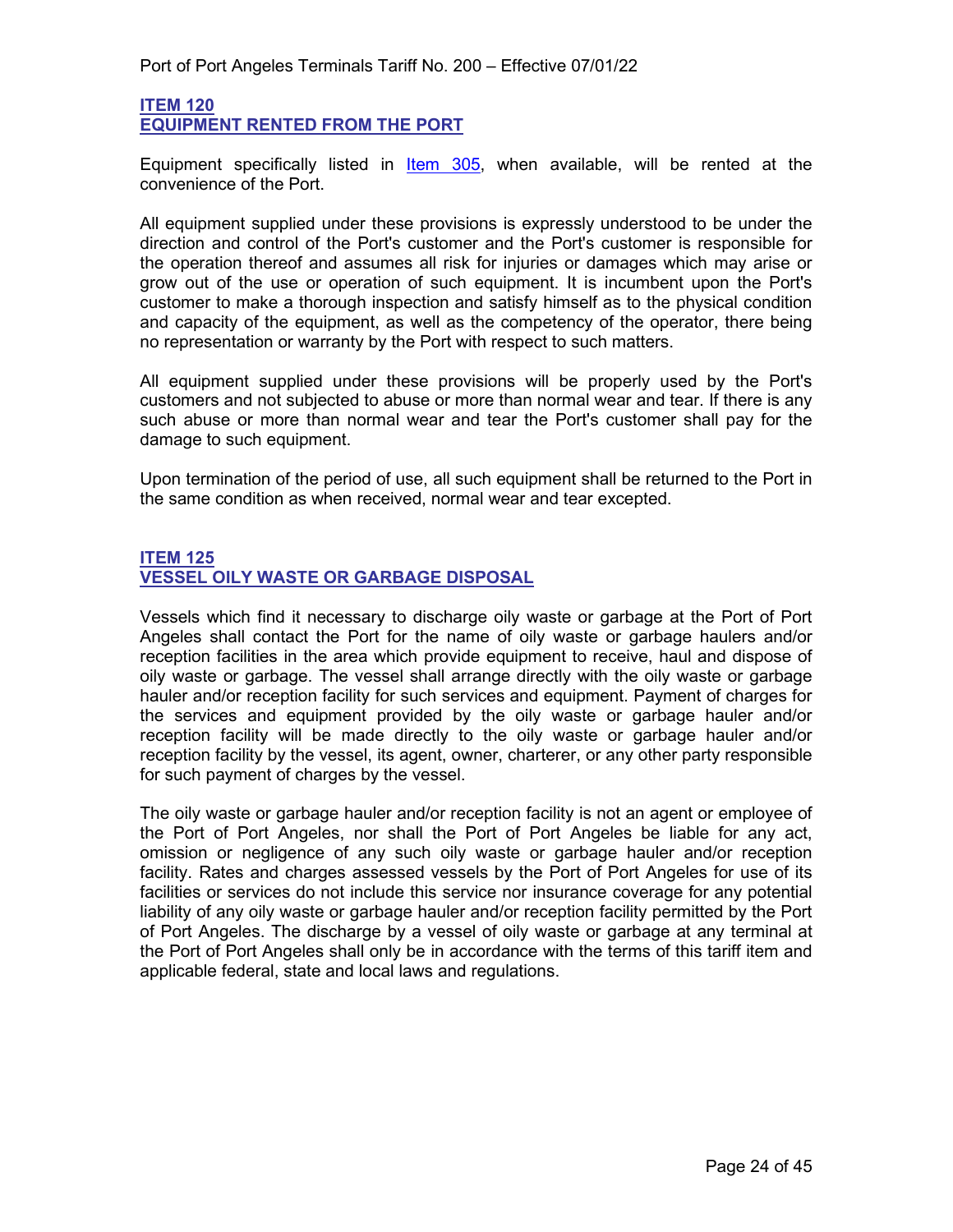#### <span id="page-24-1"></span><span id="page-24-0"></span>**ITEM 126 STORAGE, STAGING AND ASSEMBLING OF NON-CARGO EQUIPMENT AND MATERIALS**

The Port of Port Angeles, at its sole discretion, shall determine what constitutes cargo and what constitutes non-cargo equipment, materials and stores.

Staging, storage and assembling of non-cargo equipment, materials and stores on Port terminal facilities will be subject to adherence to directives of the Port's Executive Director or designee. Storage, staging and assembling of materials and equipment as required for vessel repair or alterations, ships stores and other materials not deemed as cargo, will be allotted "Free Time" period of no more than 72 hours prior to the arrival of the vessel and of not more than 72 hours after the departure of the vessel. In recognition of emergency encountered, congestion of facilities, labor disruptions, or other similar factors, free time may be reduced, eliminated or extended at the discretion and directive of the Port's Executive Director or designee.

Free Time is defined as a specified number of days or hours during which materials and equipment may remain on wharf or terminal premises without incurring Port charges (See [Item 206A\)](#page-29-3).

Explosives and hazardous inflammable materials may only be handled over, stored on or received on, the facilities of the Port of Port Angeles by special arrangement with, and at the option of the Port of Port Angeles and subject to Federal, State and City rules and regulations.

The Port retains the right to enter into agreements with consignees and their agents concerning rates and services relating to the staging, storage and assembling of equipment materials and stores at the Port's Marine Terminals.

End of section, return to [General Index.](#page-3-0)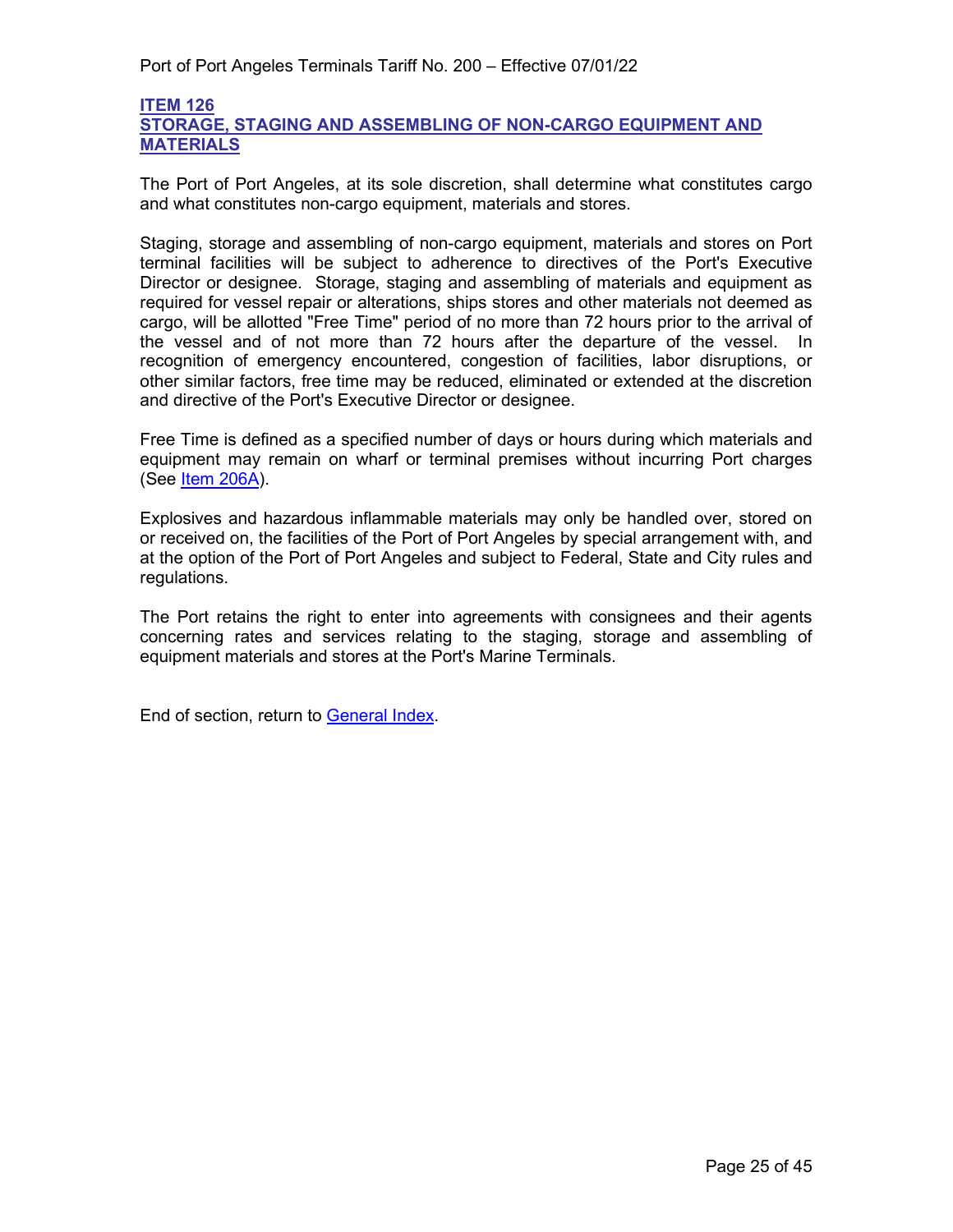#### <span id="page-25-0"></span>**SECTION TWO – COMMODITY RULES, EXPLANATIONS AND RATES**

#### <span id="page-25-2"></span><span id="page-25-1"></span>**ITEM 201 WHARFAGE**

┿

#### <span id="page-25-3"></span>**(A) WHARFAGE DEFINED**

Wharfage is the charge for the use of the wharf that is assessed on all freight passing or conveyed over, under, through or onto wharf premises or loaded or discharged overside vessels berthed at wharf or moored in wharf slip. No services are covered by this charge. Unless otherwise provided, wharfage shall be considered earned and will be assessed whether or not freight received on wharf or wharf premises from cargo, trucks, drays or water carriers is eventually loaded on vessel.

Note: This wharfage definition takes precedence over, and is a departure from the Federal Maritime Commission definition prescribed in 46 Code of Federal Regulations, Part 525, Marine Terminal Operator Schedules, reading as follows: "Wharfage means a charge assessed against the cargo or vessel on all cargo passing or conveyed over, onto, or under wharves or between vessels (to or from barge, lighter, or water), when berthed at wharf or when moored in slip adjacent to a wharf. Wharfage is solely the charge for use of a wharf and does not include charges for any other service.

#### <span id="page-25-4"></span>**(B) WHARFAGE ON DIRECT TRANSFER FREIGHT**

Unless otherwise specifically excepted, all freight handled direct between transports and vessels will be subject to full wharfage at the regular rates due according to ship's manifest and the respective traffic and commodity classifications of the freight.

#### <span id="page-25-5"></span>**(C) WHARFAGE ON OVERSIDE VESSEL FREIGHT**

Except as otherwise provided under individual items naming specific "overside" rates, all freight discharged or loaded overside from or to a vessel directly to or from another vessel, bare, lighter or raft or to or from the water while vessel is berthed at wharf or moored in wharf slip, will be assessed one-half the regular rates due according to ships manifest and the respective traffic and commodity classification of the freight.

#### <span id="page-25-6"></span>**(D) EXCEPTIONS**

Ship's stores, fuel handled overside vessel and repair materials and supplies, all when intended for vessels' own use, consumption of repairs, will be exempt from assessment of wharfage unless wharf employees are required to receipt for such supplies or stores as may be received or unloaded on wharf.

Note: Ballast (ballast must be handled overside direct between vessel and barges or scows), dunnage lumber or materials ostensibly not for use in storage of freight loaded at the wharves of the Port of Port Angeles, lining lumber (specifically for use in lining vessels for grain or other bulk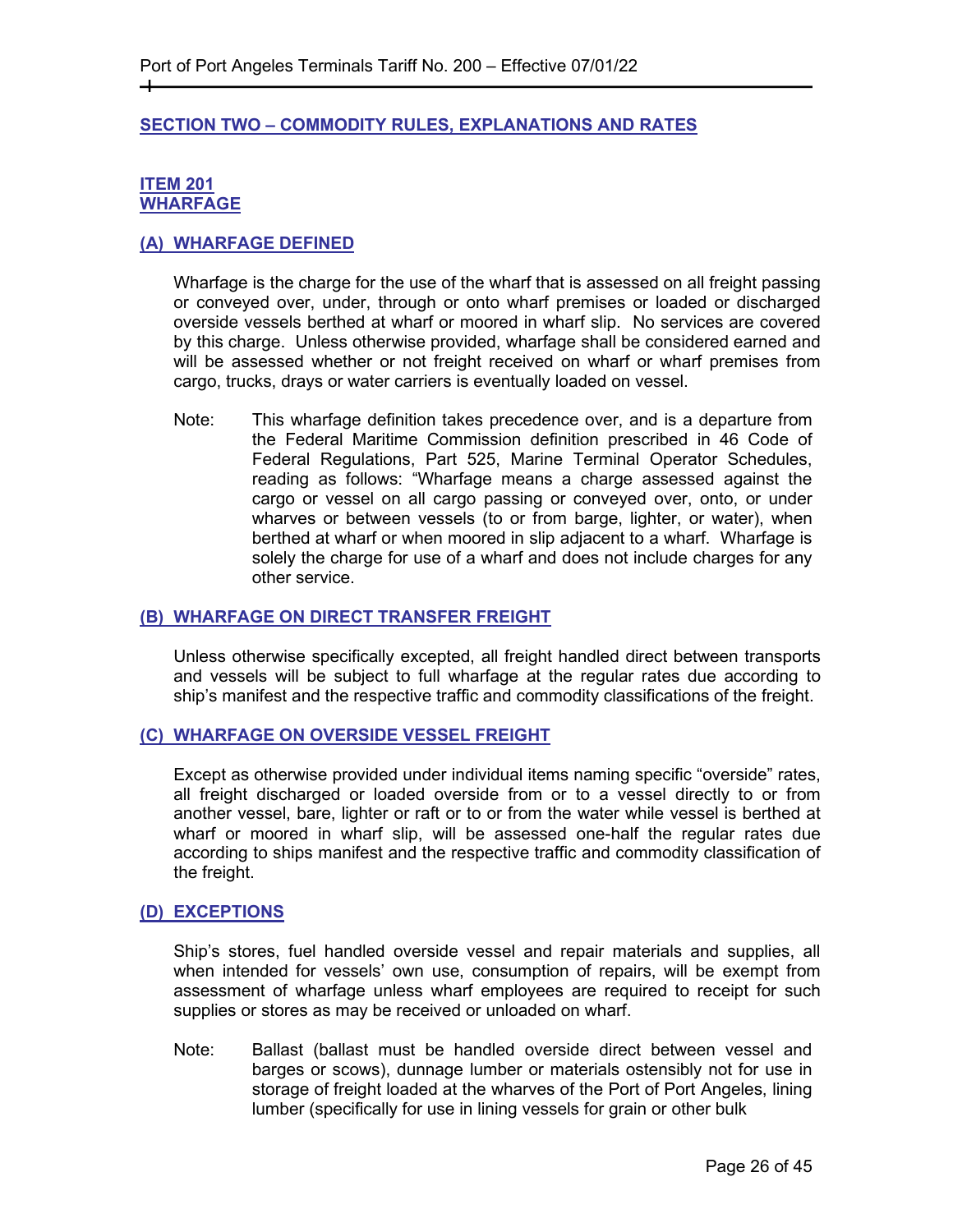Port of Port Angeles Terminals Tariff No. 200 – Effective 07/01/22

commodities as distinguished from dunnage lumber for use in ordinary stowage) and fuel.

#### <span id="page-26-0"></span>**(E) MINIMUM WHARFAGE**

Minimum wharfage charge on any single shipment will be 1205 cents.

#### <span id="page-26-2"></span><span id="page-26-1"></span>**ITEM 202 LOADING AND UNLOADING**

#### <span id="page-26-3"></span>**(A) LOADING AND UNLOADING DEFINED**

Loading and Unloading are the respective charges for services performed in loading freight from wharf premises on or into transports or trucks, and unloading freight from transports or trucks onto wharf or premises. The services include ordinary breaking down, sorting and stacking. Loading and unloading charges are assessed against the freight, except in cases where carriers absorb such charge (Subject to Note).

Note: For the purpose of continuing in effect the historic practice of terminals performing the service, this loading and unloading definition takes precedence over, and is a departure from the Federal Maritime Commission definition prescribed in 46 Code of Federal Regulations, Part 525, Marine Terminal Operator Schedules, reading as follows: "The service of loading or unloading cargo between any place on the terminal and railroad cars, trucks, lighters or barges or any other means of conveyance to or from the terminal facility.

#### <span id="page-26-4"></span>**(B) BLOCKING, UNBLOCKING, CLEANING TRANSPORTS**

In addition to loading and unloading, a charge based on actual cost of wages and material plus 40% will be assessed for all stakes, dunnage materials and labor furnished in cleaning, blocking and/or unblocking, preparing for loading or unloading and in blocking and unblocking freight.

#### <span id="page-26-5"></span>**(C) RATES PREDICATED ON STRAIGHT TIME LABOR**

Loading and unloading rates are predicated upon the payment of labor of basic straight time wages and the performance of such services on days or during the hours when the basic straight time scale prevails. In addition to these rates, when it is required to perform services on days or during hours when, under the working rules governing labor, the payment of penalty time, overtime, or penalty overtime wage is necessitated, all wage costs of labor incurred in excess of wage costs at basic straight time scale of pay for the number of hours such labor is engaged will be assessed in accordance with Man-Hour Schedule [\(See Item 402\)](#page-43-2).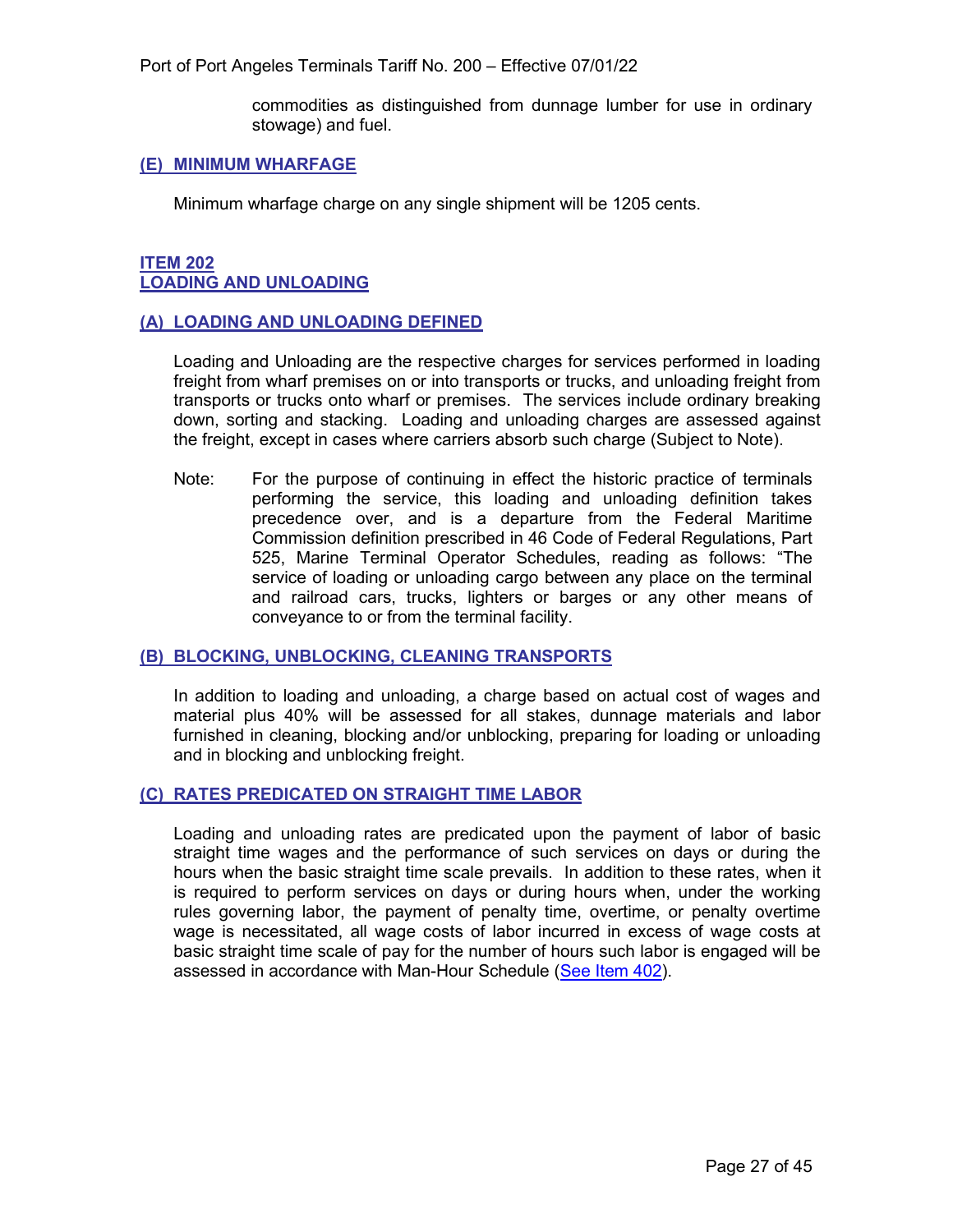#### <span id="page-27-0"></span>**(D) EXCEPTION-APPLICATION OF MAN-HOUR RATES ON LOADING AND UNLOADING**

When the service of loading and unloading of freight in containers or units of such unusual bulk, size, shape, or weight as to preclude performing services at specified or NOS rates named, or when such services are delayed because of sorting, special checking, tallying, inspection, weighing, conditions of freight or other conditions or causes not ordinarily incidental to the services, the Port of Port Angeles reserves the right to apply Man-Hour rates as named in this tariff on such services after notice has been made to shipper, consignee and/or carrier involved.

#### <span id="page-27-1"></span>**(E) MINIMUM CHARGE FOR LOADING AND UNLOADING**

Minimum charge for loading and unloading will be 1205 cents.

#### <span id="page-27-3"></span><span id="page-27-2"></span>**ITEM 203 HANDLING**

#### <span id="page-27-4"></span>**(A) HANDLING DEFINED (Subject to Note)**

Handling is the charge assessed for moving freight from the end of ship's tackle on the wharf to first place of rest on the wharf, or from first place of rest on the wharf to within reach of ship's tackle on the wharf. It includes ordinary sorting, breaking down, and stacking on wharf. Unless otherwise excepted, the Port of Port Angeles will perform the service of handling.

Note: For the purpose of continuing in effect the historic practice of terminals performing the service, this handling definition takes precedence over, and is a departure from the Federal Maritime Commission definition prescribed in 46 Code of Federal Regulations, Part 525, Marine Terminal Operator Schedules, reading as follows: "The service of physically moving cargo between point of rest and any place on the terminal facility, other than the end of ship's tackle.

#### <span id="page-27-5"></span>**(B) RATES PREDICATED ON STRAIGHT TIME LABOR**

Handling rates are predicated upon the payment to labor of basic straight time wages and the performance of such services on days during hours when the basic straight time scale prevails. In addition to these rates, when it is required to perform services on days or during hours when, under the working rules governing labor, the payment of penalty time, overtime, or penalty overtime wage is necessitated, all wage costs of labor incurred in excess of wage costs at basic straight time scale of pay for the number of hours such labor is engaged will be assessed against the vessel, its owner, agent or operator, in accordance with applicable rate shown in Man-Hour Schedule, [Item 402](#page-43-2) of this tariff.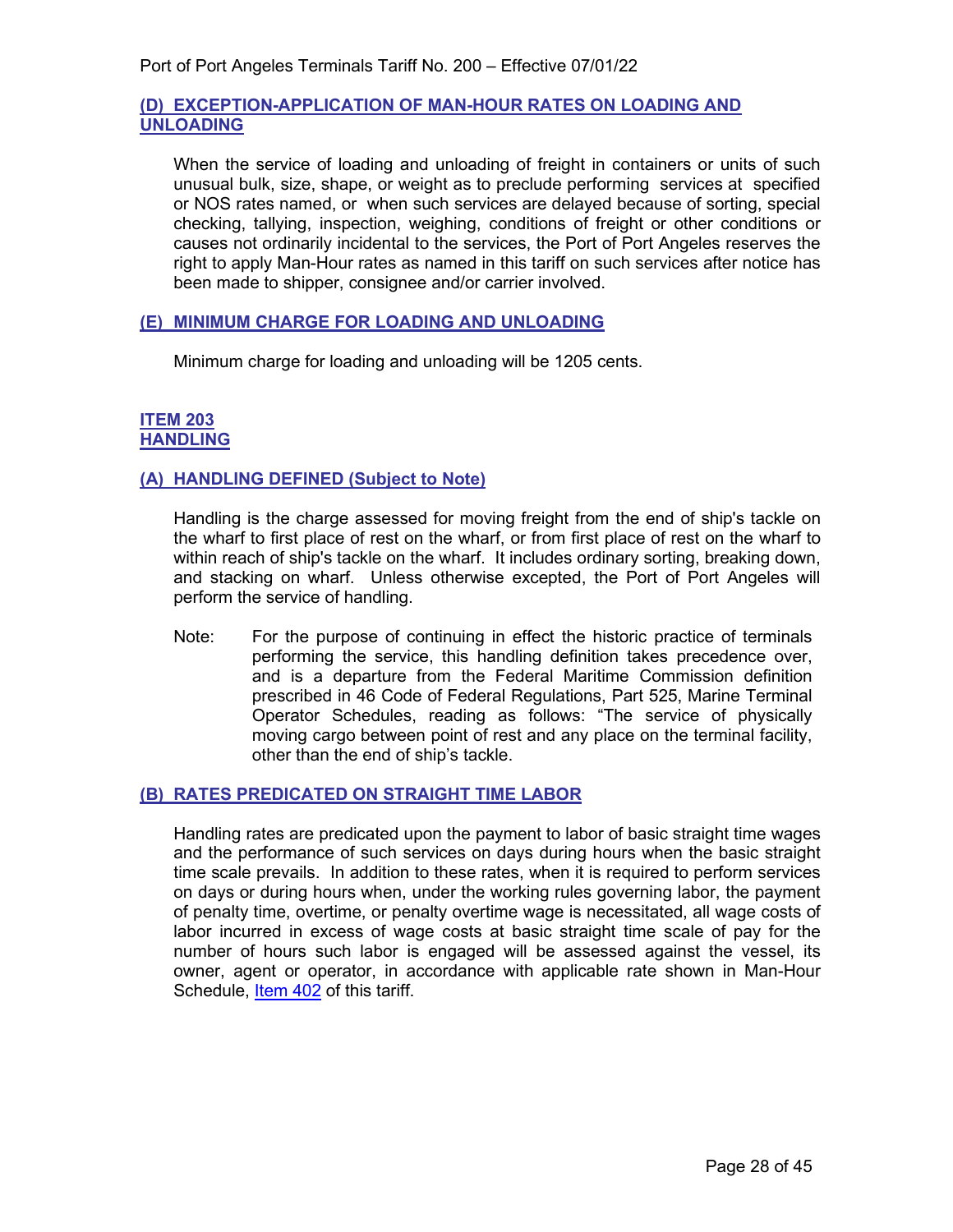#### <span id="page-28-0"></span>**(C) DIRECT TRANSFER – BETWEEN TRANSPORTS AND VESSELS**

By Direct Transfer is meant the handling, loading or unloading of freight direct between transports, rafts, barges, trucks and vessel by ship's gear or by mechanical equipment. Unless otherwise specified, freight so handled shall not be subject to assessment of handling, loading or unloading, but (except for such charges as may be requested in checking, cleaning, dunnaging or blocking) shall be subject to assessments of wharfage only. The Port of Port Angeles will not be responsible for overloading or improper loading nor for the freight condition on outturn of freight when loaded by direct transfer.

#### <span id="page-28-1"></span>**(D) EXCEPTION-APPLICATION OF MAN-HOUR RATES ON HANDLING**

When the services of handling of freight in containers or units of such unusual bulk, size or weight as to preclude performing services at a specified or N.O.S. rates named, or when such services are delayed on account of sorting, special checking, tallying, inspection, weighing, condition of freight or other conditions or causes not ordinarily incidental to the services the Port of Port Angeles reserves the right to apply applicable Man-Hour rates, as named in this tariff, on such services.

#### <span id="page-28-2"></span>**(E) MINIMUM CHARGE FOR HANDLING**

Minimum charge for handling will be 1205 cents.

#### <span id="page-28-4"></span><span id="page-28-3"></span>**ITEM 204 WHARF DEMURRAGE**

#### <span id="page-28-5"></span>**(A) WHARF DEMURRAGE DEFINED**

Wharf Demurrage means a charge assessed against cargo remaining in or on terminal facilities after the expiration of free time, unless arrangements have been made for storage. Free time is defined in [Item 206.](#page-29-2)

#### <span id="page-28-6"></span>**(B) COMPUTING WHARF DEMURRAGE**

In computing either wharf demurrage or storage on freight delivered to a vessel, the day or days vessel is loading will not be considered demurrage for storage days. On freight delivered to transports, trucks or drays, the day freight is loaded or delivered will be considered a Demurrage or storage day.

#### <span id="page-28-7"></span>**(C) MINIMUM WHARF DEMURRAGE**

<span id="page-28-8"></span>Minimum wharf demurrage charge will be 1306 cents.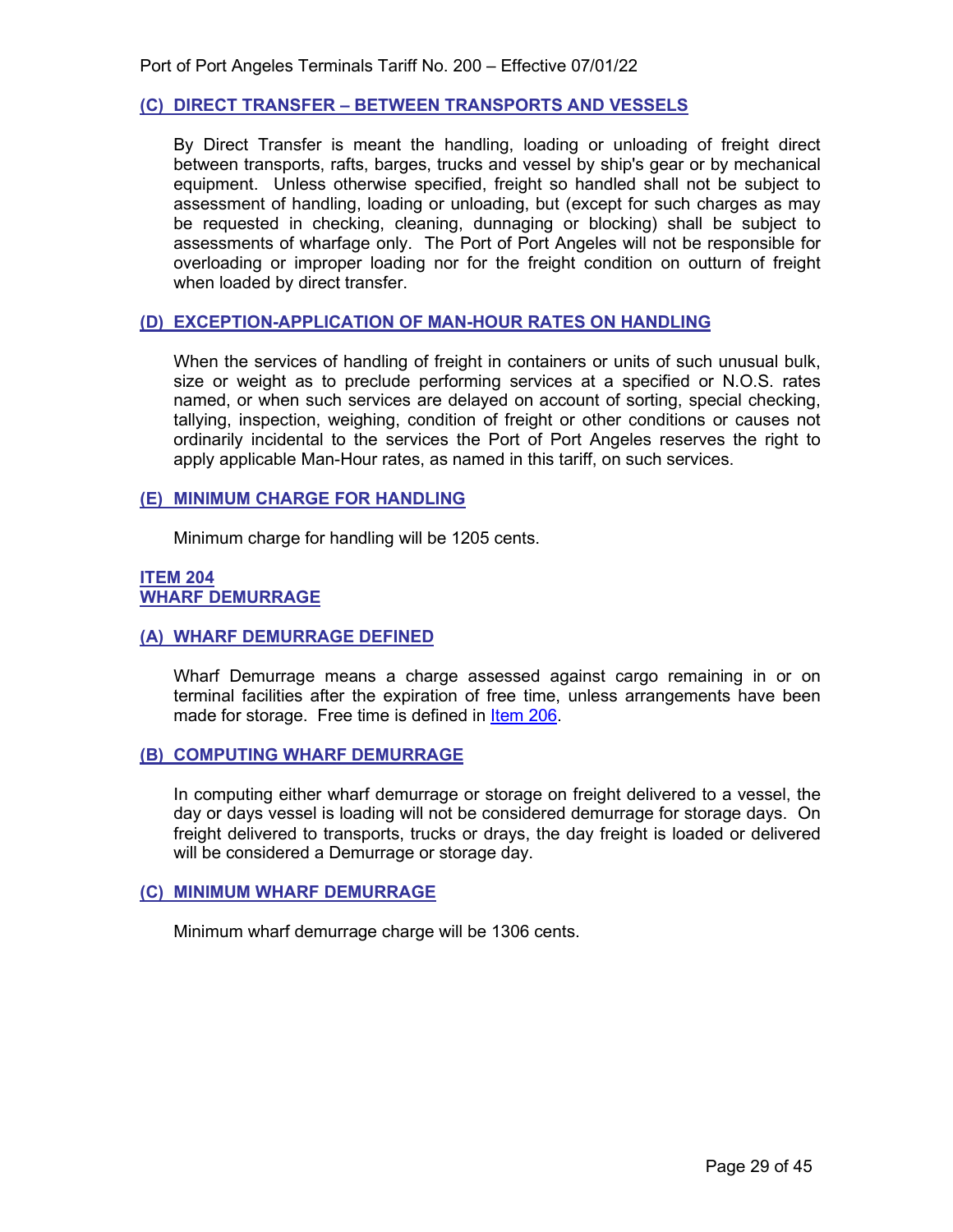#### <span id="page-29-0"></span>**ITEM 205 WHARF DEMURRAGE RATES**

Except as otherwise provided (see notes below), after expiration of Free Time, as defined in [Item 206,](#page-29-2) Wharf Demurrage will be assessed at the following rates:

Per Day – per 1000 Kilograms or per cubic meter as freighted on manifest (see Note 1)

|                            | First 5 Days | After 5 Days |
|----------------------------|--------------|--------------|
| All Freight NOS - Inbound  | 12 cents     | 19 cents     |
| All Freight NOS - Outbound | 12 cents     | 19 cents     |

- Note 1: Weight of Measure Used in Computing Wharf Demurrage When a manifest lists freight both by weight and measure, Wharf Demurrage will be assessed on whichever produces the greater revenue.
- Note 2: Wharf Demurrage on Lumber and Logs NOS Free time will be allowed but not to exceed 20 days when received or unloaded in or on open area and free time of not to exceed 10 days in covered areas. Wharf Demurrage after the expiration of respective stated free times will be assessed at the rate of 2 cents per M. Ft. B.M. per day in or on open areas and at the rate of 4 cents per M. Ft. B.M. in covered areas.
- Note 3: Wharf Demurrage on Vehicles An exception to the general provisions of **Item 206**, (Free Time) all vehicles in Local, Coastwise and Intercoastal Traffic are allowed but 72 hours free time. Wharf Demurrage after expiration of said Free Time will be assessed at the following rates:

| <b>Boxed or Crated</b> | 66 cents per day, each  |
|------------------------|-------------------------|
| Not Boxed or Crated    | 131 cents per day, each |

#### <span id="page-29-2"></span><span id="page-29-1"></span>**ITEM 206 FREE TIME**

#### <span id="page-29-3"></span>**(A) FREE TIME DEFINED**

Free time means the period specified in the terminal schedule during which cargo may occupy space assigned to it on terminal property, including off-dock facilities, free of wharf demurrage or terminal storage charges immediately prior to the loading or subsequent to the discharge of such cargo on or off the vessel.

#### <span id="page-29-4"></span>**(B) COMPUTING FREE TIME EXCLUSIONS**

Except where limited under individual items not to exceed a specified number of days, free time is exclusive of Saturdays, Sundays and legal holidays and, unless otherwise specified, is computed from the first 7 a.m. occurring after freight is received or unloaded on wharf or wharf premises or, in case of freight from vessel, from the first 7 a.m. occurring after a vessel completes discharge.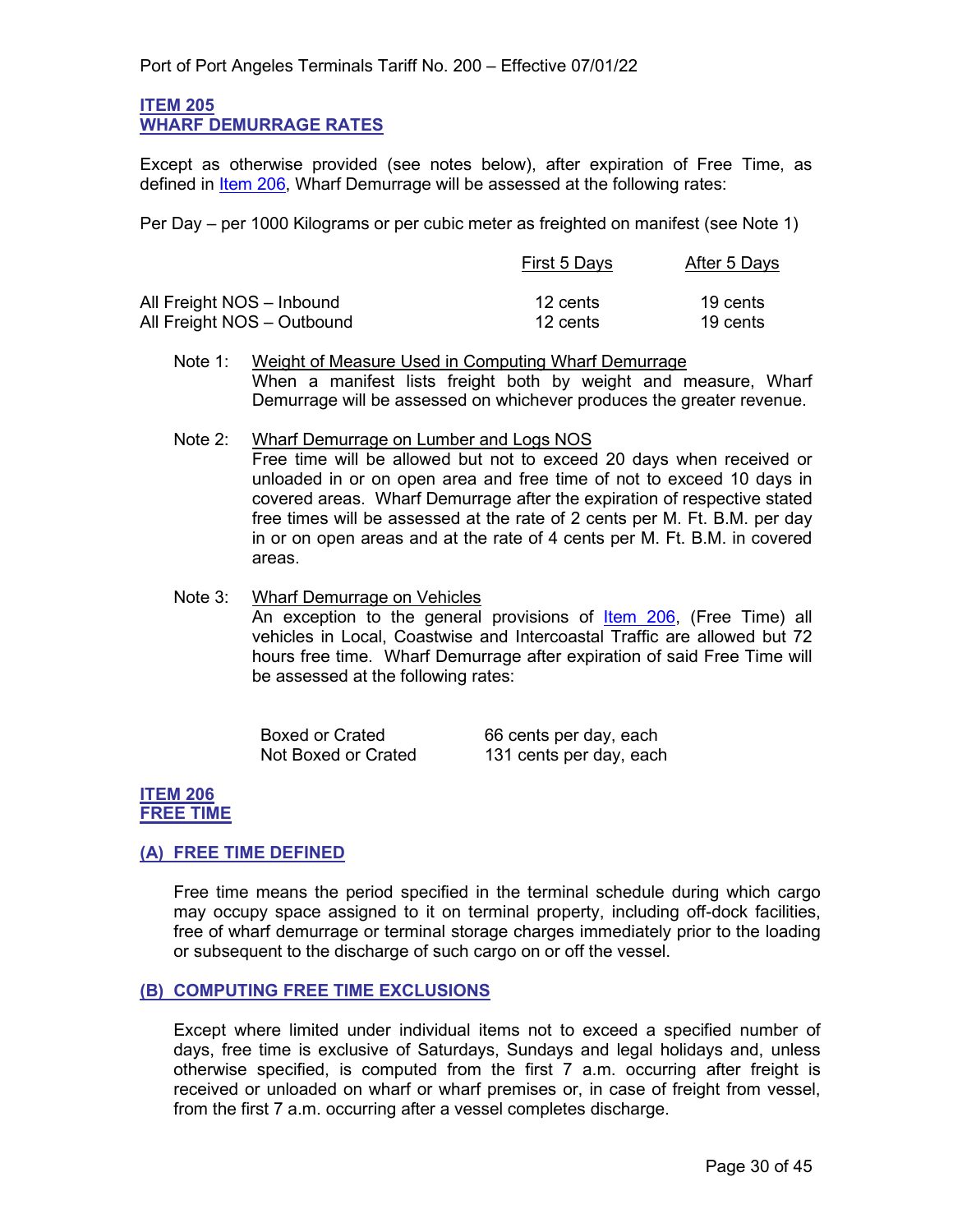#### <span id="page-30-0"></span>**(C) EXTENT OF FREE TIME BY TRAFFIC CLASSIFICATIONS**

Unless otherwise provided under individual items, Free Time will be allowed freight according to traffic classifications, as follows:

| <b>Traffic Classifications</b> | <b>Free Time Allowed</b> |
|--------------------------------|--------------------------|
| (As defined in Item 114)       |                          |
| Alaskan                        | Ten (10) days            |
| Coastwise                      | Ten (10) days            |
| Foreign and Non-Contiguous     | Ten (10) days            |
| Intercoastal, Eastbound        | Ten (10) days            |
| Intercoastal, Westbound        | Ten (10) days            |
| <b>Offshore</b>                | Ten (10) days            |
|                                |                          |

#### <span id="page-30-1"></span>**(D) COMMODITIES ALLOWED NO FREE TIME**

(1)Explosives, Inflammables, Hazardous Commodities (2)Salvaged Freight, Offensive Freight, when either are so designated

#### <span id="page-30-2"></span>**(E) ASSEMBLING TIME**

At option of Port of Port Angeles, assembling time up to 10 days beyond the regular Free Time allowance may be granted shippers for assembling lots of 200 Metric Tons or more for a particular vessel or shipment.

#### <span id="page-30-4"></span><span id="page-30-3"></span>**ITEM 209 WHARFAGE AND HANDLING RATES**

Rates in this section apply on traffic moving in Alaskan, Coastwise, Foreign, Intercoastal and Offshore Trade Routes, (see [Item 114\)](#page-19-5). Rates in this section also apply on traffic moving to or from the State of Alaska for account of the U. S. Government when unloaded from or loaded to transports at Port of Port Angeles.

Except as otherwise provided, rates apply to 1,000 Kilograms or per cubic meters as manifested by vessel for revenue purposes. When no specific commodity rate is named in this tariff, freight manifested by vessel on a per package basis will be assessed applicable NOS rate of 1,000 Kilograms or cubic meter whichever creates greater revenue. Subject to the following limitations:

- Note 1: Wharfage charge not to exceed four times the rate named per 1,000 Kilograms.
- Note 2: When charges for truck loading or unloading and handling are assessed per cubic meter, the charge will not exceed double the rate per 1,000 Kilograms.

#### **ITEM 210 ENVIROMENTAL STORMWATER FACILITY CHARGE**

A charge for the collection and treatment of stormwater impacted by in transit cargoes (including debris collection and disposal) assessed against all bulk and break bulk cargoes, the following rates will apply:

- A. Logs: 74 Cents/MBF
- B. Bulk & Break-Bulk: 11 Cents/1000 Kilograms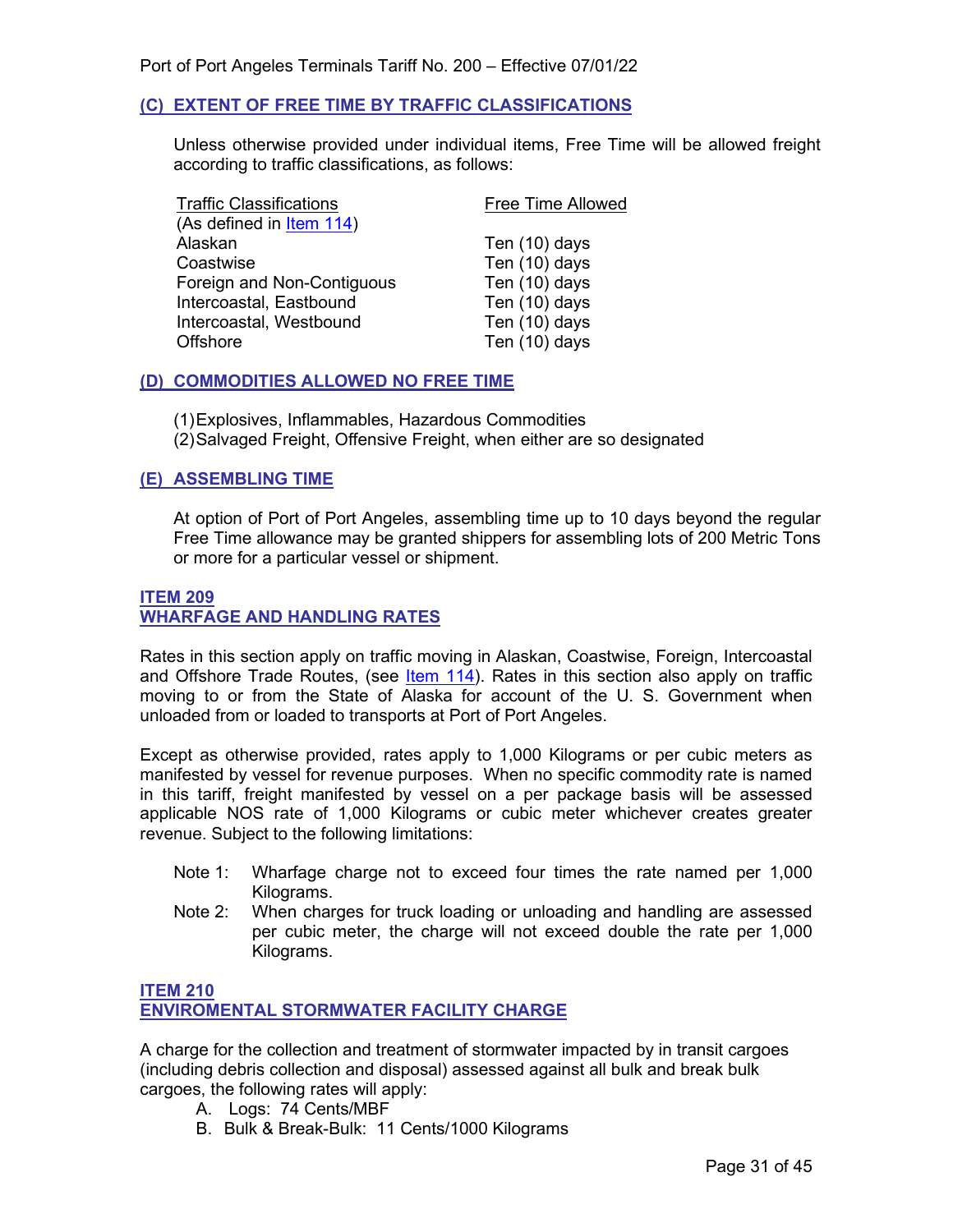<span id="page-31-14"></span><span id="page-31-13"></span><span id="page-31-12"></span><span id="page-31-11"></span><span id="page-31-10"></span><span id="page-31-9"></span><span id="page-31-8"></span><span id="page-31-7"></span><span id="page-31-6"></span><span id="page-31-5"></span><span id="page-31-4"></span><span id="page-31-3"></span><span id="page-31-2"></span><span id="page-31-1"></span><span id="page-31-0"></span>

|                 | <b>COMMODITY</b>                                                                                                                                                            | WHARFAGE    | <b>HANDLING</b>       |
|-----------------|-----------------------------------------------------------------------------------------------------------------------------------------------------------------------------|-------------|-----------------------|
|                 | Except as otherwise provided, rates<br>are in cents per 1,000 Kilogram or per<br>cubic meter as manifested by vessel<br>for revenue purposes.                               |             |                       |
|                 | <b>ITEM 215 ALL FREIGHT, NOS</b>                                                                                                                                            |             |                       |
|                 |                                                                                                                                                                             | 1259<br>998 | 4910                  |
|                 | <b>ITEM 216 BARK, VIZ:</b><br>Cascara or Cassia, Cassia Quilla,<br>Cinnamon or Chinchome in bags or<br>bales, per 1000 Kilograms                                            | 1815        | 9742                  |
|                 | <b>ITEM 230 EXPLOSIVE, INFLAMMABLES, VIZ:</b><br>In containers, Benzine, Distillate,<br>Gasoline, Napths, Turpentine, Thinner,<br>Solvents, Lighter Fluid, Liquid Petroleum | 1573        | 4910                  |
| <b>ITEM 235</b> | <b>FISH AND SEAFOODS, VIZ:</b><br>Crabs - Fresh per dozen                                                                                                                   | 48<br>1874  | Apply <b>Item 402</b> |
|                 | ITEM 240 LOGS, BOLTS, CANTS, PEELERS,<br><b>SOFTWOOD</b><br>Per 1,000 Ft. BM Scribner                                                                                       | 1265        | Apply <b>Item 402</b> |
| <b>ITEM 242</b> | <b>WOOD CHIPS, SAWDUST AND WOOD</b><br><b>BIOMASS (GREEN)</b>                                                                                                               | 124         | Apply <b>Item 402</b> |
| <b>ITEM 245</b> | <b>LUMBER, SOFTWOOD, ROUGH OR</b><br><b>SURFACED NOS</b><br>Per 1,000 Ft. BM Scribner<br>Lath in Bundles per 1,000                                                          | 601<br>113  | Apply <b>Item 402</b> |
| <b>ITEM 250</b> | <b>METAL, SCRAPS, NOS</b><br>Scrap Heavy Iron or Steel Plates, in                                                                                                           | 802<br>802  | 4428<br>870           |
|                 | Scrap Rails, Car Wheels or Axles, in                                                                                                                                        | 802<br>802  | 3543<br>3543          |
| <b>ITEM 255</b> | <b>OIL, IN CONTAINERS, VIZ:</b><br>Fuel Oil, Stove Oil, Diesel Oil, Kerosene.                                                                                               | 1110        | 4910                  |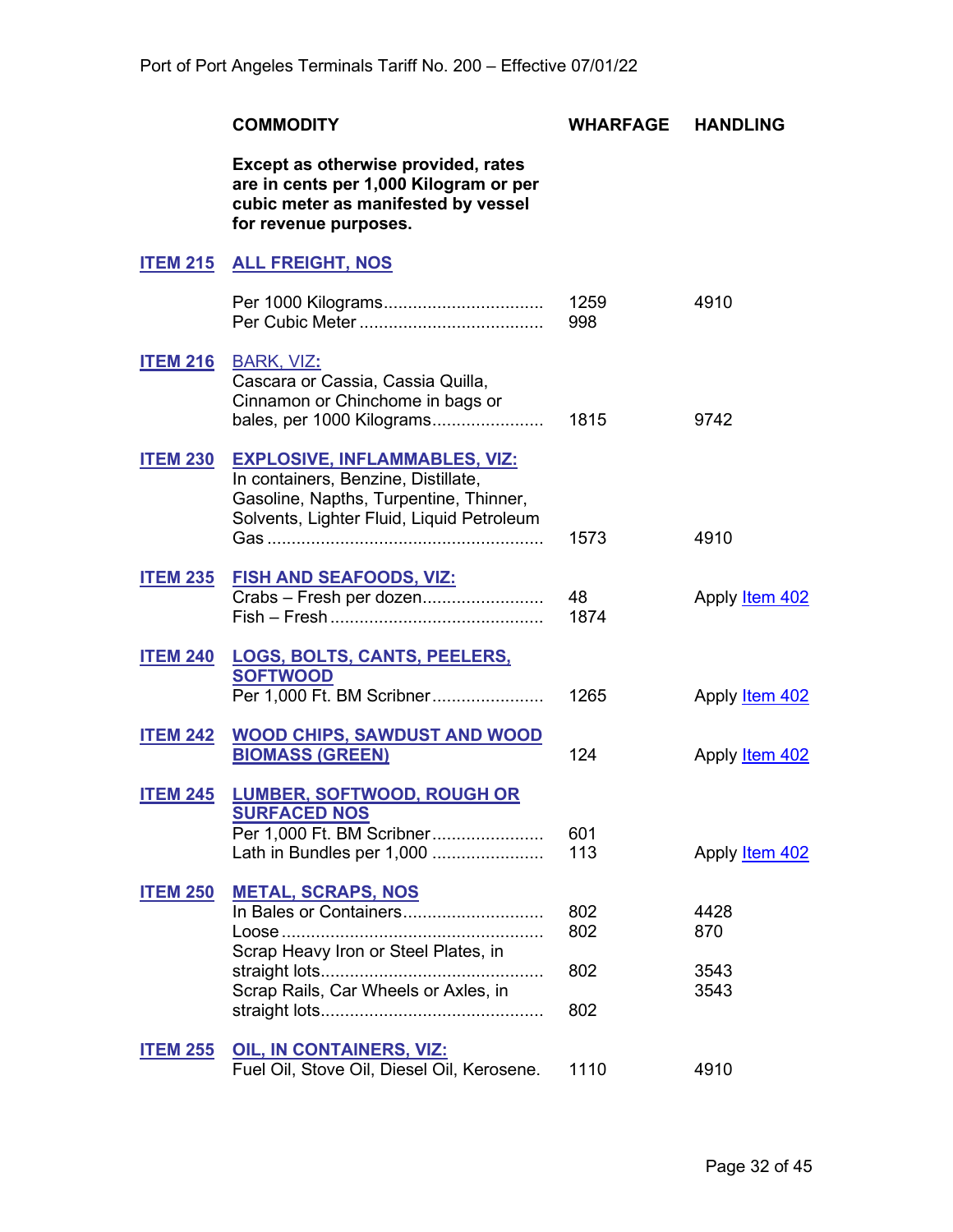#### **COMMODITY WHARFAGE HANDLING**

**Except as otherwise provided, rates are in cents per 1,000 Kilogram or per cubic meter as manifested by vessel for revenue purposes.**

#### <span id="page-32-1"></span><span id="page-32-0"></span>**ITEM 266 LIGHTWEIGHT PAPER PRODUCTS OR ARTICLES OR LIGHTWEIGHT PAPER, PAPERBOARD, OR CELLULOSE, VIZ:**

<span id="page-32-3"></span><span id="page-32-2"></span>

|                 | Bottles, Boxes, Cans, Cartons, Buckets,                                                                                                                    | 1821                 | 5487                  |
|-----------------|------------------------------------------------------------------------------------------------------------------------------------------------------------|----------------------|-----------------------|
|                 | Paperboard, Boxboard, Kraftboard,<br>Cardboard, Strawboard, Chipboard,<br>Fibreboard, Wastepaperboard,<br>Woodpulpboard<br>In bundles, packages, or rolls, |                      |                       |
|                 |                                                                                                                                                            | 1734<br>909          | 5788<br>4215          |
|                 | Paperboard and Paper Products or<br>Articles, Viz:<br>Paperboard, Fibreboard, viz:                                                                         |                      |                       |
|                 | Boxes or Cartons, K.D. Flat or folded flat                                                                                                                 | 1205<br>1205<br>1205 | 4215<br>4215<br>3959  |
| <b>ITEM 270</b> | PILING, POLES, POSTS<br>Per 1,000 BM Ft. Brereton                                                                                                          | 1008                 | Apply <b>Item 402</b> |
| <b>ITEM 275</b> | <b>PLYWOOD</b><br>Veneered and Wood Hardboard<br>Applies only when service can be<br>performed with mechanical equipment.                                  | 1056<br>1056         | 3468<br>2859          |
| <b>ITEM 280</b> | <b>PULP, PAPER OR WOOD</b><br>Except wet laps, tailings or screenings                                                                                      | 460                  | 2056                  |
| <b>ITEM 285</b> | <b>SHINGLES, WOOD,</b><br>Not exceeding 18' in length and Shakes,<br>in bundles - per bundle                                                               | 35                   | 948                   |
|                 | Over 18' in length and Shakes, in bundles                                                                                                                  | 37                   | 133                   |

<span id="page-32-9"></span><span id="page-32-8"></span><span id="page-32-7"></span><span id="page-32-6"></span><span id="page-32-5"></span><span id="page-32-4"></span>End of section, return to [General Index.](#page-3-0)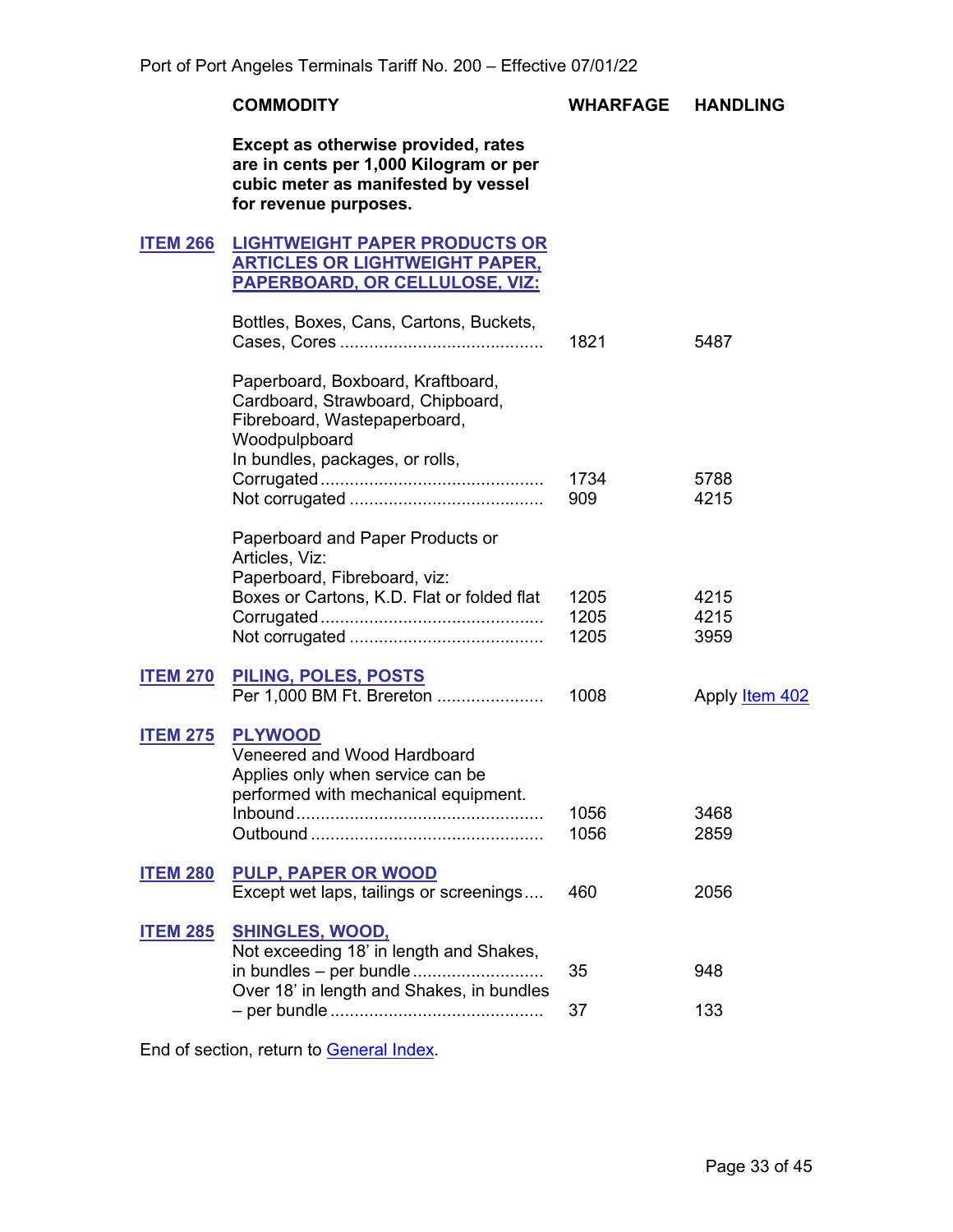#### <span id="page-33-0"></span>**SECTION THREE – MISCELLANEOUS CHARGES**

#### <span id="page-33-2"></span><span id="page-33-1"></span>**ITEM 301 DOCKAGE RULES**

┿

#### <span id="page-33-3"></span>**(A) DOCKAGE DEFINED**

Dockage means the charge assessed against a vessel for berthing at a wharf, pier bulkhead structure, or bank or for mooring to a vessel so berthed.

#### <span id="page-33-4"></span>**(B) DOCKAGE PERIOD - HOW CALCULATED**

The period of time which dockage will be assessed shall commence when the vessel is made fast to a wharf, or when a vessel is made fast to a vessel so berthed, or when a vessel comes within or moors within a slip; and shall continue until such vessel is completely free from and has vacated such berth or slip.

#### <span id="page-33-5"></span>**(C) BASIS FOR COMPUTING CHARGES**

Dockage charges will be based upon the overall length of the vessel as published in the most current edition of Lloyd's Register of Shipping at the time the vessel is berthed. Should length figures not be available from the sources, the Port may accept information from the vessel's official papers or measure the vessel.

#### <span id="page-33-6"></span>**(D) CONTROL OF VESSELS NOT LOADING OR DISCHARGING**

Vessels not engaged in loading or unloading cargo will be docked at a wharf, pier, or seawall structure, or moored to a vessel so docked, or permitted within a slip at the discretion of the Port of Port Angeles and then only with the expressed understanding that vessels shall move their position from such a place at the discretion of the Port of Port Angeles when the wharf, pier or seawall structure, or slip is required for a vessel to load or discharge cargo. Any vessel upon notice to move which refuses or fails to move may be shifted by tug or otherwise by wharf agent and any expenses, damages to vessel or other vessels, or wharf, pier or seawall structure during such removal shall be charged to the vessel so moved.

#### <span id="page-33-7"></span>**(E) VESSELS ON LAY STATUS**

At the Port of Port Angeles' discretion, vessels may be placed on lay status, which may include vessels waiting to discharge and/or load cargo. These vessels may be permitted to moor at a vacant berth, when such berth is available. Charges for vessels on lay status shall be 25% of the applicable dockage rates published in this tariff per 24 hour period or portion thereof. Minimum dockage for vessels on lay status \$130.00.

At the Port of Port Angeles's discretion, vessels not actively working, not undergoing repairs, alterations or cleaning, requesting extended lay status of (10) ten consecutive days or more may be granted a special lay status at an idle berth when such berths are available. Such vessels will be charged at a rate of \$2.12 per foot in length overall (LOA) per 24 hour period or portion thereof.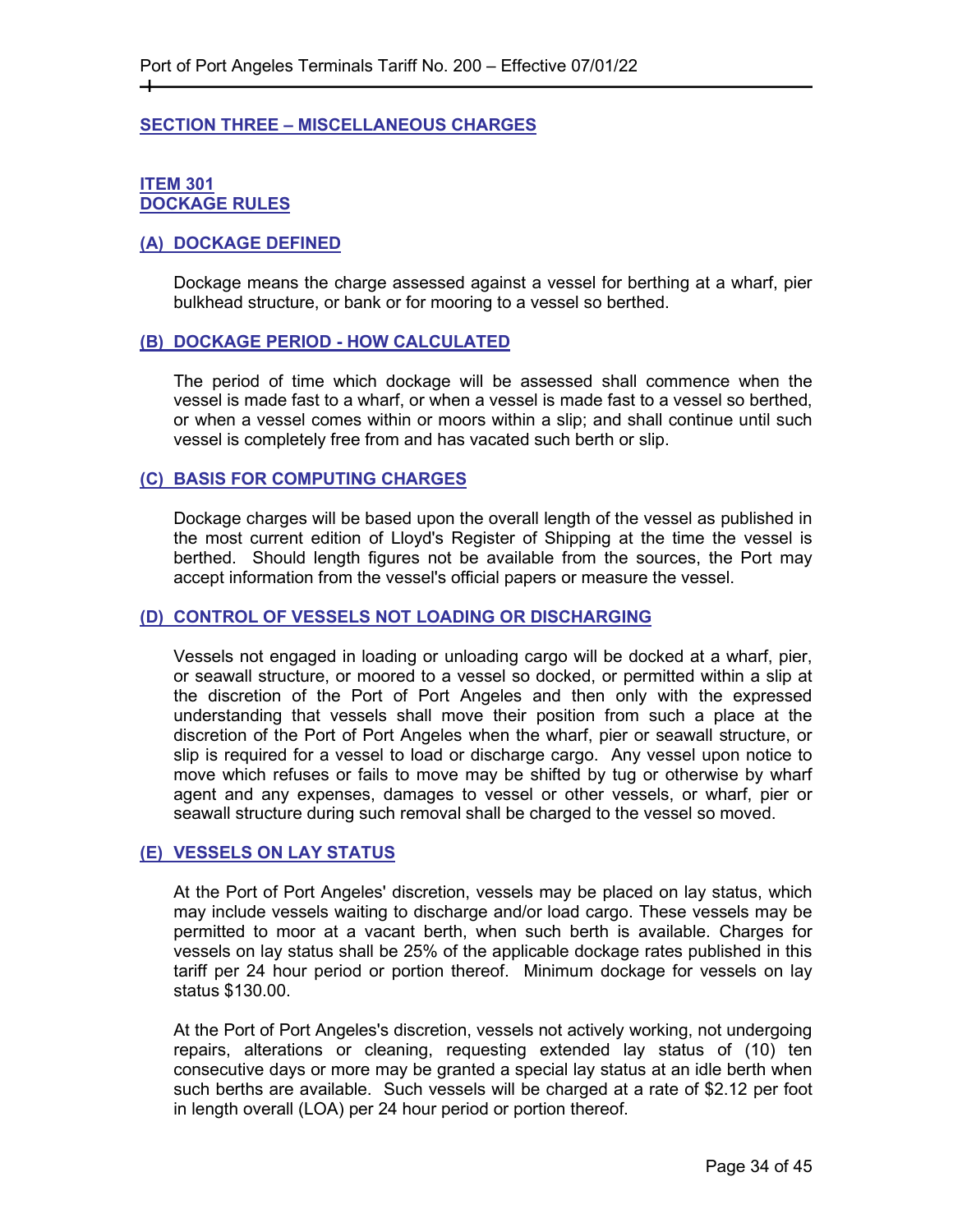#### <span id="page-34-0"></span>**(F) VESSELS MAKING REPAIR OR ALTERATIONS**

Vessels at berth over 375 feet in length overall (LOA), making alterations or repairs, shall pay dockage of \$4.46 per foot in length overall (LOA) per day. After the first 24 hours at berth, vessels will be charged at one-half  $(1/2)$  the applicable rate per 12 hour period or portion thereof.

Vessels and barges at berth 375 feet in length overall (LOA) or less, making alterations or repairs, shall pay dockage of a minimum of \$206.00 per day or \$2.23 per foot in length overall (LOA) per day, whichever is greater.

#### <span id="page-34-1"></span>**(G) FREE DOCKAGE**

<span id="page-34-2"></span>Dockage charges will not be assessed against the following vessels not actively working, not undergoing repairs, alterations, or cleaning: Combat, combat auxiliary or training vessels of the United States of America.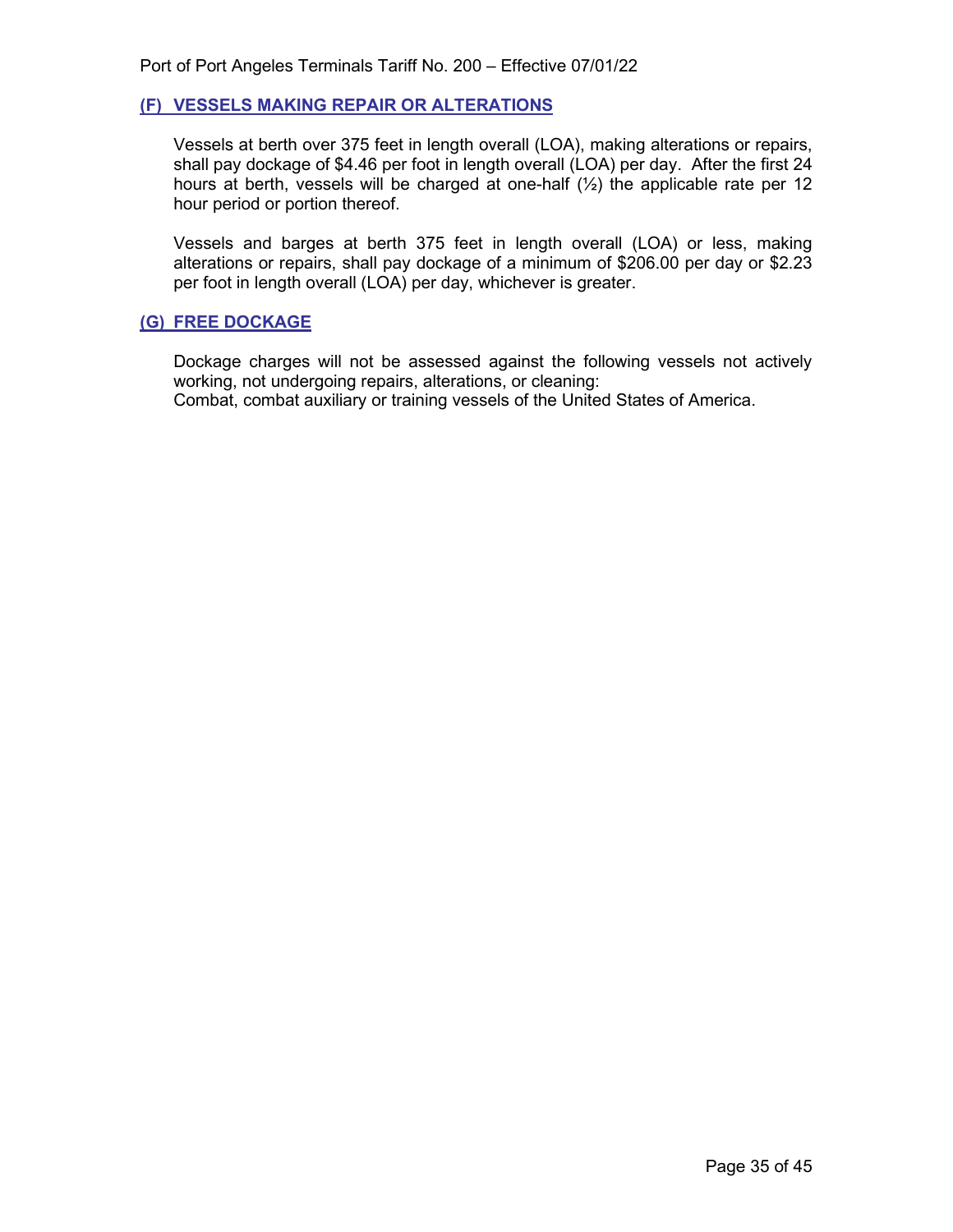#### <span id="page-35-0"></span>**ITEM 302 DOCKAGE AND BARGE MOORING RATES**

#### <span id="page-35-1"></span>**(A) DOCKAGE RATES**

Dockage charges will be assessed on the length-over-all of the vessel. Length-overall shall be construed to mean the linear distance, expressed in feet (meters), from the most forward point on the stem of the vessel to the after-most part of the stern of the vessel, measured parallel to the baseline of the vessel.

For dockage billing purposes, length-over-all of the vessel as published in "Lloyd's Register of Shipping" will be used. If no such figure appears in "Lloyd's Register", the Port reserves the right to: (a) obtain the length-over-all from the vessels register, or (b) measure the vessel.

Dockage rates will be assessed as follows unless otherwise specified in this tariff. Rates in dollars per 24-hour period or portion thereof.

|          | Length-over-all | Length-over-all |              | Charge per 24-hour Day |  |
|----------|-----------------|-----------------|--------------|------------------------|--|
|          | In Feet         | In Meters       |              | Or Fraction Thereof    |  |
| Over     | But not over    | Over            | But not over |                        |  |
| $\Omega$ | 100             | $\mathbf{0}$    | 30.48        | \$303                  |  |
| 100      | 150             | 30.48           | 45.72        | \$422                  |  |
| 150      | 200             | 45.72           | 60.96        | \$569                  |  |
| 200      | 300             | 60.96           | 91.44        | \$1,360                |  |
| 300      | 350             | 91.44           | 106.68       | \$1,945                |  |
| 350      | 375             | 106.68          | 114.30       | \$2,415                |  |
| 375      | 400             | 114.30          | 121.92       | \$2,662                |  |
| 400      | 425             | 121.92          | 129.54       | \$2,953                |  |
| 425      | 450             | 129.54          | 137.16       | \$3,269                |  |
| 450      | 475             | 137.16          | 144.78       | \$3,527                |  |
| 475      | 500             | 144.78          | 152.40       | \$3,869                |  |
| 500      | 525             | 152.40          | 160.02       | \$4,395                |  |
| 525      | 550             | 160.02          | 167.64       | \$4,724                |  |
| 550      | 575             | 167.64          | 175.26       | \$5,126                |  |
| 575      | 600             | 175.26          | 182.88       | \$5,697                |  |
| 600      | 625             | 182.88          | 190.50       | \$6,492                |  |
| 625      | 650             | 190.50          | 198.12       | \$7,549                |  |
| 650      | 675             | 198.12          | 205.74       | \$8,592                |  |
| 675      | 700             | 205.74          | 213.36       | \$9,695                |  |
| 700      | 725             | 213.36          | 220.98       | \$11,676               |  |
| 725      | 750             | 220.98          | 228.60       | \$12,852               |  |
| 750      | 775             | 228.60          | 236.22       | \$14,583               |  |
| 775      | 800             | 236.22          | 243.84       | \$16,374               |  |
| 800      | 850             | 243.84          | 259.08       | \$18,803               |  |
| 850      | 900             | 259.08          | 274.32       | \$21,398               |  |
| 900      |                 | 274.32          |              | (1)                    |  |

(1) Dockage charges for vessels over 900 ft. (274.32 Meters) in overall length shall be \$28.92 per day for each foot of overall length (or fraction thereof) in excess of 900 feet (274.32 Meters), in addition to the above rate of \$21,398. Dockage rates are charged per 24 hour period.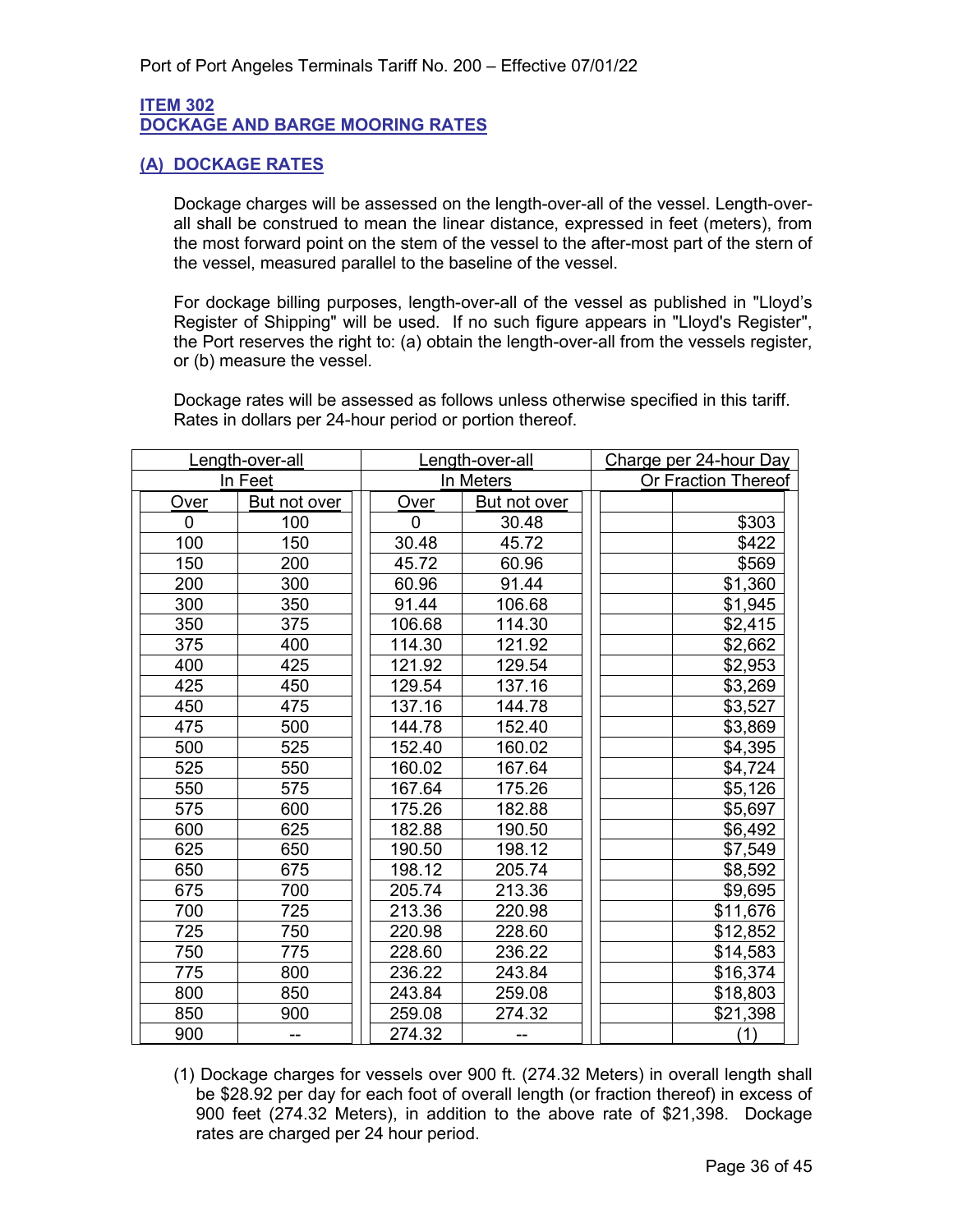#### <span id="page-36-0"></span>**(B) BARGE MOORING RATES**

Dockage charges will be assessed all barges on overall length at the same rate as published for vessel dockage except when actually tied along side a vessel and engaged in loading operations.

#### <span id="page-36-2"></span><span id="page-36-1"></span>**ITEM 303 SERVICE AND FACILITIES CHARGE DEFINED**

Service and Facilities Charge is the charge assessed against ocean vessels, their owners, agents or operators (See *[Item](#page-12-5) 107)*, which load or discharge cargo at the terminals for the use of terminal working area in the receipt and delivery of cargo to and from vessel and for the services in connection with the receipt, delivery, checking, care, custody, and control of cargo required in the transfer of cargo (Subject to Note 1):

- A. From vessel to consignees, their agents or connecting carrier, or;
- B. From shippers, their agents or connecting carriers, to vessels.

The foregoing does not include any services or facilities the charge for which is included in wharfage, dockage, wharf demurrage, wharf storage or other individual charges. No person other than the terminal shall be permitted to perform the services covered by this definition.

Note 1: Service and Facilities charge does not include any cargo handling, loading nor unloading operations, nor any labor other than that which is essential to performing the services.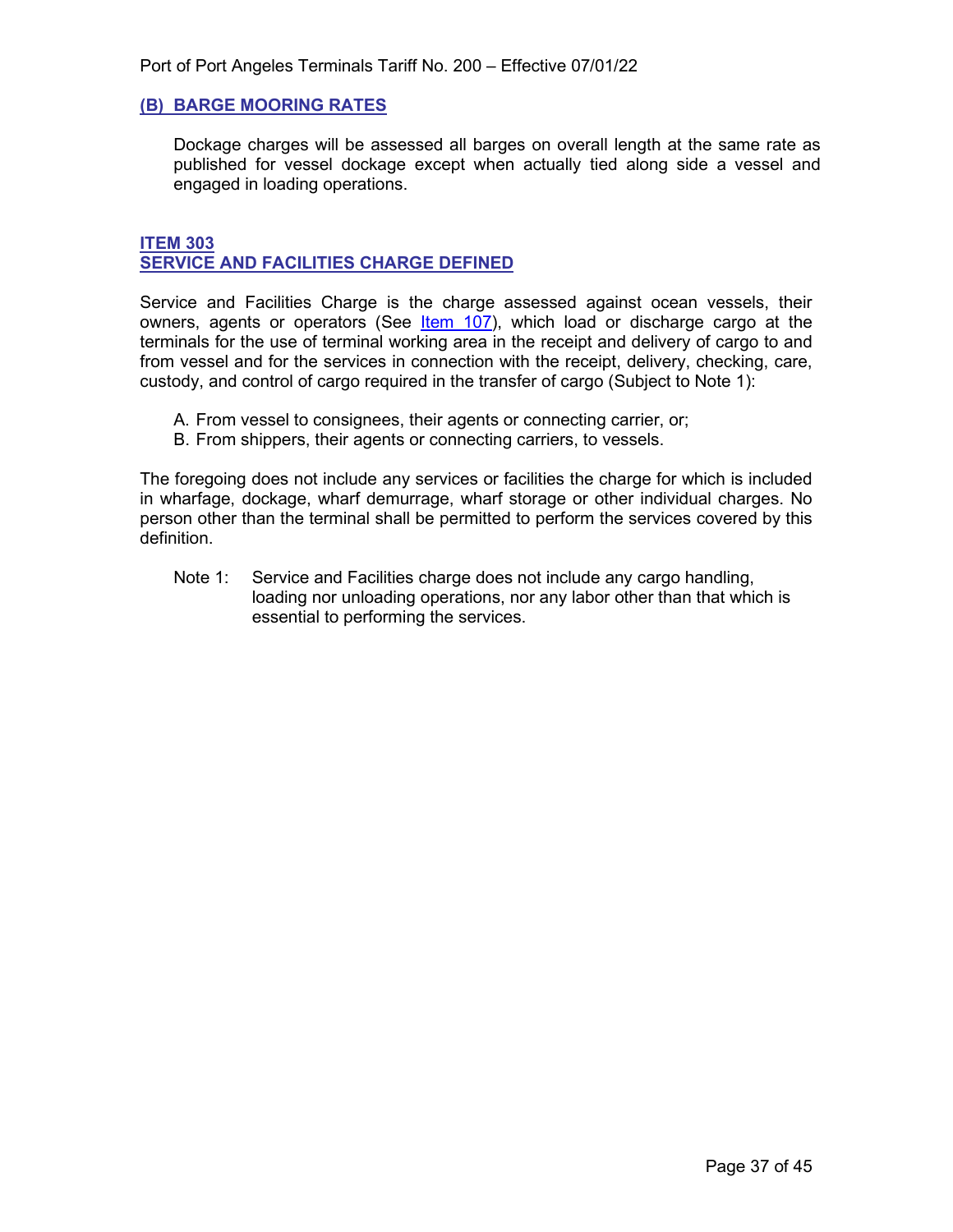# <span id="page-37-1"></span>**ITEM 304 SERVICE AND FACILITIES CHARGE**

<span id="page-37-4"></span><span id="page-37-3"></span><span id="page-37-2"></span><span id="page-37-0"></span>

| <b>COMMODITY</b>                                                                                                                                                                                           | <b>INBOUND</b>     | <b>OUTBOUND</b>    |
|------------------------------------------------------------------------------------------------------------------------------------------------------------------------------------------------------------|--------------------|--------------------|
| <b>Service and Facilities Charge rates as</b><br>shown herein beside classification of<br>freight moving trade routes specified<br>will be assessed in cents per each<br>1,000 Kilograms or 1,000 Ft. B.M. |                    |                    |
| <b>ALL FREIGHT, NOS</b><br><b>All Trade Routes</b><br>Rates are in cents per 1,000 Kilograms or                                                                                                            | 2348               | 1439               |
| <b>PULP</b>                                                                                                                                                                                                | 911                | 773                |
| <b>LUMBER AND LUMBER PRODUCTS</b><br>Including plywood veneers, shake and<br>shingles (except Coastwise and                                                                                                | 1157<br>340<br>181 | 641<br>340<br>181  |
| <b>SOFTWOOD LOGS, PILING AND</b><br><b>POLES</b>                                                                                                                                                           | 2250<br>716<br>457 | 1142<br>697<br>458 |
| <b>MINIMUM SERVICE AND FACILITIES</b><br><b>CHARGE</b><br>Minimum Service and Facilities Charge<br>will be 1489 cents.                                                                                     |                    |                    |
| <b>WOODCHIPS, SAWDUST AND WOOD</b><br><b>BIOMASS (GREEN)</b>                                                                                                                                               | 70                 | 70                 |
|                                                                                                                                                                                                            |                    |                    |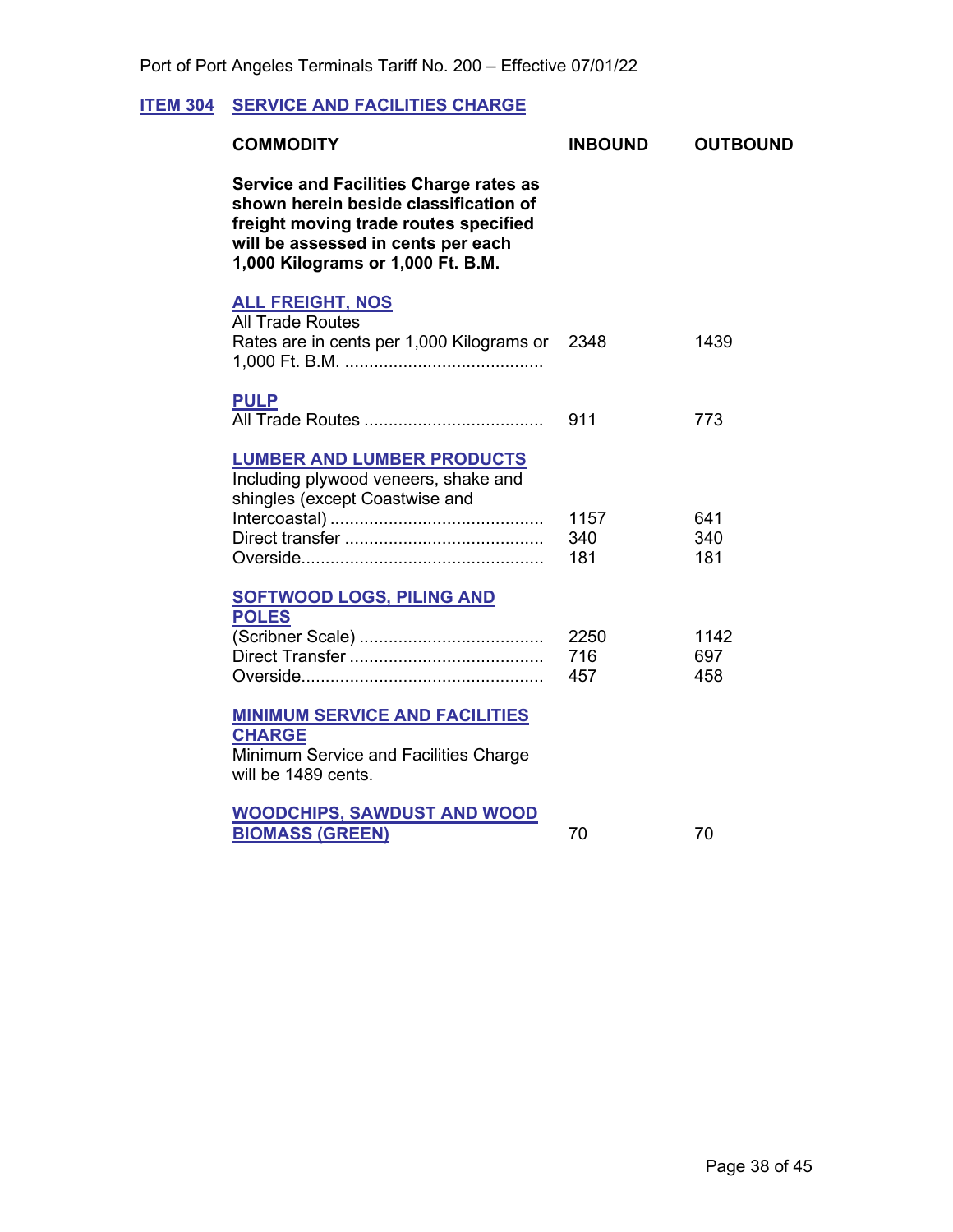#### <span id="page-38-1"></span><span id="page-38-0"></span>**ITEM 305 EQUIPMENT RENTAL**

#### Rental of Equipment Conditional

Equipment listed below, when available, will be rented at the convenience of the Port of Port Angeles. The renter of such equipment shall be responsible for loss or damage to equipment and for personnel injuries in the operation thereof.

Except as otherwise provided, rates are in cents each and apply per hour or fraction thereof unless otherwise shown and do not include operators for mechanical equipment.

At the option of the Port of Port Angeles, operators and other labor required will be furnished at the applicable man-hour rate shown in [Item 402.](#page-43-2)

When equipment is furnished without operator, liability for loss or damage to property or persons shall rest with the renter as indicated in [Item 103](#page-10-1) of this tariff.

|                   | 3973 |
|-------------------|------|
|                   | 3973 |
|                   |      |
| (Operators extra) |      |

#### <span id="page-38-3"></span><span id="page-38-2"></span>**ITEM 308 FRESH WATER FOR VESSELS**

|                                                                                                                            | \$145.00 |
|----------------------------------------------------------------------------------------------------------------------------|----------|
| Each additional 100 Cubic Feet (per 100 Cu. Ft.)                                                                           | \$2.14   |
| (Compute 7 1/2 gallons per Cu. Ft., or 36 Cu. Ft. per long<br>ton. Compute $8\frac{1}{2}$ lbs. per gallon or 52.4 Cu. Ft.) |          |

#### <span id="page-38-5"></span><span id="page-38-4"></span>**ITEM 309 ELECTRICAL POWER**

Unless otherwise specified, electrical power will be furnished at actual cost, including, applicable Demand (KVA), Usage (KWH) and Daily Base charges. In addition, such labor and materials as may be required for installation, connection or disconnection of service will be assessed on basis of actual cost of such item plus 40%.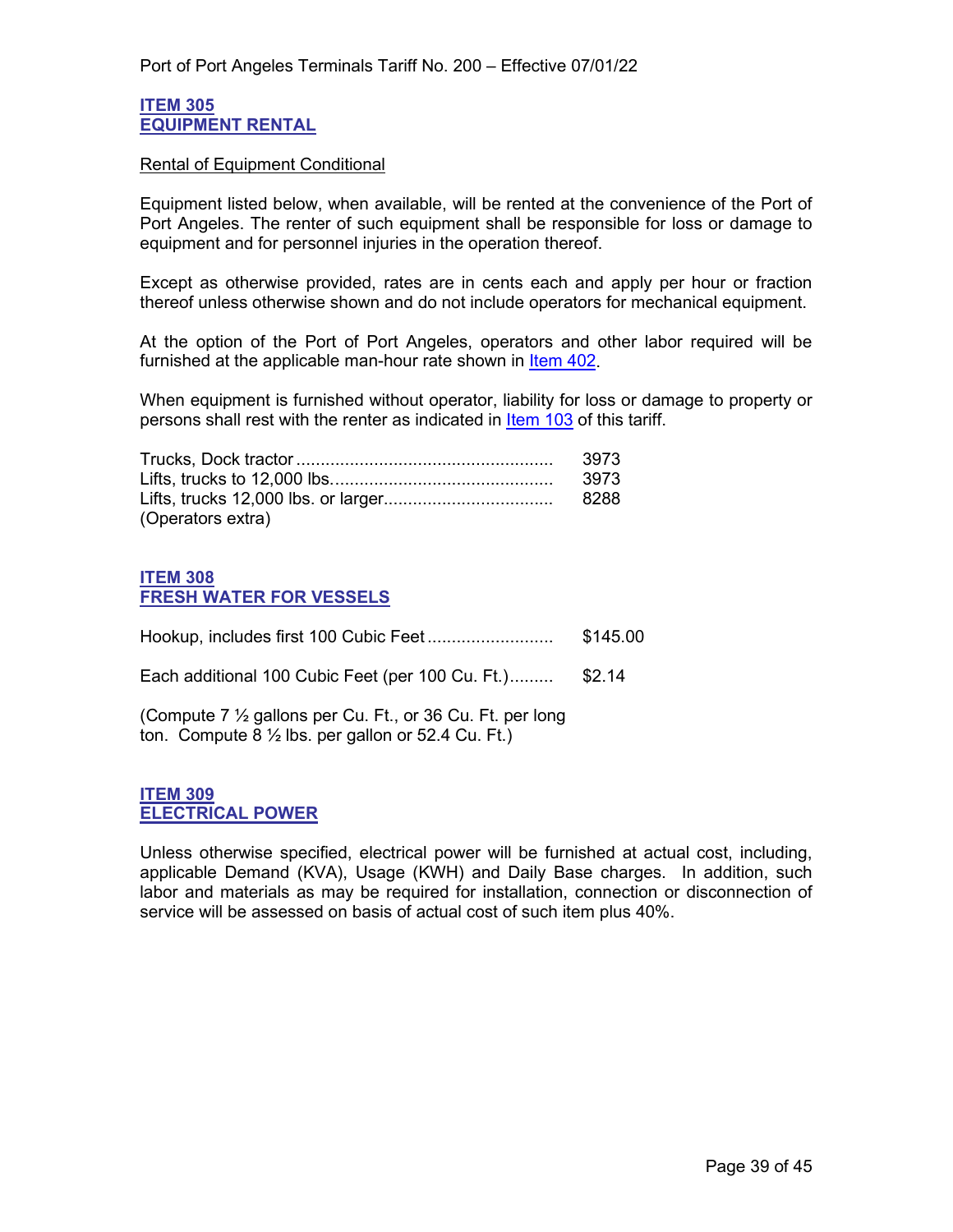#### <span id="page-39-1"></span><span id="page-39-0"></span>**ITEM 310 SEGREGATION CHARGES**

- A. When no request is made for segregation by commodities, submarks, kinds, sizes, brands, grades, other identification or unit, delivery will be made only as one lot or in accordance with one general mark. Consignee, however, is not required to take delivery of an entire shipment in whole or part as one lot or by one general mark.
- B. Upon request, segregation by commodities, submarks, kinds, sizes, brands, grades, other identification or unit, will be made and delivery to consignee will be made in one lot or in part lots in accordance with written instruction.
- C. Charges, in addition to applicable terminal charges, for segregation as provided in paragraph (B) will be as follows:

When request for segregation is received before close of business of last business day before arrival of vessel – 38 cents per 100 lbs. on total weight of entire shipment.

When request for segregation before close of business day before vessel arrives -61 cents per 100 lbs. on total weight of entire shipment.

#### <span id="page-39-3"></span><span id="page-39-2"></span>**ITEM 311 STRAPPERS AND RECONDITIONERS**

Strappers and reconditioners using terminal space must comply with the following rules and regulations:

- A. No strapping or reconditioning privileges will be granted without a written permit from the Port of Port Angeles.
- B. Permit for strapping and reconditioning goods is subject to summary revocation on written notice by the Port of Port Angeles.
- C. Electricity furnished for machines at rates shown in [Item 309.](#page-38-5)
- D. Box shooks, cartons, labels, strapping, and other materials used solely for the reconditioning, labeling, or strapping of packaged goods stored on Port of Port Angeles property, shall not be assessed a space or storage charge but shall be assessed the regular terminal charges if and when such merchandise is handled by the Port of Port Angeles.
- E. All litter, dunnage, and refuse of all kinds must be cleaned up and disposed of by strappers or reconditioners at the end of each day and freight must be repiled as found, otherwise the work will be performed by the terminal operator and the cost of labor charged against the reconditioners.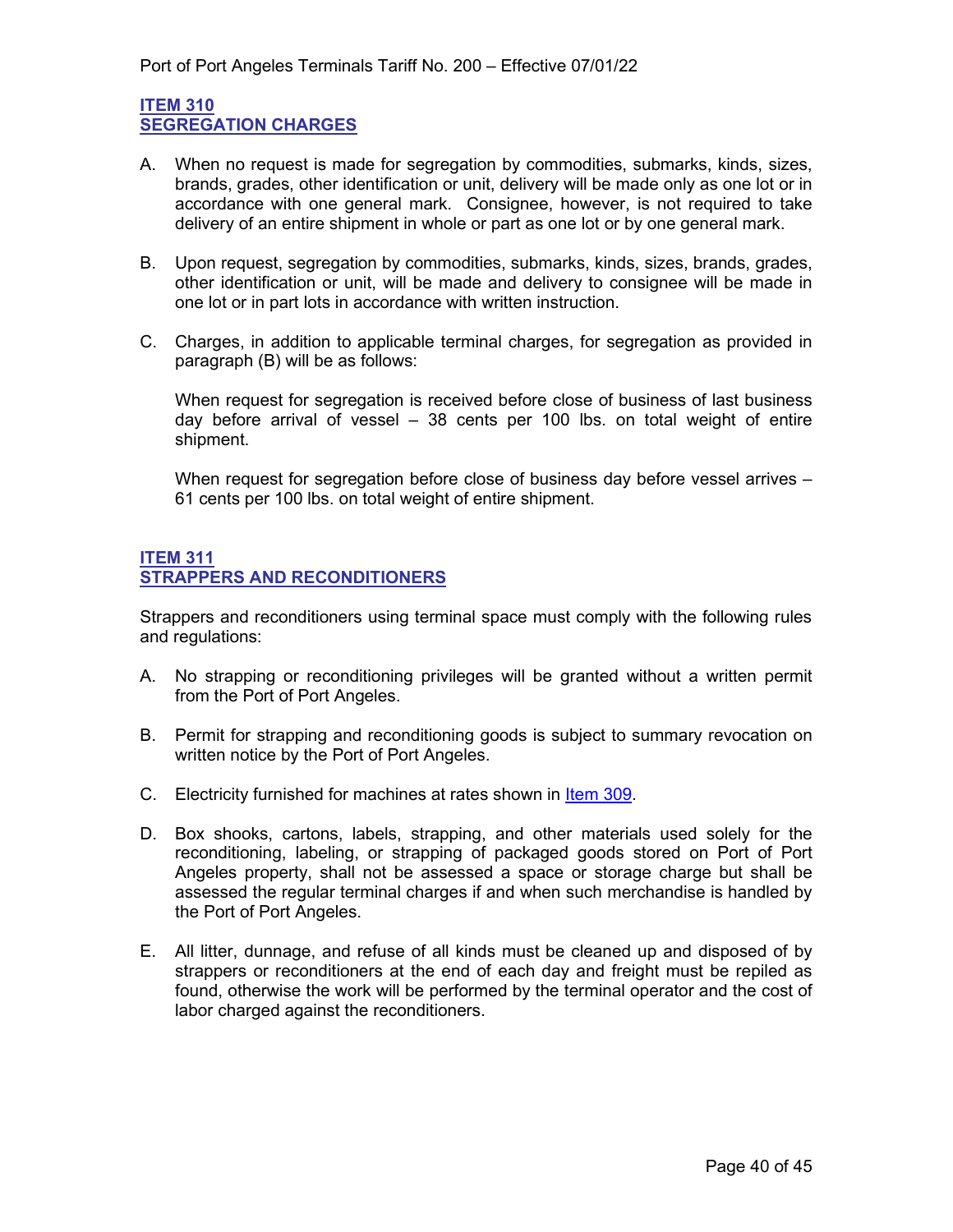#### <span id="page-40-1"></span><span id="page-40-0"></span>**ITEM 313 TELEPHONE SERVICE**

Upon request the Port of Port Angeles will provide a temporary telephone. The party requesting the telephone will be held responsible for all long distance charges incurred during the time the telephone is connected.

#### <span id="page-40-3"></span><span id="page-40-2"></span>**ITEM 317 REPAIRS OF DAMAGES AND ALTERATIONS**

The Port of Port Angeles will make repairs to its properties of damages caused by companies or persons using its facilities or make repairs or alterations to leased facilities at the request of lessee, subject to the following schedule:

Damage repairs or alterations:

| Up to \$500.00      | <b>Actual Cost Plus 25%</b> |
|---------------------|-----------------------------|
| \$501.00 to \$5,000 | <b>Actual Cost Plus 20%</b> |
| Exceeding \$5,000   | <b>Actual Cost Plus 15%</b> |

Such repairs or alterations will be performed by the Port of Port Angeles, or its agents, except that when necessary repairs or desired alterations are extensive, private contractors may be employed subject to the provision that work performed by private contractors must be accomplished in a manner acceptable to the Port of Port Angeles. (Subject to [Item 100](#page-8-2) herein.)

#### <span id="page-40-5"></span><span id="page-40-4"></span>**ITEM 320 PASSENGER TRAFFIC FEE**

In addition to other tariff provisions, the terms and conditions of this item apply and charges are assessed to passenger vessels and cruise ships.

Port of call/Repositioning call – each vessel

| In transit per passenger fee:      | \$10.34 each |
|------------------------------------|--------------|
| Embarking and/or disembarking fee: | \$10.34 each |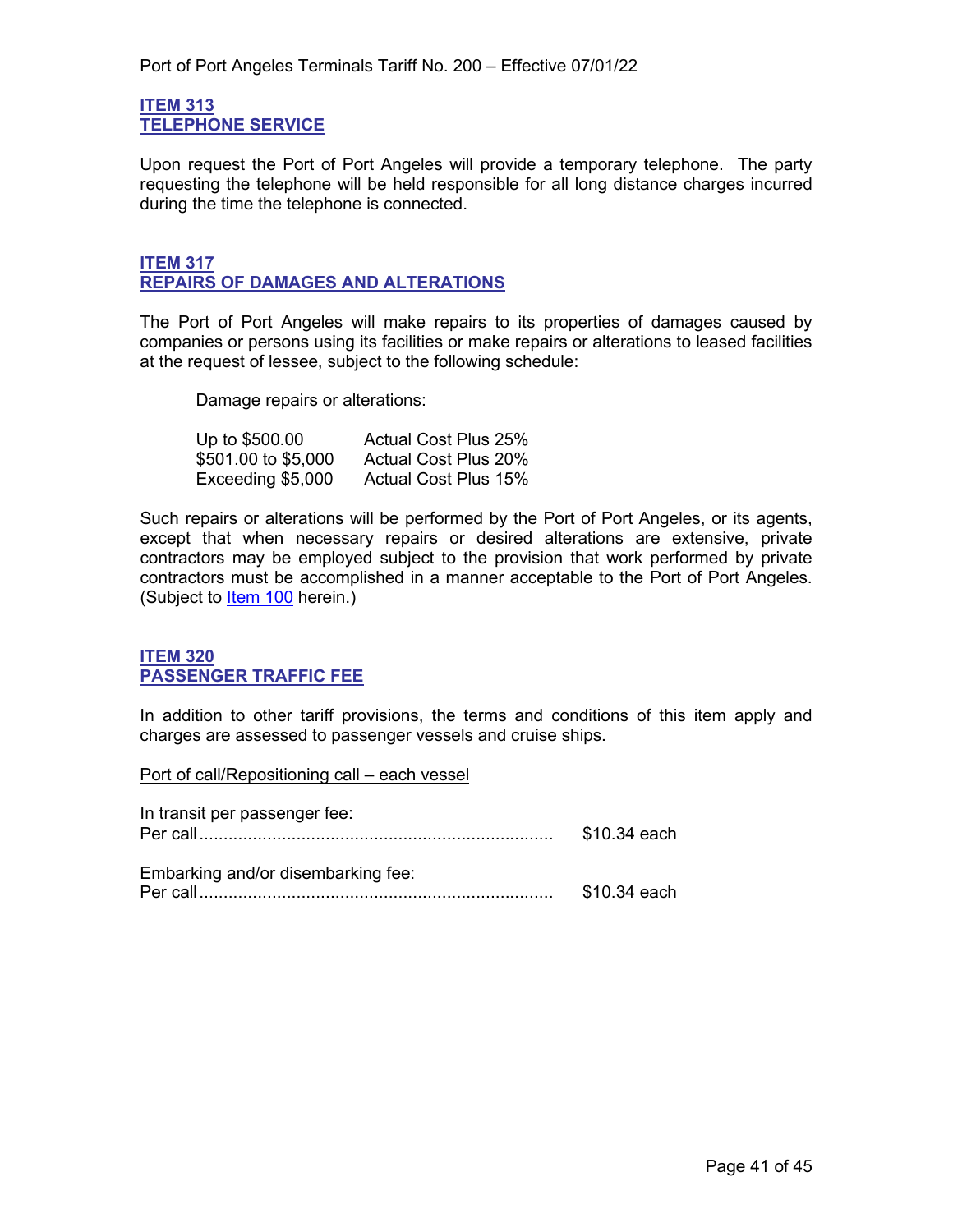#### <span id="page-41-1"></span><span id="page-41-0"></span>**ITEM 325 SECURITY FEE**

In order to fulfill the responsibility for security, including but not limited to responsibilities mandated under Maritime Transportation Safety Act of 2002 and the US Coast Guard regulation 33CFR105, the Port of Port Angeles will assess against and collect from ocean going vessels subject to SOLAS and US Coast Guard regulation 33CFR104, their owners, or operators for the terminal working area a Port Security Fee. Such fee, in the amounts set forth in the tariff, shall be in addition to all other fees and charges due under the tariff.

SECURITY FEE:

\$300.00 per vessel, per 8 hour period or portion thereof.

At the Port's sole discretion, charges may be assessed to cargo and/or vessels for additional Security costs associated with an increase in MARSEC Level mandated by the US Department of Homeland Security.

#### **ITEM 326 FUEL FLOWAGE FEE**

**Vessels at berth taking on diesel, gasoline or lube oil shall be assessed a Fuel Flowage Fee in the amount of \$.045 per gallon or a minimum charge of \$165.00 whichever is greater. The Fuel Flowage Fee applies for diesel, gasoline and lubes transferred to, or from, a vessel at Port facilities.**

End of section, return to [General Index.](#page-3-0)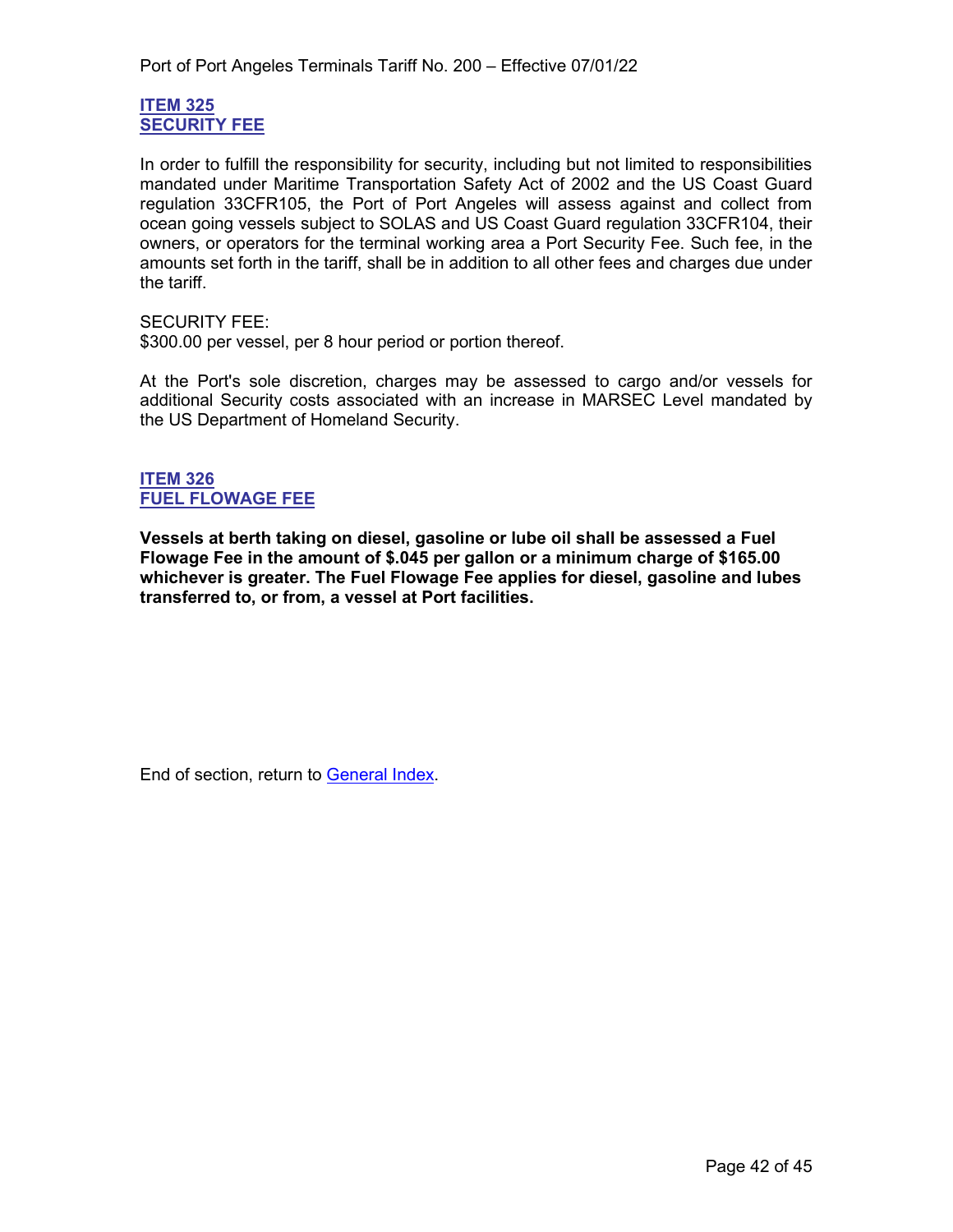#### <span id="page-42-0"></span>**SECTION FOUR – MAN-HOUR SCHEDULE, RULES AND RATES**

#### <span id="page-42-2"></span><span id="page-42-1"></span>**ITEM 401 MAN-HOUR RULES**

┿

#### <span id="page-42-3"></span>**(A) COMPUTATION OF WAGE DIFFERENTIALS**

To obtain an overtime wage differential or penalty wage differential use the Schedule of Man-Hour as shown in Item 402 by determining the difference between applicable columns.

#### <span id="page-42-4"></span>**(B) STANDBY OR WAITING TIME**

When labor is for a specified time and is on the job ready for work, or having started work is delayed for period exceeding 15 consecutive minutes at any time during that work, such delays being caused through no inability or fault of the terminals operators, standby or waiting time for men will be charged at actual wages paid labor, plus 65% against the party causing such delay.

#### <span id="page-42-5"></span>**(C) SERVICES REQUIRING LABOR FOR A MINIMUM NUMBER OF HOURS**

When terminal is required to furnish labor for a specific service, and such service is completed before the expiration of the minimum time allowed under the labor's working agreements and awards, the parties authorizing such work shall be assessed for the time of such labor which accrues after the specific service is completed and until the end of the minimum time allowed, at actual wages paid labor plus 65%.

#### <span id="page-42-6"></span>**(D) WHEN MAN-HOUR RATES APPLY**

Unless otherwise provided, man-hour rates, plus charges for equipment rental (Item 305) will be charged for:

- 1. All services not specifically described in the tariff.
- 2. Services of loading, unloading, handling or transferring freight for which no specific commodity rates are provided and which cannot be performed at the rates named under NOS.
- 3. Services of loading, unloading, handling or transferring freight in packages or units of such unusual bulk, size, shape or weight as to preclude performing such services at rates named under individual items of the tariff.
- 4. Service of loading, unloading or handing freight for which specific commodity rates are named in the tariff but which because of unusual conditions of shipping or requirements of shippers not normally incidental to such services preclude the performance of such services at rates named.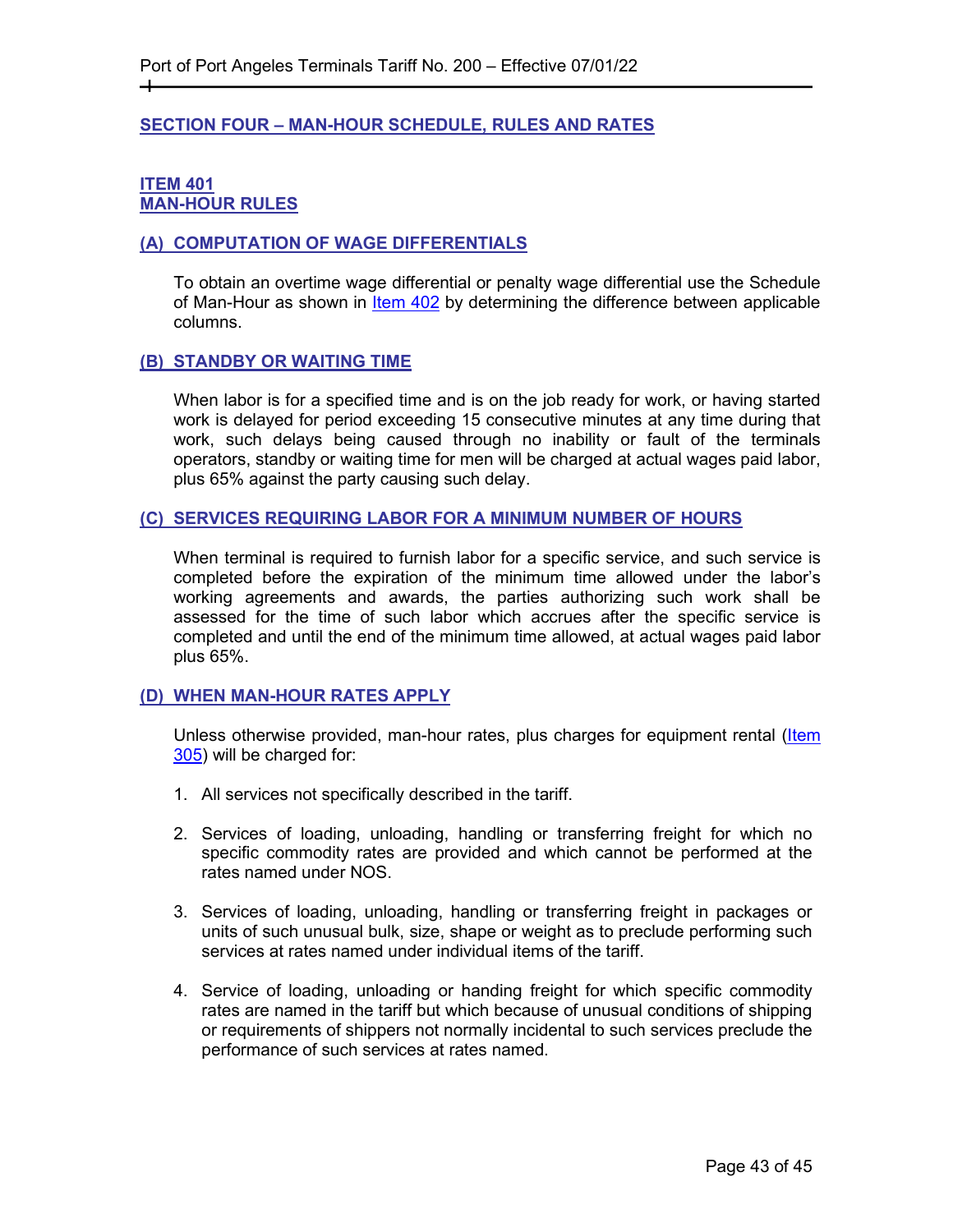Port of Port Angeles Terminals Tariff No. 200 – Effective 07/01/22

- 5. Services of extra sorting, special checking, inspection, or for any operation delayed on account thereof.
- 6. Services of cleaning or preparing care of loading.
- 7. Services of installing or moving special equipment at the request of or for the use or convenience of parties other than the terminal operator.
- 8. Recoupering or reconditioning freight.
- 9. Except as otherwise provided in individual items, labor and equipment to load or unload trucks will be furnished by the Port of Port Angeles at its option and upon request. Charges for such services will be made against the party or parties requesting the service.

#### <span id="page-43-0"></span>**(E) EXCEPT AS OTHERWISE PROVIDED**

Except as otherwise provided in individual items, charges for materials furnished in connection with said services will be assessed at actual cost, plus 10%.

#### <span id="page-43-2"></span><span id="page-43-1"></span>**ITEM 402 SCHEDULE OF MAN-HOUR RATES**

Note: When base scale of wage is a fraction of a cent over those shown, use the rate next highest to the fraction.

|             |         | 1st Shift |          | 2nd Shift |          | 3rd Shift |          |
|-------------|---------|-----------|----------|-----------|----------|-----------|----------|
|             | When    |           |          |           |          |           |          |
| Occupation  | Base    | $S.T.*$   | $0.7.*$  | $S.T.*$   | $0.7.*$  | $S.T.*$   | $0.7.*$  |
| Code        | Wage is | (1.0)     | (1.5)    | (1.3333)  | (1.5)    | (1.6)     | (1.8)    |
| 005         | \$47.39 | \$126.82  | \$160.00 | \$148.94  | \$160.00 | \$166.63  | \$179.89 |
| 029         | \$49.85 | \$130.27  | \$165.17 | \$153.53  | \$165.17 | \$172.14  | \$186.09 |
| 036         | \$49.85 | \$130.27  | \$165.17 | \$153.53  | \$165.17 | \$172.14  | \$186.09 |
| 092         | \$52.17 | \$133.53  | \$170.05 | \$157.88  | \$170.05 | \$177.36  | \$191.96 |
| 101 Checker | \$47.39 | \$126.82  | \$160.00 | \$148.94  | \$160.00 | \$166.63  | \$179.89 |
| 129Foreman  | \$66.79 | \$166.52  | \$213.27 | \$197.68  | \$213.27 | \$222.63  | \$241.33 |

\*S.T. = Straight Time Rate of Pay

\*\*O.T. = Overtime Rate of Pay

Rates named in this man-hour schedule are based on labor performed at straight time hours and overtime. If service are performed when payment of penalty overtime or third shift differential is necessary, the difference between straight time and wages paid labor, plus 40% will be assessed against the party or parties requesting the services.